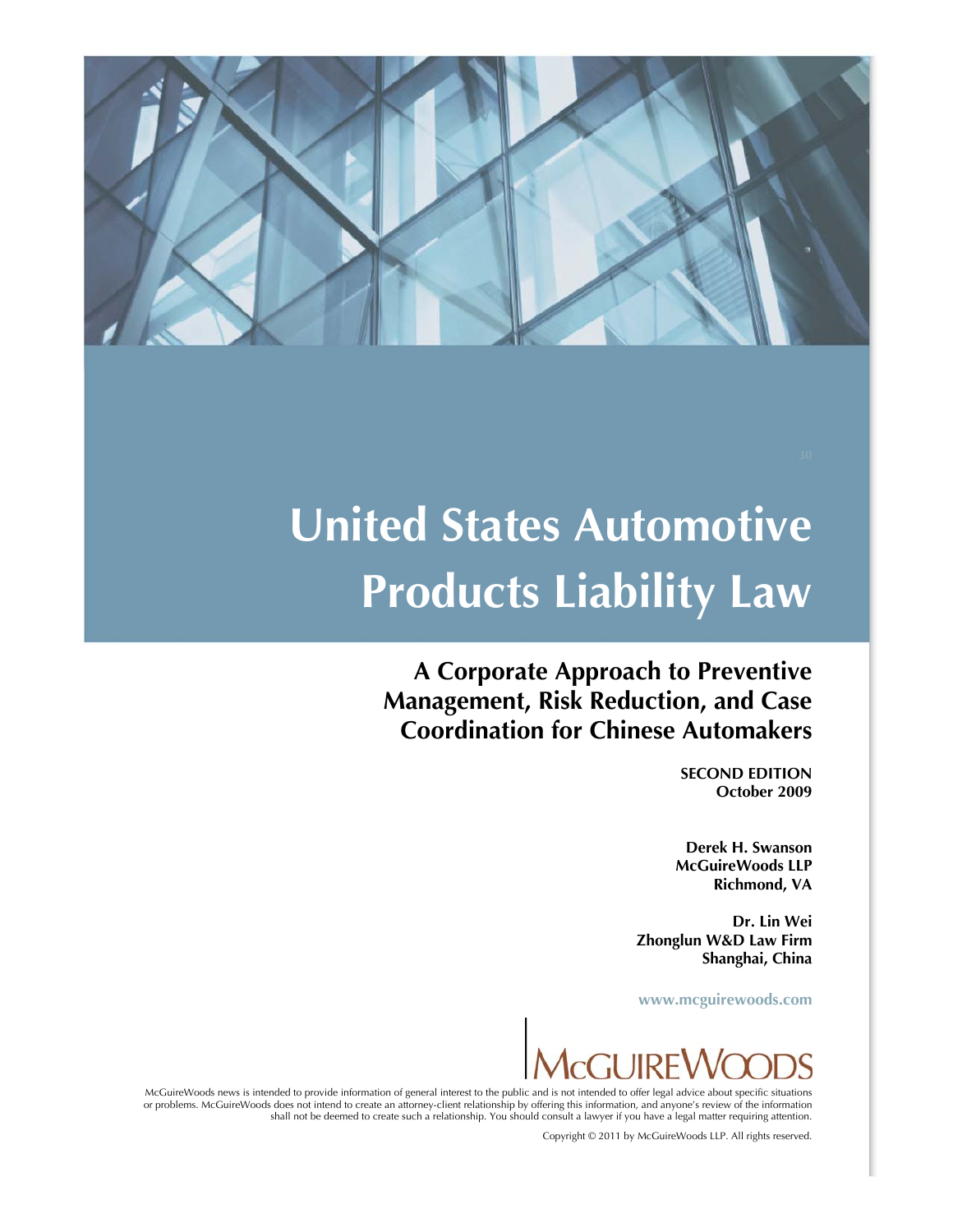#### **TABLE OF CONTENTS**

**Page** 

| ı. | <b>OVERVIEW OF UNITED STATES AUTOMOTIVE</b>                                             |                                                       |                                                                                      |  |  |
|----|-----------------------------------------------------------------------------------------|-------------------------------------------------------|--------------------------------------------------------------------------------------|--|--|
|    | A.                                                                                      | Theories of Automotive Products Liability 3           |                                                                                      |  |  |
|    |                                                                                         | 1.                                                    |                                                                                      |  |  |
|    |                                                                                         | 2.                                                    |                                                                                      |  |  |
|    |                                                                                         | 3.                                                    |                                                                                      |  |  |
|    | B.                                                                                      |                                                       |                                                                                      |  |  |
|    |                                                                                         | 1.                                                    |                                                                                      |  |  |
|    |                                                                                         | 2.                                                    |                                                                                      |  |  |
|    |                                                                                         | 3.                                                    | <b>Defects Arising from Marketing-Failure</b>                                        |  |  |
|    |                                                                                         | 4.                                                    |                                                                                      |  |  |
|    | C.                                                                                      |                                                       |                                                                                      |  |  |
|    |                                                                                         | 1.                                                    | <b>Intervening, Contributory, and</b>                                                |  |  |
|    |                                                                                         | 2.                                                    |                                                                                      |  |  |
|    |                                                                                         | 3.                                                    | Misuse or Alteration of Product 11                                                   |  |  |
|    |                                                                                         | 4.                                                    | Lack of Contractual Privity  11                                                      |  |  |
|    |                                                                                         | 5.                                                    | <b>Disclaimers of Warranties and</b><br><b>Contractual Limitation of Remedies 12</b> |  |  |
|    |                                                                                         | 6.                                                    | State of the Art-Development Risk 12                                                 |  |  |
|    | D.                                                                                      | <b>Relationship of the Parties to One Another  13</b> |                                                                                      |  |  |
|    |                                                                                         | 1.                                                    |                                                                                      |  |  |
|    |                                                                                         | 2.                                                    | <b>Rights of Those in the Chain of</b>                                               |  |  |
|    |                                                                                         | 3.                                                    | <b>Difference between Rights of Merchants</b><br>and Rights of Consumers  15         |  |  |
| Π. | <b>PRACTICAL ASPECTS OF MANAGING AND</b><br>LITIGATING AN AUTOMOTIVE PRODUCTS LIABILITY |                                                       |                                                                                      |  |  |
|    | А.                                                                                      | Peculiarities of the Legal System in the United       |                                                                                      |  |  |
|    |                                                                                         | 1.                                                    |                                                                                      |  |  |
|    |                                                                                         | 2.                                                    | <b>Distinction between Federal and State</b>                                         |  |  |
|    |                                                                                         | 3.                                                    |                                                                                      |  |  |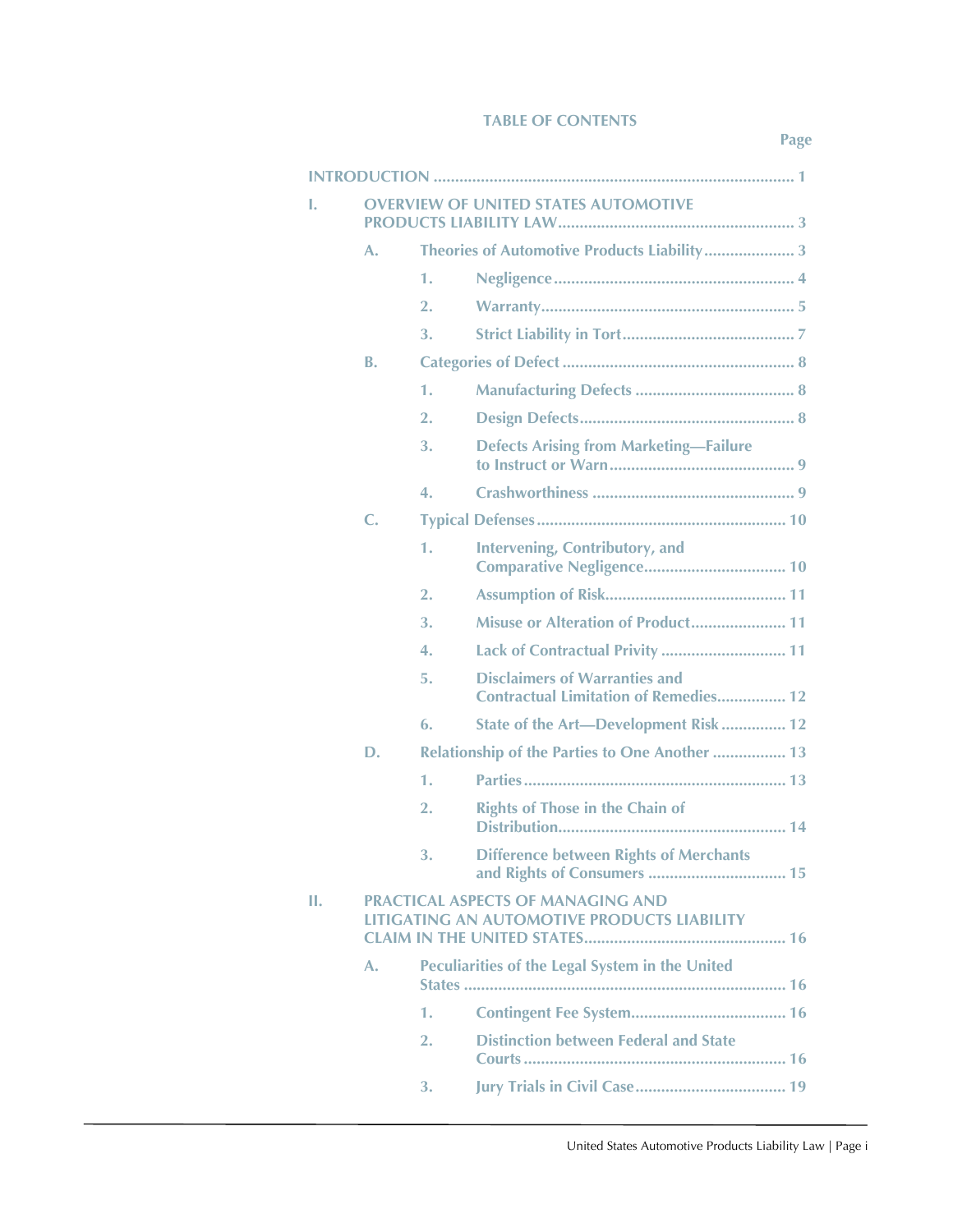|    |           | 4.                                                  | Losing Party Pays Only Limited Costs 19                                                       |  |  |  |
|----|-----------|-----------------------------------------------------|-----------------------------------------------------------------------------------------------|--|--|--|
|    | <b>B.</b> |                                                     | <b>Jurisdiction Over Foreign Automobile</b>                                                   |  |  |  |
|    | C.        |                                                     |                                                                                               |  |  |  |
|    |           | 1.                                                  |                                                                                               |  |  |  |
|    |           | 2.                                                  | <b>Effect of the Hague Convention 22</b>                                                      |  |  |  |
|    | D.        |                                                     |                                                                                               |  |  |  |
|    | Е.        |                                                     |                                                                                               |  |  |  |
|    |           | 1.                                                  |                                                                                               |  |  |  |
|    |           | 2.                                                  |                                                                                               |  |  |  |
|    |           | 3.                                                  | <b>Requests for Production of Documents  24</b>                                               |  |  |  |
|    |           | 4.                                                  | <b>Requests for Admissions  25</b>                                                            |  |  |  |
|    |           | 5.                                                  |                                                                                               |  |  |  |
|    |           | 6.                                                  | <b>Subpoena Duces Tecum 27</b>                                                                |  |  |  |
|    |           | 7.                                                  |                                                                                               |  |  |  |
|    |           | 8.                                                  | <b>Sanctions for Failure to Make Discovery  29</b>                                            |  |  |  |
|    |           | 9.                                                  | <b>Effect of the Hague Evidence Convention 30</b>                                             |  |  |  |
|    |           | 10.                                                 |                                                                                               |  |  |  |
|    | F.        |                                                     |                                                                                               |  |  |  |
|    | G.        |                                                     |                                                                                               |  |  |  |
|    | н.        |                                                     |                                                                                               |  |  |  |
|    | L.        |                                                     | Judgments and Their Enforcement 35                                                            |  |  |  |
|    | J.        |                                                     |                                                                                               |  |  |  |
|    | К.        |                                                     |                                                                                               |  |  |  |
|    |           | 1.                                                  |                                                                                               |  |  |  |
|    |           |                                                     |                                                                                               |  |  |  |
|    | L.        | <b>Federal Motor Vehicle Safety Standards/NHTSA</b> |                                                                                               |  |  |  |
|    | M.        |                                                     |                                                                                               |  |  |  |
| Ш. |           |                                                     |                                                                                               |  |  |  |
|    | A.        |                                                     | Jurisdiction over Foreign Corporations 40                                                     |  |  |  |
|    | <b>B.</b> |                                                     |                                                                                               |  |  |  |
|    |           | 1.                                                  | <b>Reviewing Product Literature, Warnings,</b><br><b>Instructions, and Advertising before</b> |  |  |  |
|    |           | 2.                                                  | Document Retention Policies 42                                                                |  |  |  |
|    |           |                                                     |                                                                                               |  |  |  |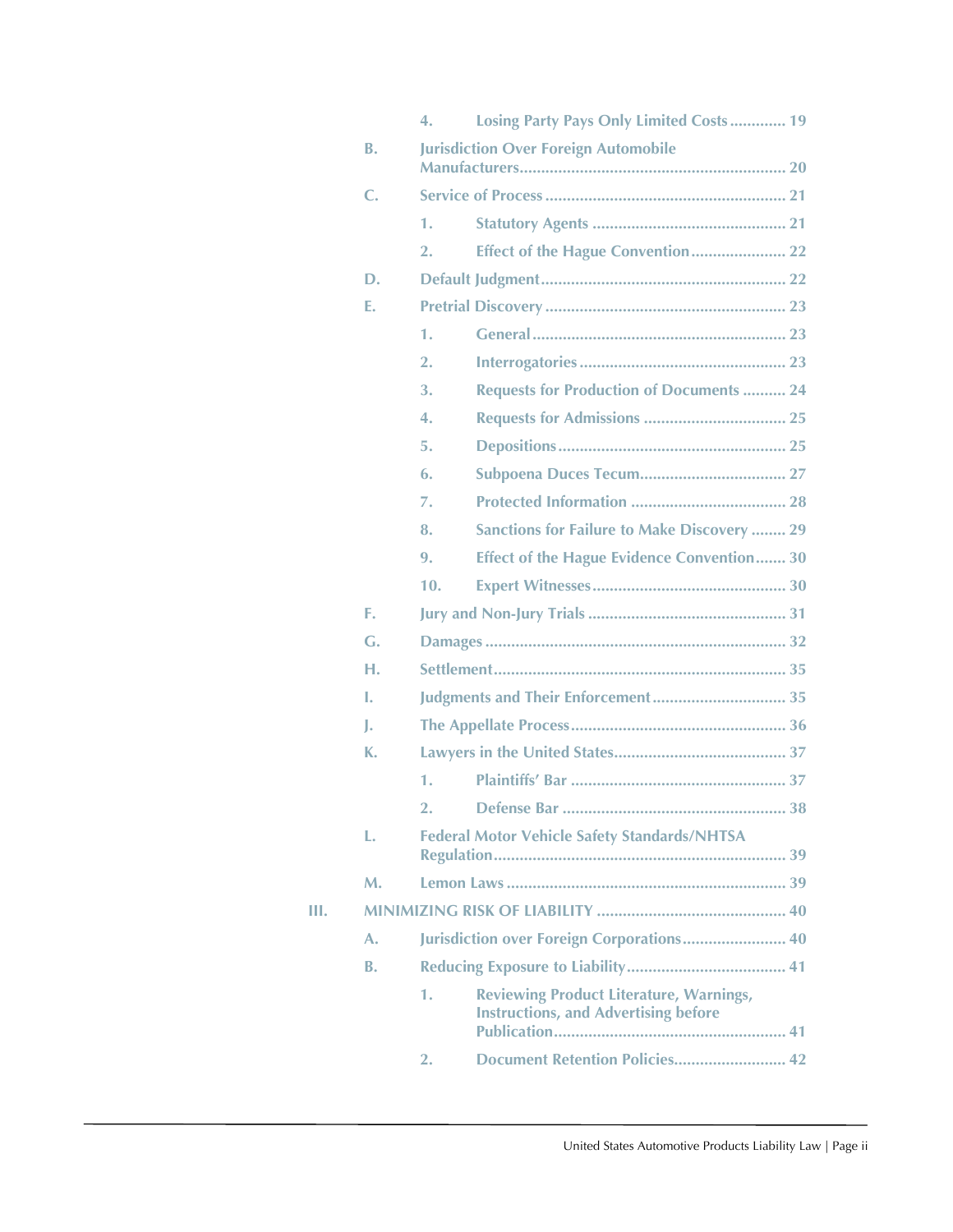| $\mathsf{C}$ . |     |                                                    |  |  |  |
|----------------|-----|----------------------------------------------------|--|--|--|
|                | 1.  |                                                    |  |  |  |
|                | 2.  | <b>Retention and Education of Trial Counsel 44</b> |  |  |  |
|                | 3.  | <b>Supervision of Trial Counsel  45</b>            |  |  |  |
|                | 4.  |                                                    |  |  |  |
|                | 5.  |                                                    |  |  |  |
|                | 6.  |                                                    |  |  |  |
|                | 7.  |                                                    |  |  |  |
|                | 8.  | Defense Expert Witnesses 46                        |  |  |  |
|                | 9.  | Adverse Expert Witnesses  46                       |  |  |  |
|                | 10. |                                                    |  |  |  |
|                | 11. | Alternative Dispute Resolution  47                 |  |  |  |
|                |     |                                                    |  |  |  |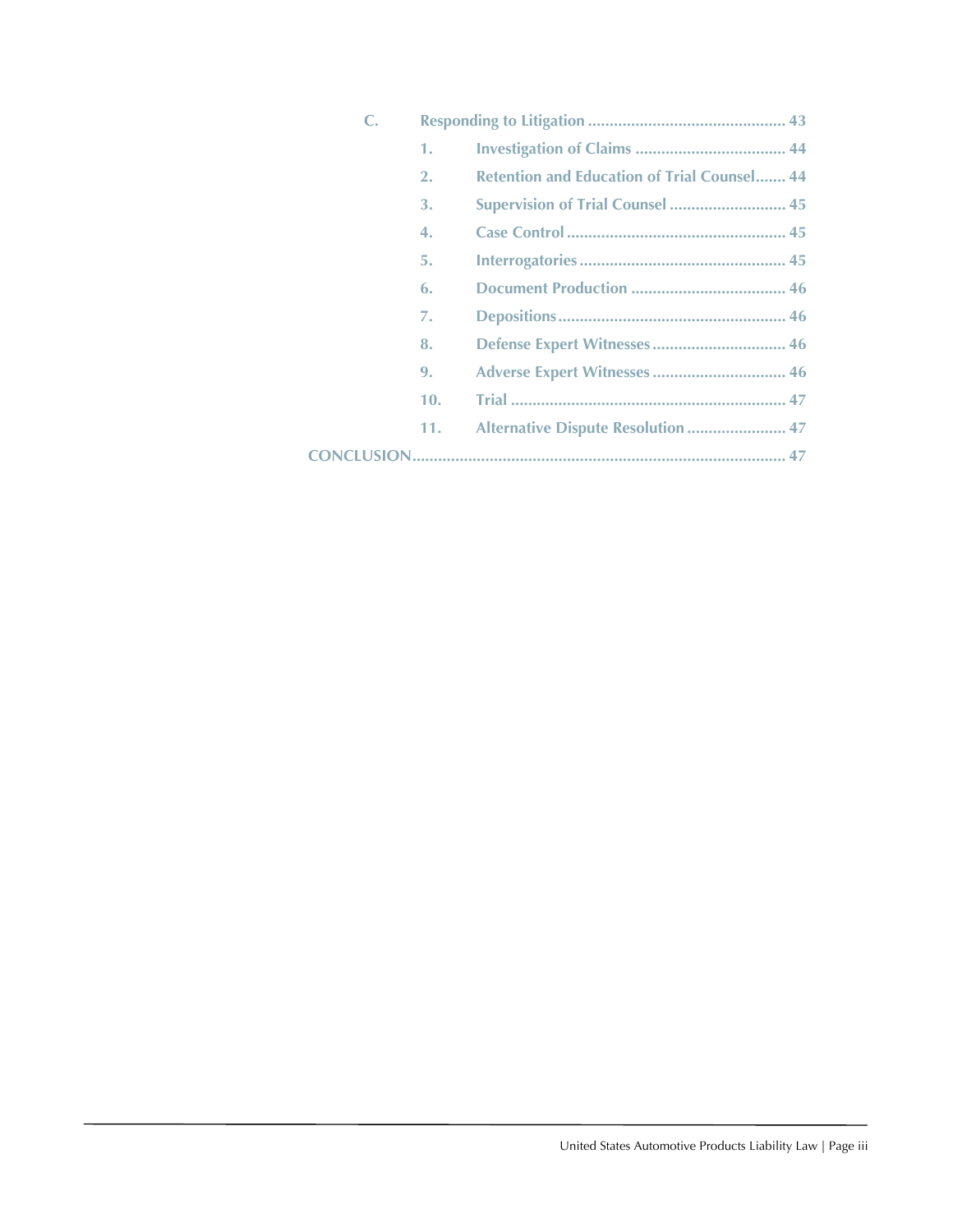# **INTRODUCTION**

Manufacturers selling vehicles in the United States are subject to being sued for injuries and damages caused by their products. This includes both domestic and foreign automobile manufacturers. In recent years, automotive products liability suits have become more frequent and more widespread. These suits have become increasingly more expensive to litigate and have resulted in very large judgments against manufacturers. Recently, there have been instances of automobile manufacturers having to defend hundreds of lawsuits complaining of essentially the same defect. In addition, through the operation of the "class action" device, thousands of automobile owners regularly bring claims against automobile manufacturers in a single lawsuit. Overall, when an automobile becomes subject to allegations of a pervasive defect, the problems for the manufacturer can be enormous and the costs can be great.

As in other industries, an automobile manufacturer's exposure to products liability claims is affected by (1) the quality of its automobiles, (2) the care that is taken in their manufacture, (3) the way in which their automobiles are marketed, and (4) the way in which the manufacturer responds to claims for injuries arising from their use. Whether an automobile manufacturer's products liability problems remain a matter of isolated and infrequent claims or become so serious that they threaten the continued existence of the company can be drastically affected by the way in which the manufacturer manages its exposure and handles initial isolated claims. It is therefore critical for manufacturers planning to sell vehicles in the United States to develop a comprehensive litigation and risk management strategy.

Automobile manufacturers' problems with products liability litigation have become more serious in the United States for several reasons. The substantive law has become more favorable to plaintiffs and less favorable to manufacturers. One reason for this is that new theories of liability have been adopted that allow a plaintiff to prevail more easily. A second reason is that changes in procedural law have encouraged automotive products liability lawsuits. In addition, jurisdictional limitations have been relaxed, so that a plaintiff can sue an out-ofstate or foreign automobile manufacturer in a local court.

Moreover, parties' rights to discover information from opponents are extensive. An automobile manufacturer's documents regarding a product's design and manufacture can be examined by plaintiff's counsel and can be, and often are, used effectively against them. Federal courts, as well as some state courts, now permit plaintiffs to request production of electronic documents in the discovery process, raising several new and challenging technical and legal issues.

In addition, the publicity given automotive products liability lawsuits encourages injured persons to seek legal advice about possible claims. Because of these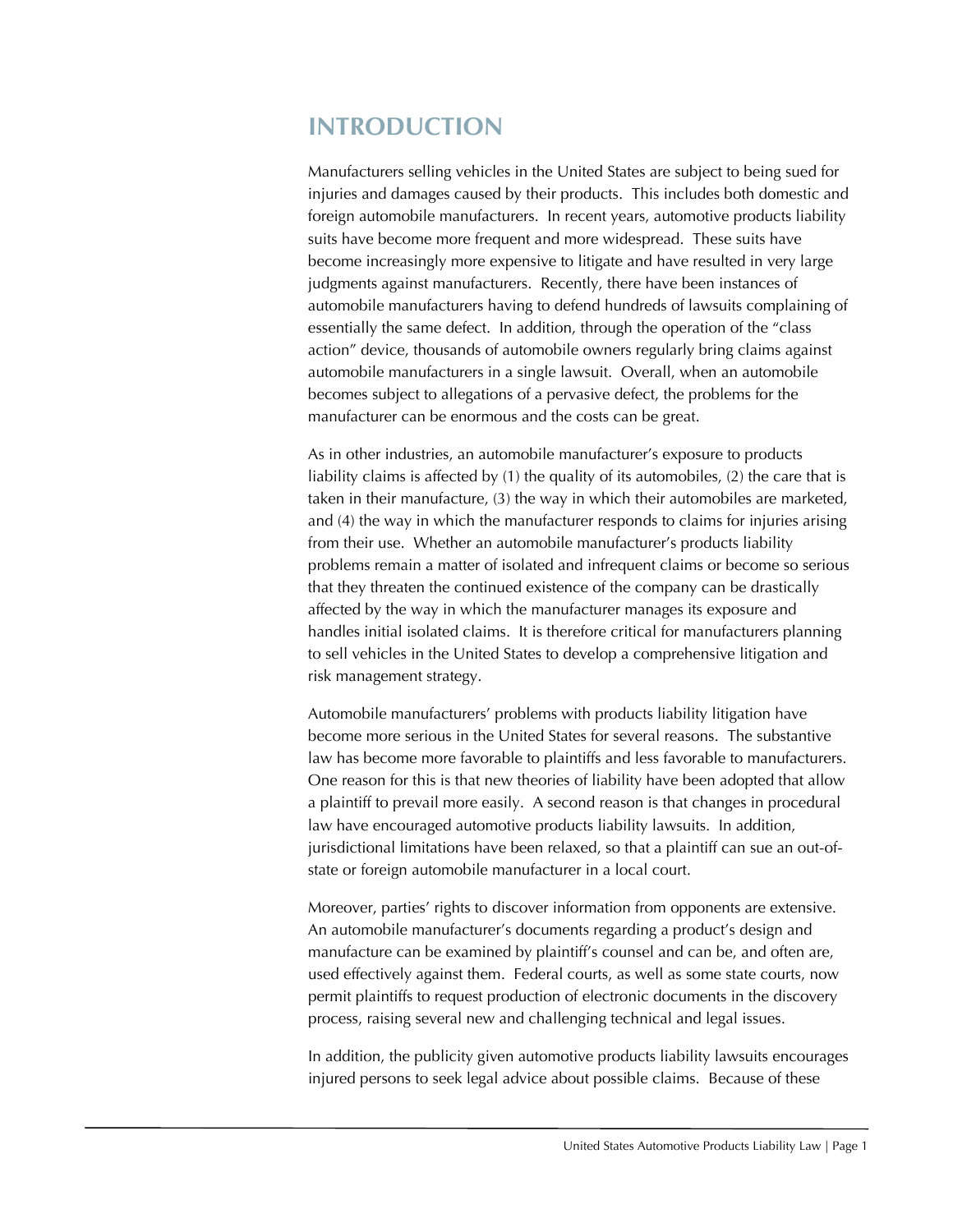changes, plaintiffs' attorneys can earn substantially more money prosecuting automotive products liability cases than in the past.

The following developments have resulted in the nationwide organization of plaintiffs' attorneys for the prosecution of such claims:

- (1) Information about automobiles that may be the source of potential profits to plaintiffs' attorneys, including automobile manufacturers' documents, are widely circulated to plaintiffs' attorneys in every jurisdiction as is information about the results of automotive product liability lawsuits.
- (2) A plaintiffs' attorney can often obtain materials that supply him with a ready-made case against a particular automobile model from other lawyers who have handled similar cases or from organizations that collect such information.
- (3) Some plaintiffs' attorneys have learned to specialize in certain types of automotive products liability litigation, prosecuting cases in multiple jurisdictions by associating with local attorneys and repeatedly using groups of professional testifying experts that have testified in dozens of similar cases. For example, plaintiffs' attorneys have developed specialties in cases that involve roof deformation, door latch failure, post-collision fires, electrical fires, occupant restraint failure, handling and stability, window glazing, brake failure, and seatback collapse.
- (4) Particular automobiles have sometime received so much attention from plaintiffs' attorneys that a single automobile has become the basis for organizational activity. Attorneys have been known to advertise for clients injured by certain automobiles. Publications have appeared that are solely devoted to the prosecution of claims and suits involving a single automobile model or automobile manufacturer. In fact, providing materials and sources of proof about certain automobiles has itself become a business for profit.

An automobile manufacturer confronted with the aforementioned litigation environment must organize its efforts to deal with automotive products liability lawsuits. Some manufacturers have been forced to devote significant portions of their managerial and engineering staff to help defend against them. For example, special computerized indices containing millions of documents make it easier to monitor the progress of hundreds of lawsuits. In fact, manufacturers sometimes spend more money defending a case than is otherwise required to achieve settlement because of the positive effect that a favorable judgment can have on other lawsuits and claims.

The need for organization of an automobile manufacturer's efforts to minimize the risks and expenses arising from automotive products liability claims, however, is not restricted to such extreme situations. Care in design and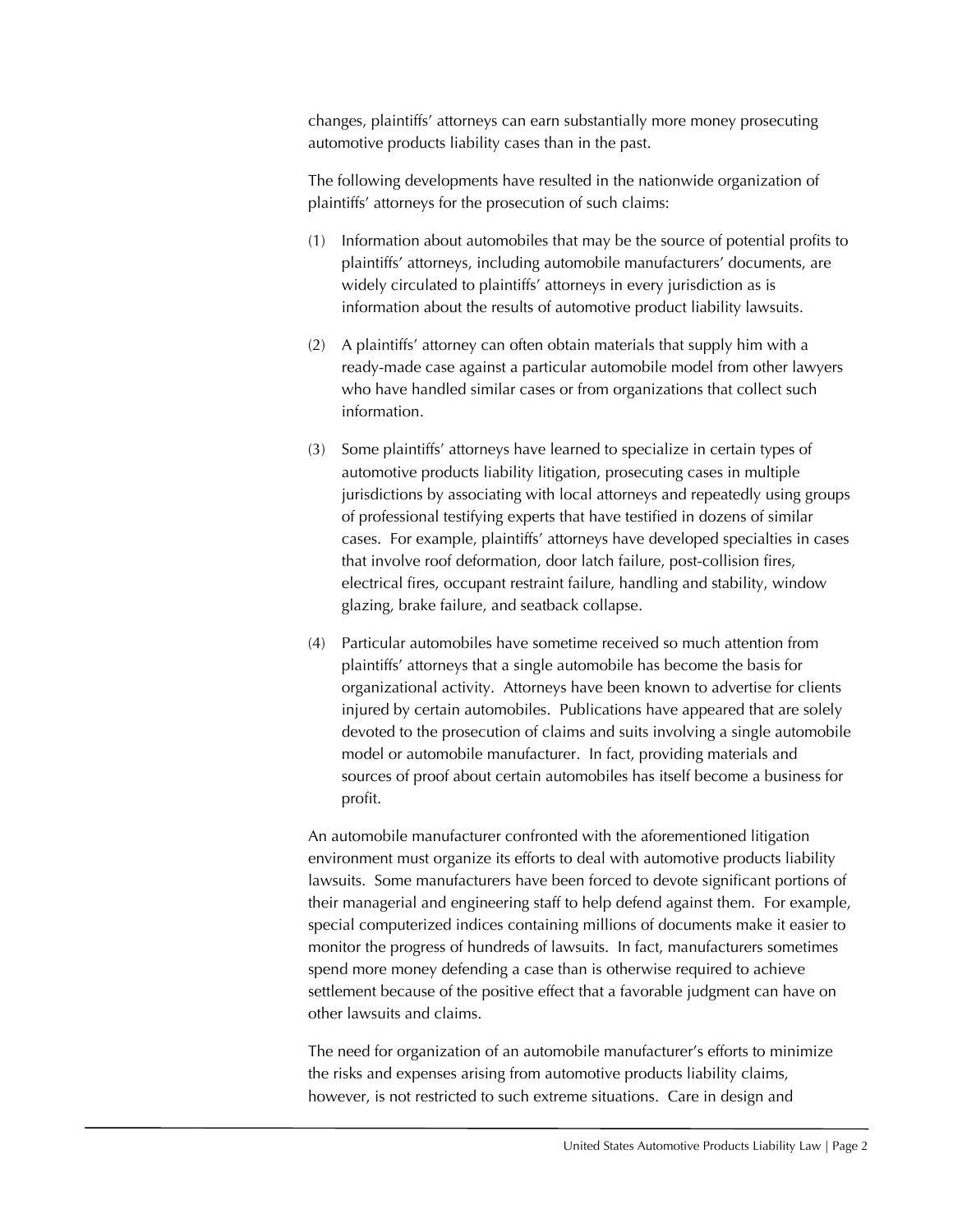manufacture, as well as quality control, are always important. A manufacturer must also consider the effect on its overall exposure arising from products liability when decisions are made with respect to:

- (1) the documentation that the manufacturer retains about its product;
- (2) the way in which the product is marketed; and
- (3) the manufacturer's response to claims from consumers and insurance companies relating to alleged product defects.

This paper is designed to assist emerging automobile manufacturers in China to understand the legal issues they will confront when they begin selling their vehicles in the United States. This paper also outlines some of the features of the substantive law governing automotive products liability lawsuits in the United States. In addition, it identifies recent developments in the law that will affect automotive products liability lawsuits and discusses certain procedural aspects of United States automotive products liability litigation that have a practical effect on the way in which a manufacturer defends lawsuits brought against it. Finally, it sets out some of the important considerations affecting a manufacturer's establishment of a program to reduce its exposure to both risks and expenses arising from automotive products liability claims.

# **I. OVERVIEW OF UNITED STATES AUTOMOTIVE PRODUCTS LIABILITY LAW**

# **A. Theories of Automotive Products Liability**

The discussion below applies to cases involving injury or death to the person or physical damage to property other than the automobile itself.

Two features of the legal system in the United States make it difficult to set forth the law of automotive products liability with absolute certainty. First, most of the rules of private law are made by the individual states, not by the federal government. There is no general, federal compulsion to uniformity. Second, the common-law courts in the United States are empowered to make—and to change, rules of law. As a result, the United States is composed of fifty jurisdictions whose law is sometimes similar and sometimes very different. In any jurisdiction, an attorney's opinion about a rule of law can only be a prediction of what a court will do because of the authority that the court may consider controlling or persuasive.

A plaintiff who claims to have been injured by an automobile can generally bring suit under three possible theories of liability: (1) negligence, (2) breach of an express or implied warranty, and (3) strict liability. Regardless of the theory a plaintiff chooses to pursue, the burden is generally on him to prove: (1) a defect,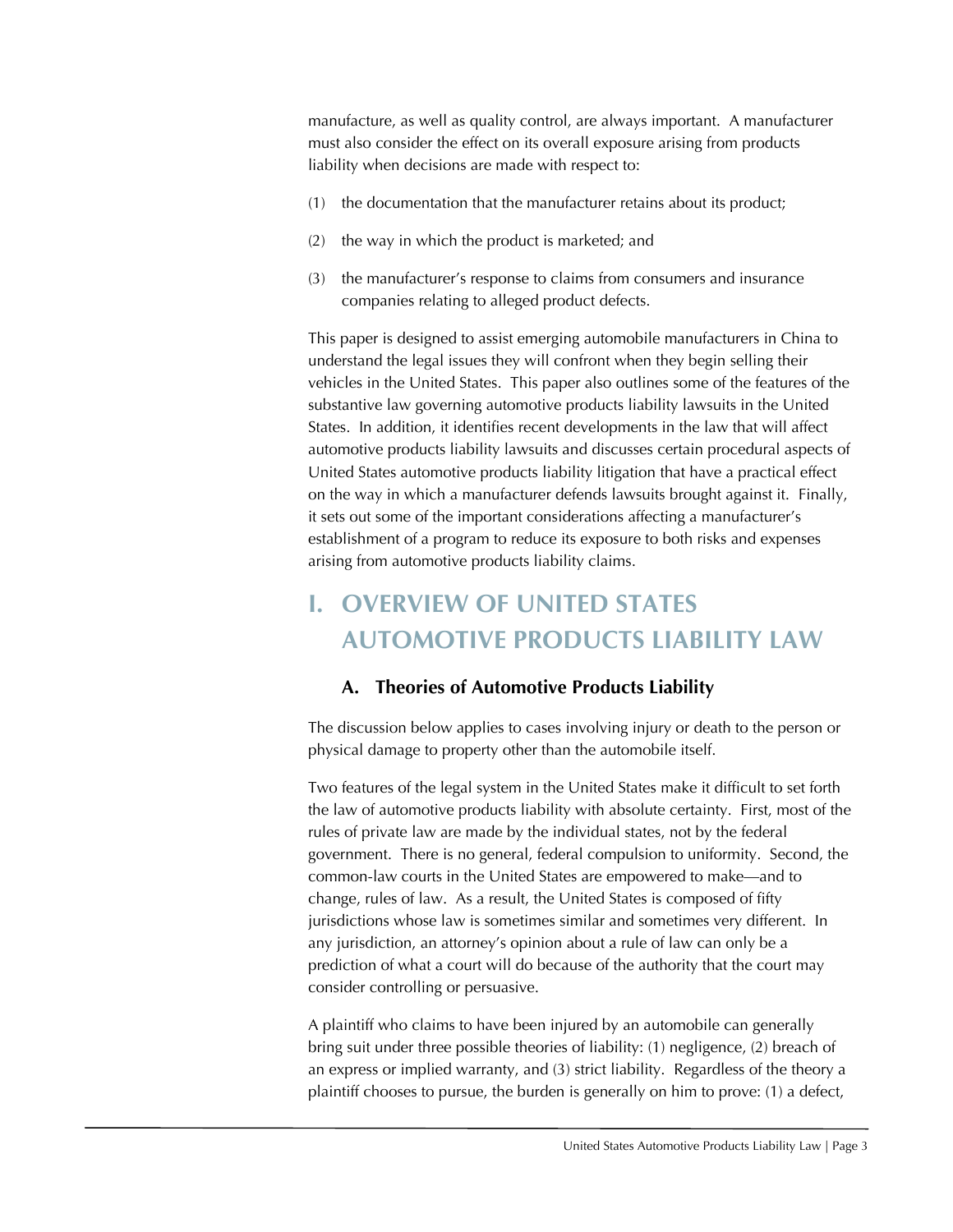(2) an injury, and (3) a causal relationship between the defect and the injury. In negligence and in warranty, a plaintiff must prove additional elements. Negligence and strict liability are theories arising from the law of torts, while breach of warranty is a theory associated with the law of contracts. This explains why application of these three theories often differs.

Although strict liability ordinarily presents the fewest obstacles to recovery, plaintiffs often maintain suits under all available theories. Despite the danger of confusing the jury, most jurisdictions permit the submission of a case under multiple theories.

#### *1. Negligence*

Negligence is the failure of a manufacturer to exercise due care under the circumstances. Negligence is the failure to do something that a manufacturer exercising reasonable care would have done in the same or similar circumstances.

In deciding whether an act was reasonable, courts will consider various factors that ought to have entered into the manufacturer's decision. Important factors include custom in the industry, standards imposed by federal regulations, the experience of potential consumers, the foreseeability and likelihood of an injury, the seriousness and frequency of the injuries threatened by the product, and the expense and feasibility of eliminating or warning against the anticipated injury. Taking all of these factors into account, the manufacturer's conduct is judged on the basis of whether the risks imposed on consumers were excessive when compared to the benefits arising from the manufacturer's conduct.

The plaintiff has the burden of proving negligence. Ordinarily, the negligence is actually that of one or more of the manufacturer's employees. The manufacturer is responsible for its employees' conduct, which is imputed to the manufacturer under the principle of "*respondent superior*."

It should be noted that in addition to making mistakes in assembly, an automobile manufacturer can be negligent in several ways: (1) failing to properly label the automobile, (2) failing to properly warn of dangers associated with the automobile's use, (3) failing to give proper instructions, (4) failing to design adequately, (5) failing to inspect adequately, and (6) failing to test adequately. Lawsuits alleging negligent design are among the most common, but negligence in any of these areas can support an allegation of defect in the product. Either the product has a defect in manufacture or design that ought to have been eliminated by the exercise of due care or the product carries hidden dangers which ought to have been discovered or warned of in the exercise of due care.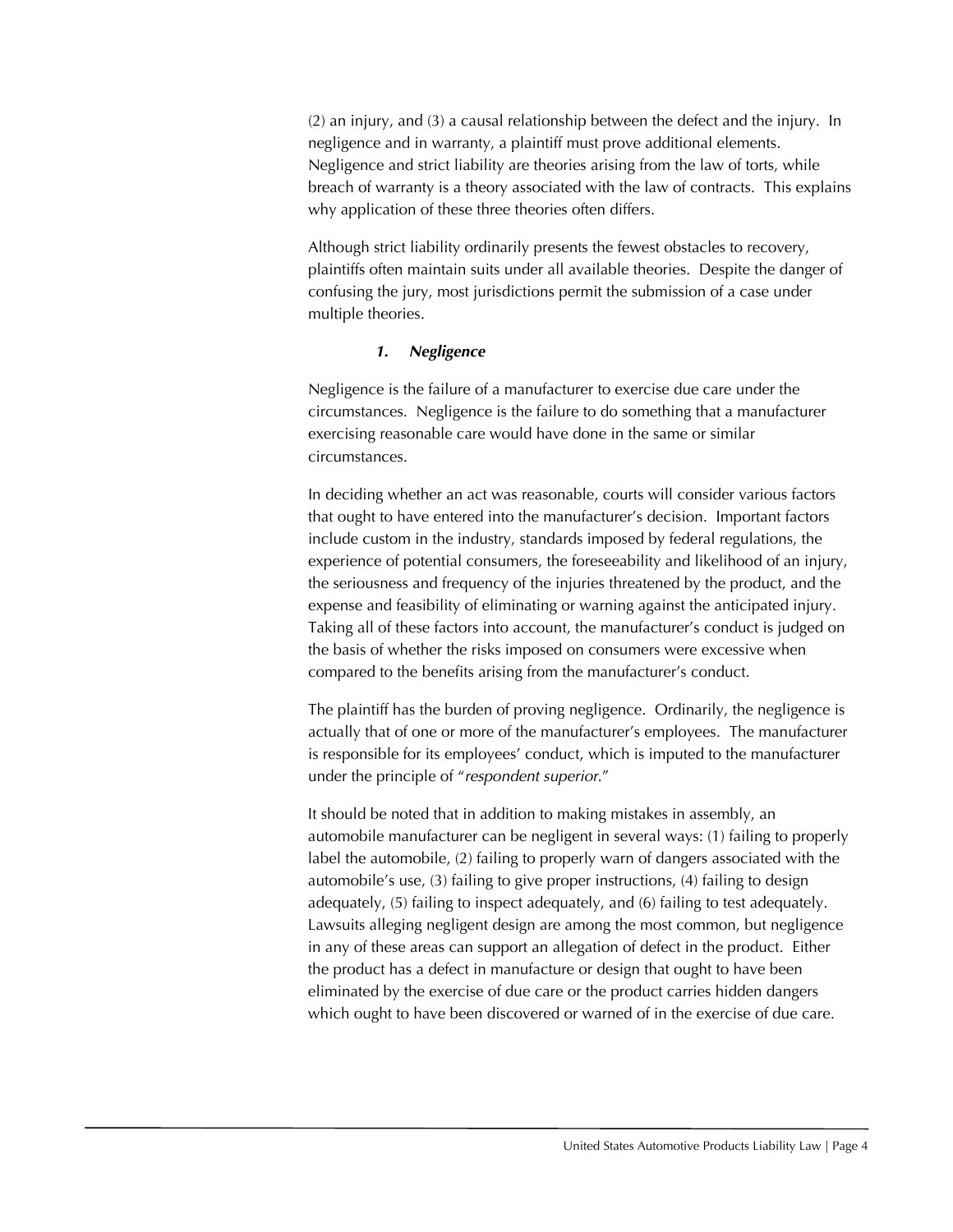#### *2. Warranty*

a. Express Warranties

All American states, with the exception of Louisiana, have adopted the Uniform Commercial Code. Section 2-313 of the Code, which governs express warranties, provides:

- (1) Express warranties by the seller are created as follows:
	- (a) Any affirmation of fact or promise made by the seller to the buyer which relates to the goods and becomes part of the basis of the bargain creates an express warranty that the goods shall conform to the affirmation or promise**.**
	- (b) Any description of the goods which is made part of the basis of the bargain creates an express warranty that the goods shall conform to the description**.**
	- (c) Any sample or model which is made part of the basis of the bargain creates an express warranty that the whole of the goods shall conform to the sample of models**.**

When an injury occurs because an automobile does not meet the standards established by the warranty, the manufacturer is subject to liability. It is not necessary for the plaintiff to prove that the manufacturer was negligent.

Any affirmation of fact or description in advertising can be found to be an express warranty if it can be said to have helped induce the sale. Advertising that a product is "trouble free" or "safe and modern" can bind a manufacturer to the standards for its product approaching perfection. A representation that a product will not fail for a stated period may be treated very differently from a representation that if the product fails during that period, it will be repaired or replaced.

#### b. Implied Warranties

Even in the absence of an express warranty, the law may imply certain warranties. Section 2-314 of the Uniform Commercial Code provides:

> (1) Unless excluded or modified (§2-316), a warranty that the goods shall be merchantable is implied in a contract for their sale if the seller is a merchant with respect to goods of that kind**. . . .**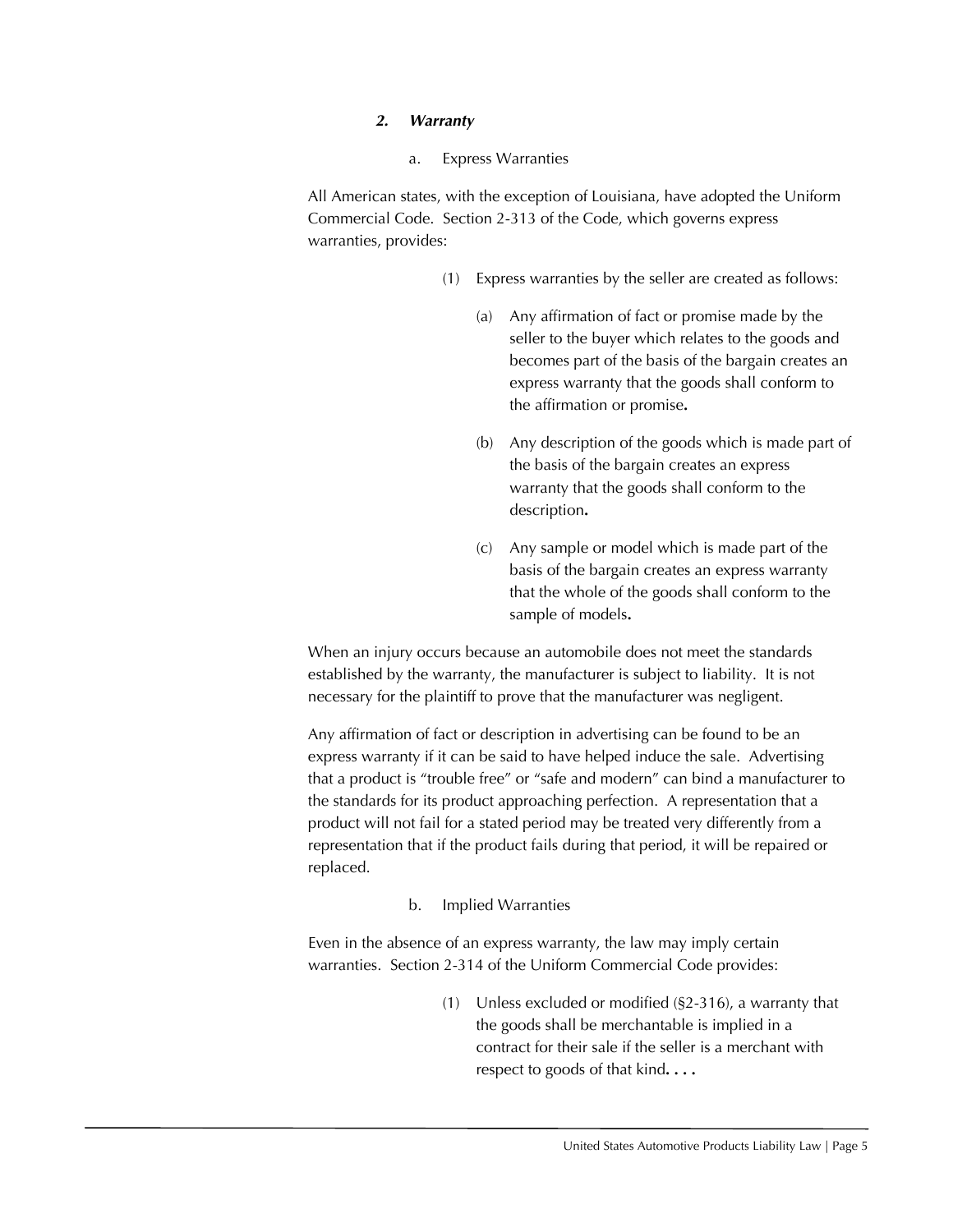- (2) Goods to be merchantable must be at least such (a) pass without objection in the grade under the contract description; and (b) in the case of fungible goods, are of fair or average quality within the description; and (c) are fit for the ordinary purposes for which such goods are used; and (d) run, within the variations permitted by the agreement, of even kind, quality and quantity within each unit among all units involved; (e) are adequately contained, packaged or labeled as the agreement may require; and (f) conform to the promises or affirmations of fact made on the container or label, if any**.**
- (3) Unless excluded or modified (§2-316) other implied warranties may arise from the course of dealing or usage of trade**.**

Section 2-315 of the Uniform Commercial Code creates an implied warranty of fitness for a particular purpose under certain conditions:

Where the seller at the time of contracting has reason to know any particular purpose for which the foods are required and that the buyer is relying on the seller's skill or judgment to select or furnish suitable goods, there is unless excluded or modified under the next section, an implied warranty that the goods shall be fit for such purpose.

There are several significant differences between the implied warranty of fitness and the implied warranty of merchantability. The implied warranty of merchantability, unless excluded, arises out of the sale itself. But the implied warranty of fitness for a particular purpose does not arise in every sale. The buyer must show that the seller knew, or had reason to know of any particular purpose for which the goods were to be used, and must also show that he relied upon the seller's skill or judgment in selecting goods that were suitable for this particular purpose.

Although plaintiffs often prefer to allege all three categories of warranty, the one upon which recovery is most often based is the implied warranty of merchantability. The basis of such a claim is the existence of a defect that renders the product unfit for its usual purpose.

Defenses of lack of privity of contract and failure of the plaintiff to give notice of defect within a reasonable period are available in some jurisdictions. The clear trend, however, is toward their abolition in personal injury and wrongful death actions. Because of the contractual basis of warranty actions, disclaimers of warranty and contractual limitations of remedies remain a possibility; however, the opportunities to make use of disclaimers and limitations on liability in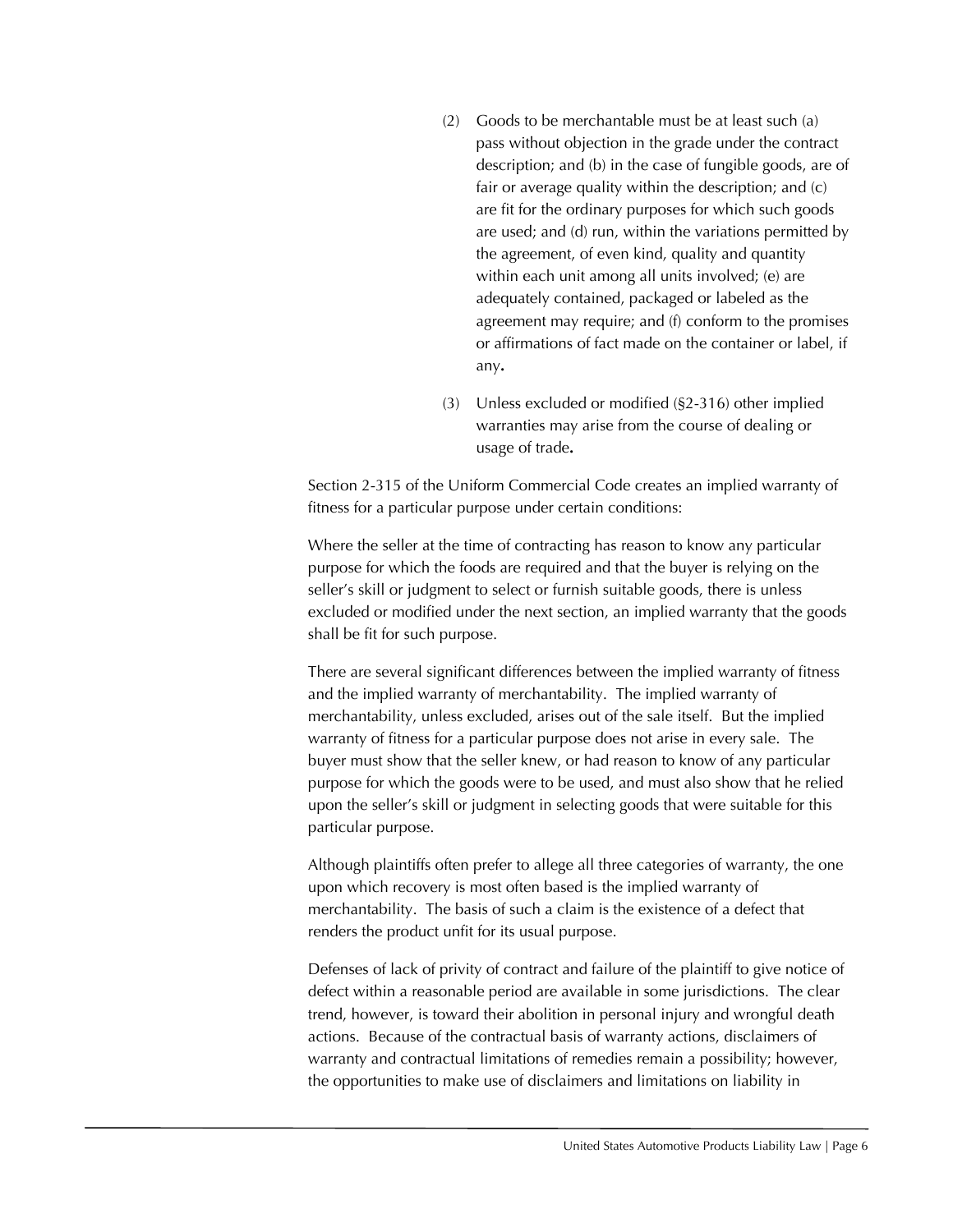consumer personal injury and wrongful death situations are limited by statute and case law in many jurisdictions.

#### *3. Strict Liability in Tort*

The elements of an action in strict liability in tort are set out in Section 402A of the Restatement (Second) of Torts.

> Section 402A. Special Liability of a Seller of Product for Physical Harm to User or Consumer.

- A. One who sells any product in a defective condition unreasonably dangerous to the user or consumer or to his property is subject to liability for physical harm thereby caused to the ultimate user or consumer, or to his property, if (i) the seller is engaged in the business of selling such a product, and (ii) it is expected to and does reach the user or consumer without substantial change in the condition in which it is sold.
- B. The rule stated in Subsection A applies although (i) the seller has exercised all possible care in the preparation and sale of his product, and (ii) the user or consumer has not brought the product from or entered into any contractual relation with the seller.

The Restatement is not itself authority for the imposition of strict liability, but the language of Section 402A has been adopted by the courts in many states. A few state courts have adopted The Restatement (Third) of Torts, which broadens the scope of an automobile manufacturer's responsibilities.

Most states have some form of strict liability. The action in strict liability in tort does not depend upon the fault or lack of care of the automobile manufacturer. The action is based solely on the presence of a defect that renders the product unreasonably dangerous and that causes an injury.

One justification often given for the imposition of strict liability is that it shifts the burden of injuries caused by the defective automobile onto the manufacturer who can spread the costs among all users of the automobile. This justification could theoretically apply as well to injuries caused by non-defective automobile, but no court in the United States has gone so far as to impose liability without finding that the automobile was defective. However, there is an obvious tendency in many jurisdictions to construe "defect" liberally. Moreover, the trier of fact always knows that an accident has happened when deciding whether the product that caused the accident was defective.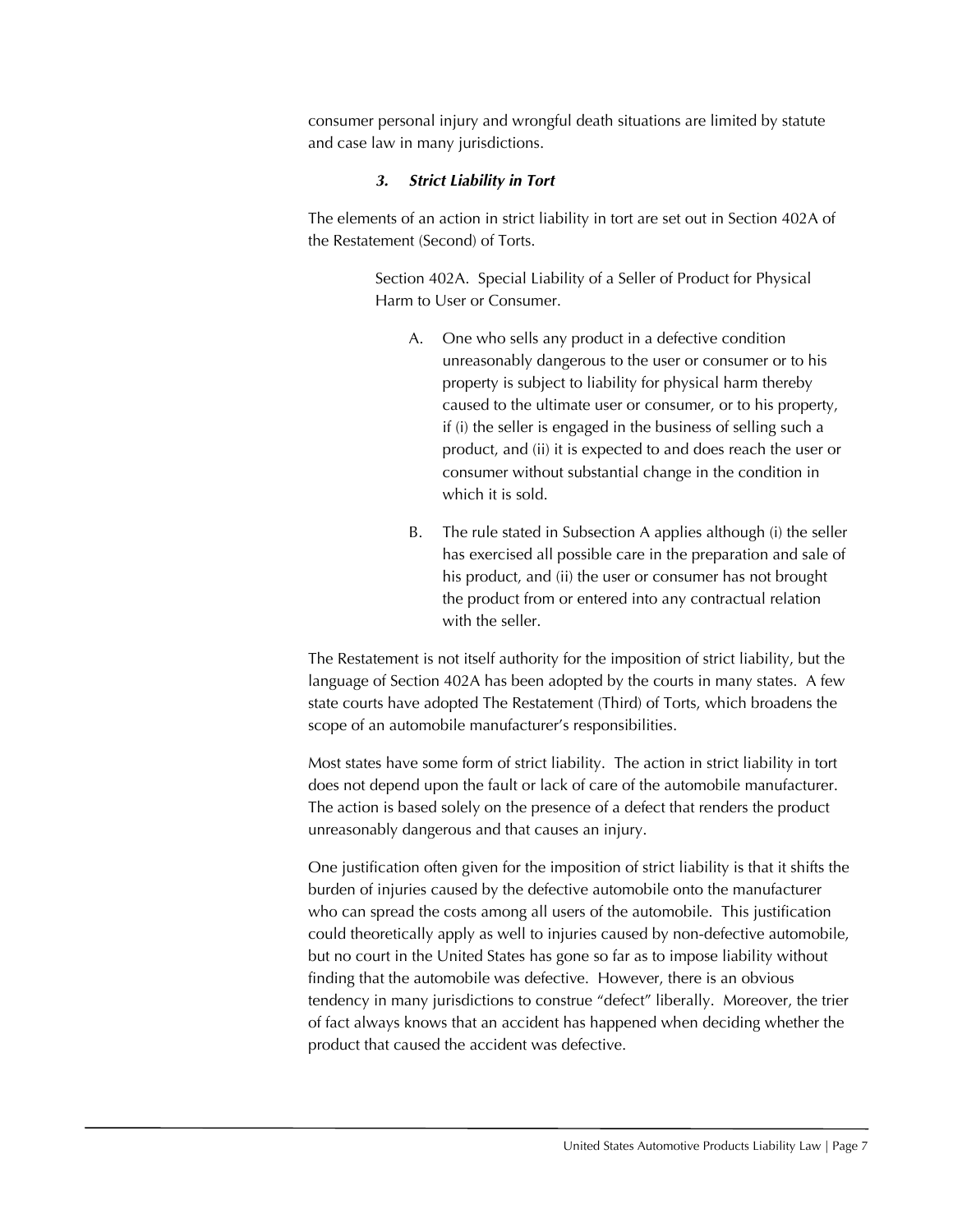# **B. Categories of Defect**

The concept of a defect is the foundation of modern automotive products liability law. In each case, for a plaintiff to recover from a manufacturer, he must prove that the automobile at issue was defective and that the defect existed at the time the automobile left the hands of the manufacturer.

# *1. Manufacturing Defects*

A manufacturing defect exists when an automobile fails to conform to its design or specification. In warranty or strict liability cases it does not matter why the product fails to conform to its design. It is not a defense that a manufacturer employed all possible care in its manufacture or quality control procedures, nor that a certain proportion of products always and unavoidably fail to meet specifications. In negligence, a plaintiff must prove not only that a product is defective, but also that the defect came about through a failure to exercise reasonable care.

Although manufacturing defect cases might seem to involve a mechanical comparison of the design specifications to the finished product, liability is not limited to cases where a part was omitted, where a foreign object was built into the product, or where some other identifiable failure to conform to specifications is apparent. The rules of evidence governing expert testimony have become more liberal. The result has been cases in which a manufacturing defect is postulated by an expert witness solely on the basis that a product failed at the time or in the manner that it did. In fact, several jurisdictions permit cases to be decided by a jury without expert testimony at all, and without evidence of any particular defect, when a new product unexplainedly fails in service.

# *2. Design Defects*

Allegations of defective design can also be made under any theory of liability. In negligence, the plaintiff must prove the breach of a design standard. In warranty, the question is whether the design renders the automobile unfit for its ordinary purposes. In strict liability, the issue is framed in terms of a defect that renders an automobile unreasonably dangerous. The strict liability standard is often left to the jury solely on the instruction that a defect exists if the automobile is more dangerous than an ordinary consumer would have expected.

Because the term "design defect" is used both in negligence and strict liability actions and because expert testimony about the existence of a defect is usually employed under both theories, the evidentiary distinctions between negligence and strict liability have been blurred. The adequacy of a design is usually to be judged in light of the circumstances and feasibility at the time of the design. Although evidence is often admitted for a number of purposes, many cases hold that even in strict liability, design is not to be judged by hindsight.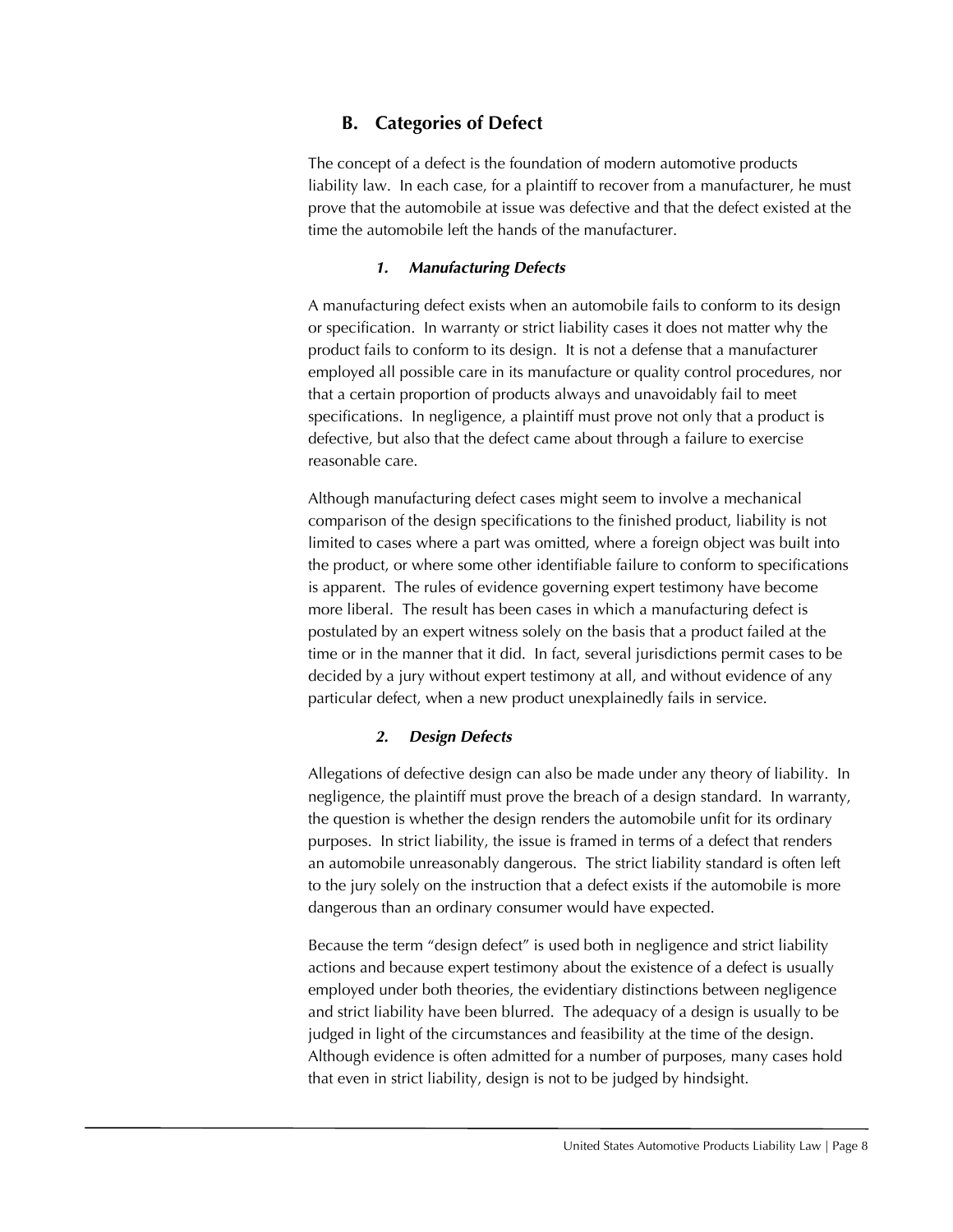Often, courts will use the "state of the art" at the time of manufacture as a standard to ascertain whether an automobile was defectively designed. This is often a disputed point and is typically established through expert testimony through comparison with other vehicles and sometimes with relevant patents.

# *3. Defects Arising from Marketing—Failure to Instruct or Warn*

An automobile may be defective because of inadequate instructions or warnings. Instructions inform the user how to make safe and efficient use of an automobile. Warnings must catch the user's attention and impress upon him the nature and extent of the risk involved in the use of the automobile. Instructions and warnings are both necessary.

A manufacturer has a duty to warn of an automobile's dangerous propensities if: (i) the automobile is dangerous, (ii) the manufacturer knew or should have known of the danger, and (iii) the danger is neither obvious nor known to the user. Generally, there is no duty to warn of an obvious danger. A few courts have held, however, that a manufacturer must even warn of an obvious danger. The duty to warn extends to all persons whom the manufacturer should expect to use the automobile and to those endangered by a reasonably foreseeable use of the automobile.

A warning must notify the user of possible consequences of the use or foreseeable misuse of an automobile. Generally, the adequacy of a warning is a factual question to be determined by the jury. This fact often precludes pre-trial summary adjudication of failure to warn cases, even when there is a warning addressing the danger at issue in the case. In deciding whether a warning is adequate, the jury will consider in addition to what the warning says, such factors as the location of the warning, its size and color, and the education and experience of the user. Parties often retain warnings experts to provide scientific testimony on these factors.

In most jurisdictions, an automobile manufacturer has a continuing duty to warn consumers of an automobile's dangerous propensities, even after that product has entered the marketplace. In addition, failure to warn is specifically recognized as a source of defect under Section 402A of the Restatement (Second) of Torts. In other words, the automobile is defective because it is without adequate warning. The standard for judging the adequacy of the warning is essentially a negligence standard. In some jurisdictions, however, a failure to warn can be actionable even if the failure to warn was reasonable. Such jurisdictions ask only whether the product is unreasonably dangerous in the absence of a warning.

# *4. Crashworthiness*

Most jurisdictions recognize some form of the "crashworthiness" doctrine. In a crashworthiness case, a plaintiff can bring a claim against an automobile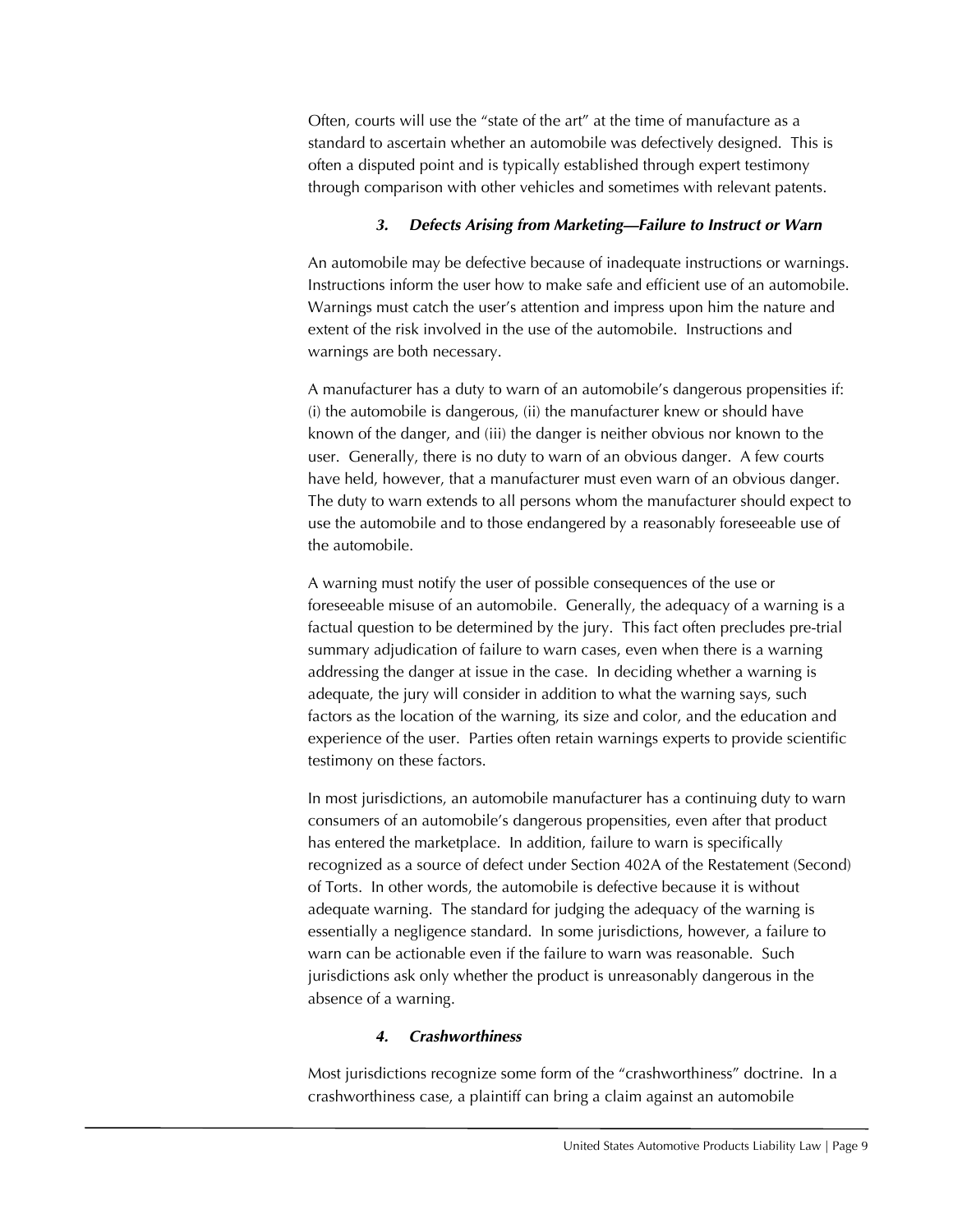manufacturer alleging the vehicle was defective and unreasonable dangerous, even if the alleged defect did not cause the accident itself, but enhanced or intensified the plaintiff's injuries over and above the injuries that would have resulted in a non-defective vehicle.

# **C. Typical Defenses**

There are a number of defenses based upon a consumer's own conduct or the conduct of others which have traditionally been available to automobile manufacturers in defending automotive products liability lawsuits. Most of these defenses originally appeared in negligence cases and are of limited value in warranty or strict liability actions.

# *1. Intervening, Contributory, and Comparative Negligence*

Even where an automobile is defective, the manufacturer will not be liable unless the defect "proximately" caused the injury. If a plaintiff's own negligence is the sole "proximate" cause of his injury, there is no liability. Under the traditional contributory negligence concept, a consumer's negligent acts which contributed, however slightly, to his injury also prohibited the consumer from recovering any damages from the manufacturer. As discussed below, contributory negligence still exists in a few states. In most instances, however, a consumer's slight negligence will not prevent him from recovering against the manufacturer if he sues on a warranty or strict liability theory.

The common law contributory negligence rule has been viewed as excessively harsh by many courts and legal commentators, because it bars recovery even in cases in which a plaintiff is slightly negligent and a defendant is negligent to a greater degree. The defense is now only recognized as a complete defense in only four jurisdictions—Virginia, North Carolina, Alabama, and the District of Columbia.

The majority of jurisdictions have responded to this criticism by adopting a comparative negligence rule by statute or by judicial decision. In these jurisdictions, the jury is asked to apportion fault between the plaintiff and the defendant. Some states provide that a plaintiff who is less than 50% responsible for his own injuries may still recover, but the verdict is reduced to reflect the degree of his fault. This is called a modified comparative fault rule. Other jurisdictions apply a pure comparative negligence rule permitting some recovery regardless of the percentage of fault attributable to the plaintiff, with a reduction in the award to reflect the plaintiff's contributory fault.

The comparative negligence rule generally weakens the defense of contributory negligence when a plaintiff sues on a negligence theory. However, the rule has been interpreted in some jurisdictions as applicable to strict liability cases. In these jurisdictions, the defense of a strict liability case is substantially enhanced by fault on the part of the consumer.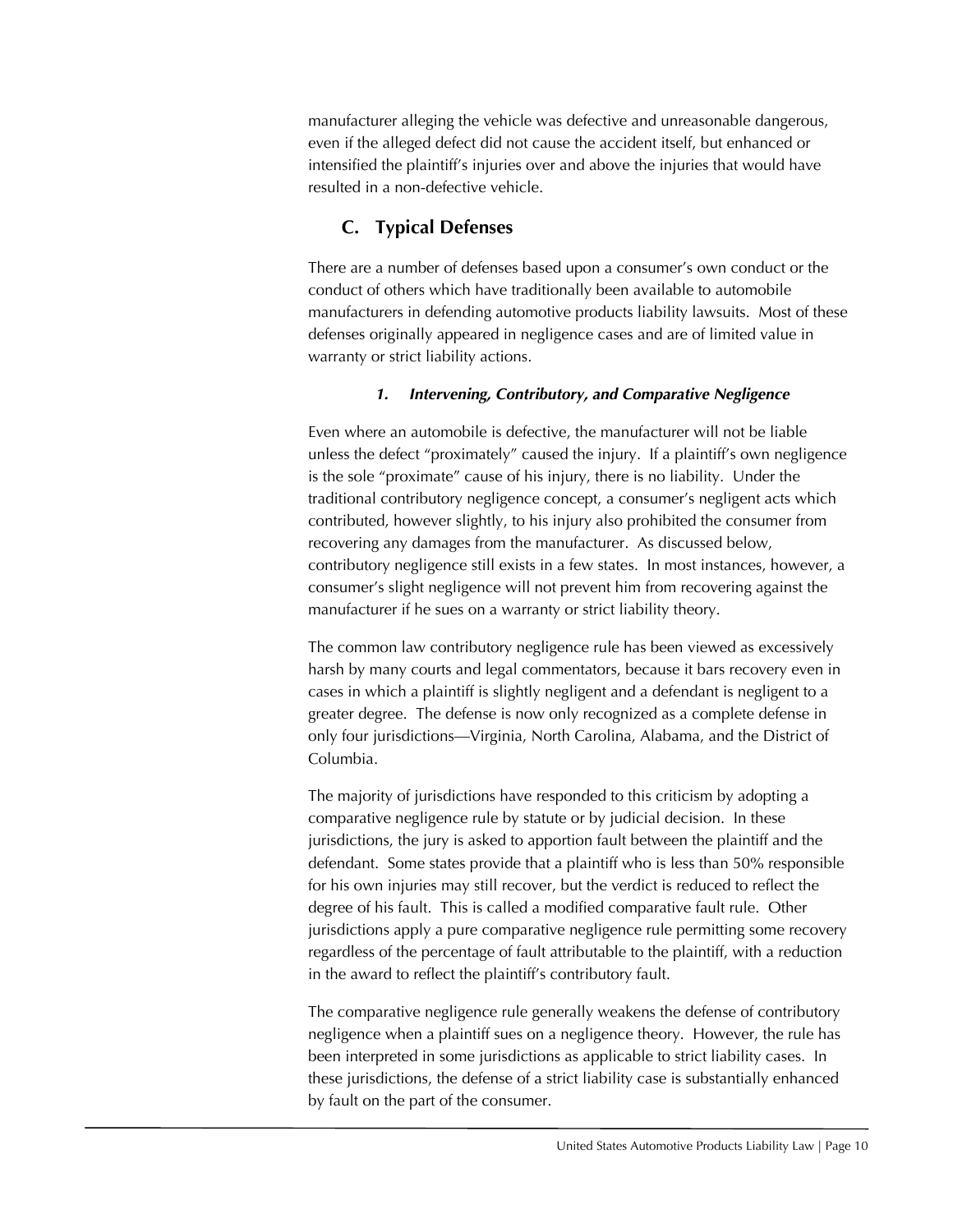#### *2. Assumption of Risk*

Whereas contributory negligence is generally not a defense to an automotive products liability action brought under warranty or strict liability theories, the plaintiff's assumption of the risk of injury will often bar his recovery. A consumer assumes the risk of injury when he discovers a defect and is aware of the danger, yet proceeds to make use of the automobile despite the known risk. It is difficult, however, for a manufacturer to prevail with an assumption of risk defense. The manufacturer must show that the consumer knew of the risk, that he appreciated the danger, and that he voluntarily and unreasonably acted in the face of the risk. The doctrine of assumption of the risk is most valuable where the plaintiff is an experienced user of the product.

#### *3. Misuse or Alteration of Product*

Another defense available in a products liability action is that of misuse of the product. The defense of misuse is often available as a complete defense in negligence and warranty actions. In automotive products liability cases, misuse is defined as the consumer's use of the automobile for some purpose or in a manner that was neither intended nor reasonably foreseeable by the manufacturer. It is important to note, however, that abnormal or unintended uses may not allow the manufacturer to avoid liability if they are reasonably foreseeable. Furthermore, many courts construe the concept of reasonable foreseeability so broadly that the mere occurrence of the misuse makes it foreseeable.

Alteration of the product can also provide an important defense in products liability actions, particularly in strict liability actions. Section 402A requires a plaintiff to prove that the product "is expected to and does reach the user or consumer without substantial change in the condition in which it is sold." It is generally held, however, that evidence of product alteration is only relevant where the alteration is shown to be causally related to the injury. And, the fact that a manufacturer ought to have foreseen an alteration may leave it liable.

#### *4. Lack of Contractual Privity*

A manufacturer's duty to act with reasonable care is no longer regarded as a duty extending only to those who purchased the vehicle. As a result, lack of contractual privity is not a defense to an action in negligence. It has never been a defense to an action in strict liability in tort. In many states, anyone reasonably expected to use or be affected by a product can sue in warranty as well. In some jurisdictions, however, the group of people who are entitled to sue a seller on its warranty may be more limited. In those jurisdictions, lack of privity is still sometimes a defense in a warranty action.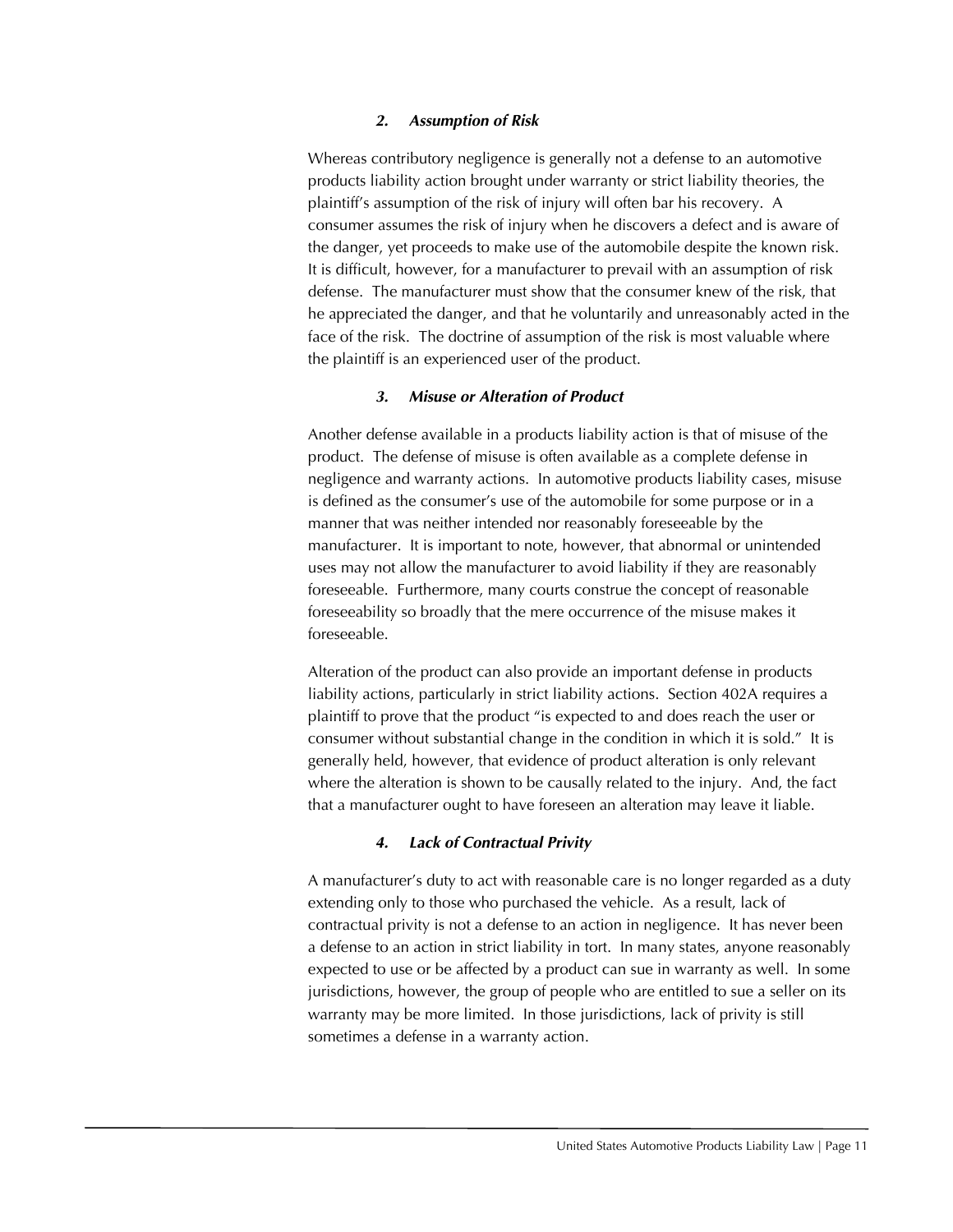# *5. Disclaimers of Warranties and Contractual Limitation of Remedies*

A warranty is based, at least in theory, upon a contractual agreement. A seller can therefore attempt to disclaim or limit warranties of good quality by the contract of sale. A defense based on a disclaimer of all warranties can be substantially complicated by the fact that the injured person may not have been a party to the contract of sale and may not have known about the disclaimer. Contractual limitations on remedies for breach of warranty are made prima facie unconscionable and hence usually unenforceable by, Section 2-719(3) of the Uniform Commercial Code. Such disclaimers may be of substantial value when the damages claimed are for destruction of property.

It is difficult to persuade a court to give effect to disclaimers that purport to exclude liability for negligence or to eliminate strict liability in tort. While such disclaimers can be useful in commercial situations, they may be valueless if made in connection with the sale of an ordinary consumer product to a consumer.

# *6. State of the Art—Development Risk*

The term "state of the art" is used in American jurisprudence in at least two different senses. Some courts use the term to refer to industry custom. Others use the term to refer to practical technological feasibility (i.e., what is realistically capable of achievement at the time of manufacture). The Model Uniform Product Liability Act (UPLA) abandons the term "state of the art" in favor of "practical technological feasibility," which it defines as "the technical, mechanical, and scientific knowledge relating to product safety that was reasonably feasible for use, in light of economic practicality, at the time of manufacture."

In automotive product liability cases based upon negligence, evidence of both industry custom and technological feasibility is admissible by either party to prove due care or lack of due care. But even careful adherence to universal industry custom is almost never conclusive evidence of due care. An entire industry may have unreasonably lagged behind in the adoption of new and available technology. On the other hand, proof that a product could not have been made safer, under the practical technological feasibility existing at the time of manufacture, is conclusive evidence of due care.

In actions based upon breach of warranty, or strict liability in tort, the focus is said to be on the product, rather than on the manufacturer's conduct. Therefore, many courts have held that industry custom is irrelevant in these cases. Under these theories of liability, practical technological feasibility is also irrelevant on the issue of defective construction.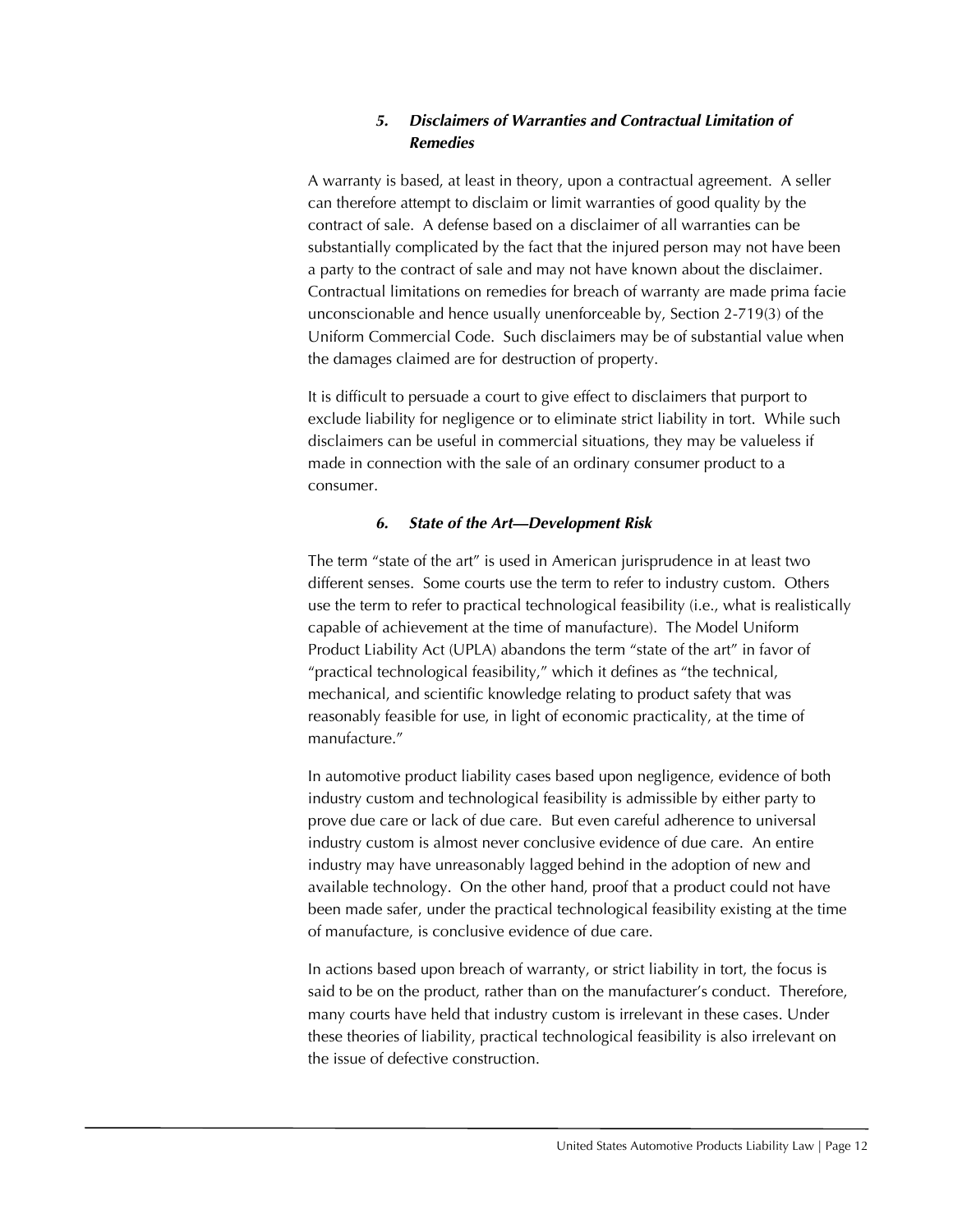Since liability for defective design or for inadequate warnings or instructions is essentially based on negligence principles, most courts allow the defendant to introduce evidence as to the practical technological state of the art to prove that the design, warnings, or instructions used did not render the product *unreasonably* dangerous at the time of manufacture. Some courts place the burden on the plaintiff to prove that a safer design was technologically feasible; other states have statutes providing that compliance with the technological state of the art raises a rebuttable presumption that the product was not defective; while still others provide that once the plaintiff has established a prima facie case, the burden shifts to the defendant to establish that the design or warning was not unreasonably dangerous. The "state of the art defense" is not, however, an absolute one. It is merely one factor for the jury to consider in determining whether the product was unreasonably dangerous. At least one court has stated that the jury may use hindsight in making this determination.

Under the UPLA, industry customs are admissible in both design and warning cases for whatever consideration the trier of fact chooses to give them. But the UPLA requires the trier of fact to find for the defendant "if the [defendant] proves, by a preponderance of the evidence, that it was not within practical technological feasibility for it to make the product safer with respect to design and warnings or instructions at the time of manufacture so as to have prevented the [plaintiff's] harm. . . ." This defense, however, does not affect the defendant's post-manufacture duty to warn of newly discovered dangers, nor does it relieve him from liability for breach of express warranty or for defective manufacture of the product.

In cases alleging inadequate warnings, the plaintiff may produce an "expert" to testify that the manufacturer could have and should have known about the danger in question. In design cases, an "expert" may testify that an alternative design is safer and was feasible at the time of manufacture. The jurors, though they are not trained in science, must decide the issue of practical technological feasibility based on conflicting testimony of plaintiff's and defendant's experts. The result is often to hold the manufacturer liable for failure to adopt a design or include a warning which was not practically and technologically feasible at the time of manufacture.

# **D. Relationship of the Parties to One Another**

#### *1. Parties*

With the abolition of defenses based upon privity, plaintiffs are now able to bring suit against all persons in the chain of distribution of a product. Warranty and strict liability actions can be brought against any seller of the product. Negligence actions may be brought against anyone who negligently created a defect or who negligently failed to discover one. Products liability actions are often brought against the retailer, distributor, and manufacturer of the product at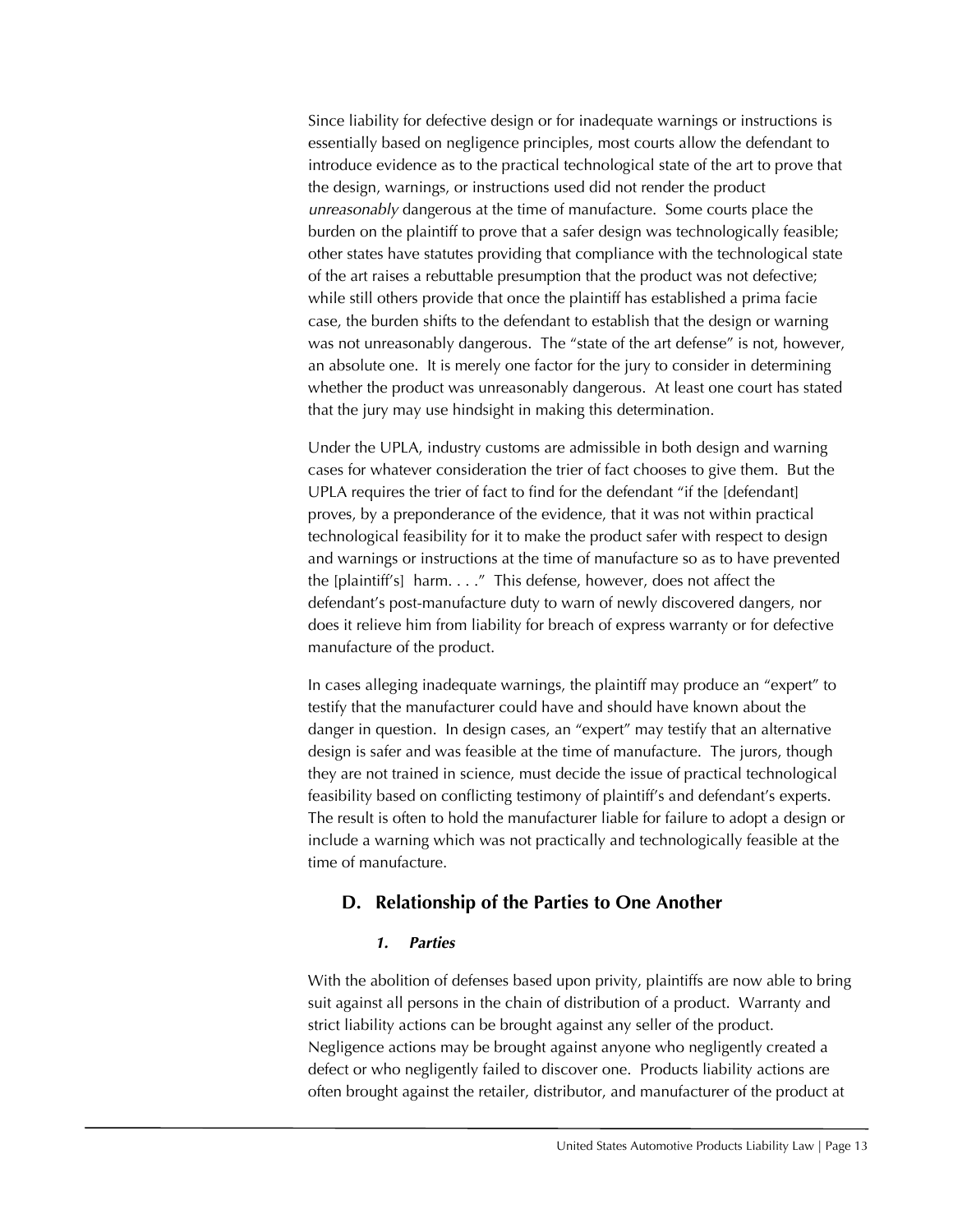issue. Where a particular component of a product is alleged to be defective, the component manufacturer and distributor may also be included as defendants.

The presence of multiple parties adds to the length, complexity, and cost of discovery and trials. It may also complicate defense tactics and strategy, particularly if defendants take adversary positions toward each other. In products liability cases involving automobiles, the plaintiff often files suit against the manufacture, as well as the local dealer who sold the vehicle to the plaintiff, in order to prevent the defendant from taking advantage of a federal law that would otherwise permit the manufacturer to remove the case to the federal court in that jurisdiction.

#### *2. Rights of Those in the Chain of Distribution*

Ordinarily, liability in warranty can be passed up the chain of distribution to the manufacturer of the product or component at issue. So, if a retailer is sued by a consumer for product defect, he may sue any seller above him in the chain of sale. A defendant added in a lawsuit by an existing defendant is called a third party defendant.

The same effect can be achieved in negligence cases in an action for indemnity brought by a seller against the manufacturer. Indemnity is usually available on behalf of a passive tort-feasor, who negligently failed to discover a defect against the active tort-feasor whose negligence created it. The seller of a defective product can also claim indemnity in strict liability against another company further up the chain of distribution that manufactured or sold the defective product. Indemnity rights may also be established by contract.

Disputes often arise between a manufacturer, who claims that he was supplied a defective component, and the component's supplier, who claims that the defect in the ultimate product was caused by the manufacturer's inappropriate use of his non-defective component. The knowledge of the supplier of the component's use, the warnings and other information supplied by it, and the relative expertise of the two parties can become quite important. A similar situation may arise with respect to the duty to warn. The ultimate responsibility for inadequate warnings is usually imposed on the manufacturer, but courts have sometimes imposed it on others.

Even where full indemnity is unavailable, a seller against whom recovery is obtained may be able to recover a portion of the sum he is forced to pay. The action to obtain partial payment is one for contribution between joint tortfeasors. The availability of contribution is governed by statute or common law decisions in the various United States jurisdictions, although a uniform act has been passed by a number of states.

Claims for indemnity or contribution can usually be decided in the initial action brought by a products liability plaintiff. When several members of the chain of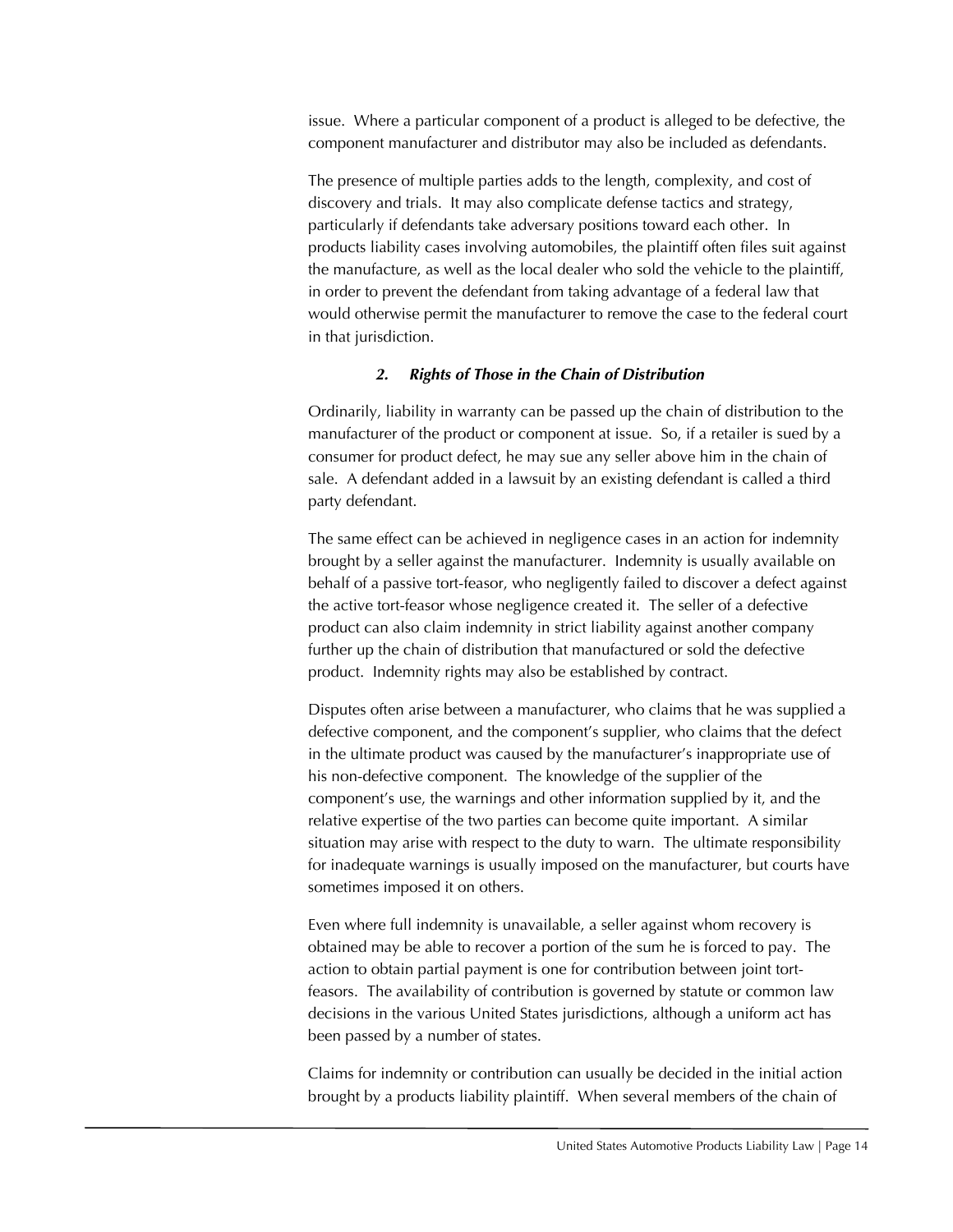distribution have been sued by a plaintiff, claims for indemnity or contribution can be asserted by way of a cross-claim between defendants. If the manufacturer or other party primarily liable has not been sued by the plaintiff, defendants in most jurisdictions can bring that party into the action through a "third-party complaint."

The Uniform Commercial Code provides another device affecting the apportionment. Section 2-607 provides in pertinent part:

> (5) Where the buyer is sued for breach of warranty or other obligation for which his seller is answerable over

(a) he may give his seller written notice of the litigation. If the notice states that the seller may come in and defend and that if the seller does not do so he will be bound in any action against him by his buyer by any determination of fact common to the two litigations, then unless the seller after seasonable receipt of notice does come in and defend he is so bound.

This "vouching in" provision allows a seller against whom a judgment is recovered to recover in turn against his seller in a later action without having to relitigate the question of whether the product was defective. Manufacturers frequently accede to the request to be "vouched in" and assume the cost of defense because they possess superior technical knowledge and can more easily defend their product.

# *3. Difference between Rights of Merchants and Rights of Consumers*

Strict liability in tort and implied warranty theories are available to those who sell products in the regular course of business as well as to consumers. However, merchants in the chain of distribution are given wide latitude in allocating risks between themselves by contract. Implied warranties may be disclaimed or limited, and indemnity agreements or agreements to hold harmless may be entered into. If properly drafted, these agreements can dictate whether a claim is brought in negligence, strict liability, or in warranty.

Sellers are on a different footing with respect to consumers. The Uniform Commercial Code makes presumptively invalid a disclaimer of consequential damages for personal injury caused by a consumer product. Several states do not permit implied warranties to be disclaimed on consumer goods. Even where such a warranty disclaimer is theoretically allowed, disclaimers are viewed with disfavor and are strictly scrutinized. Finally, the federal government, through the Magnuson-Moss Warranty Act, 15 U.S.C. 2301-2312, forbids the disclaimer of implied warranties on consumer goods whenever a written warranty is given. Many manufacturers find it commercially necessary to afford some written warranty and therefore are forced to give an implied warranty as well.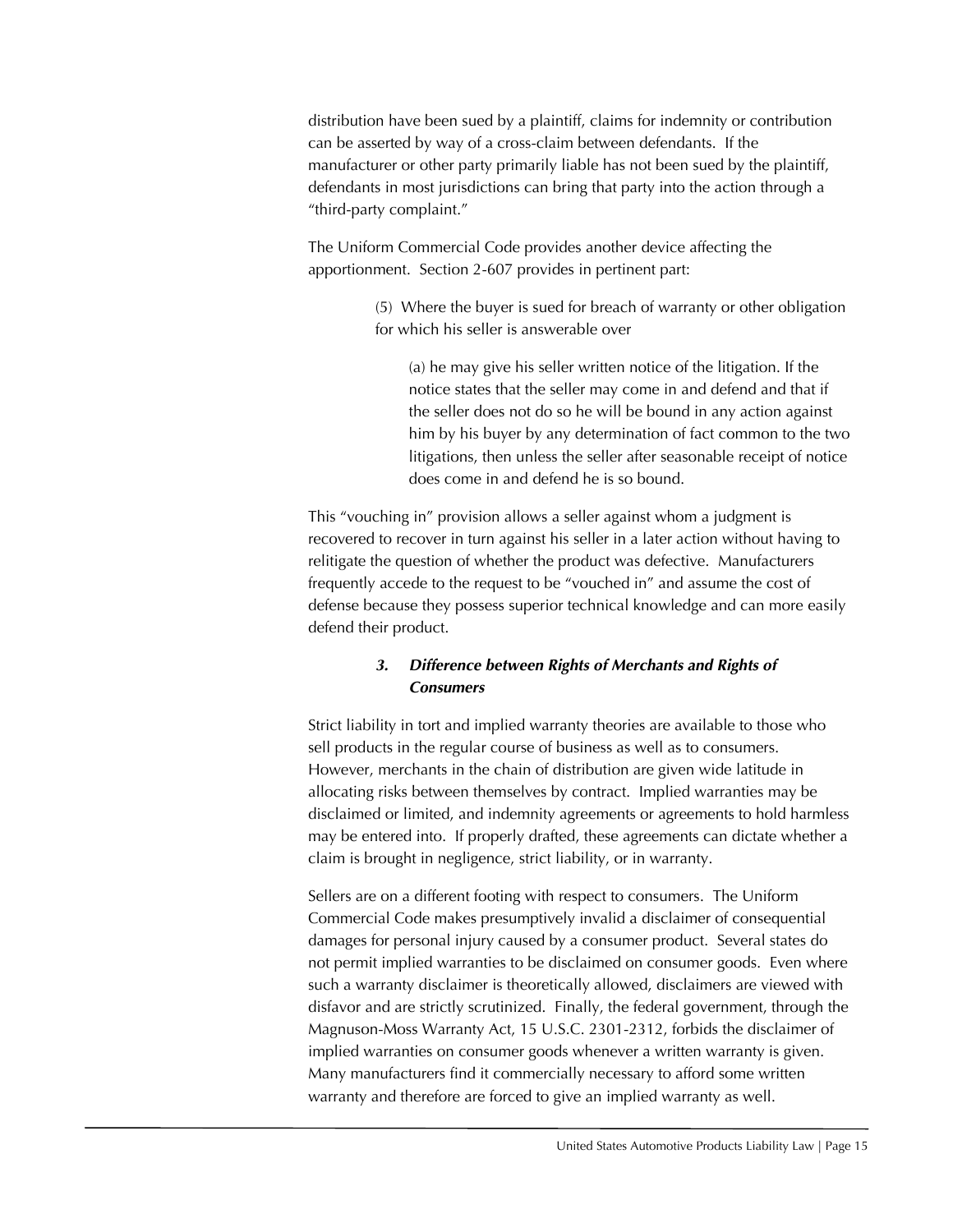The Magnuson-Moss Act establishes a number of specific requirements for warranties. Failure to observe the requirements of the Act can lead to suits brought by the government or by private parties.

# **II. PRACTICAL ASPECTS OF MANAGING AND LITIGATING AN AUTOMOTIVE PRODUCTS LIABILITY CLAIM IN THE UNITED STATES**

# **A. Peculiarities of the Legal System in the United States**

# *1. Contingent Fee System*

Personal injury actions in the United States are usually taken by plaintiffs' lawyers on a contingent fee basis. This means that the plaintiff's lawyer's fee is a percentage of the total recovery. One-third of the recovery is the usual fee, but some lawyers can command fifty percent in unusual cases. If the plaintiff recovers nothing, his lawyer collects no fee.

The contingent fee system allows an injured party without money to bring suit. Money to cover expenses in the lawsuit is usually advanced by the plaintiff's lawyer. If the plaintiff wins, expenses in the action are deducted from his share of the award. The plaintiff must in theory remain ultimately liable for these expenses. In practice, however, when a plaintiff without money loses his lawsuit, the lawyer rarely recovers the expense money he had advanced.

The contingent fee system gives plaintiffs' lawyers a stake in the outcome of the case that may cause conflicts between their financial interests and their duties as officers of the court. In addition, conflicts of interest can arise between a plaintiff's lawyer and his client when they are presented with a choice between a small but certain settlement and a possibly large but uncertain award of damages.

# *2. Distinction between Federal and State Courts*

Every state has its own court system created by its constitution or statutes. Most of the judicial business of the country is carried on in state courts.

Federal courts comprise the judicial branch of the federal government. A federal court sits in every state. They are empowered by the United States Constitution to hear certain types of disputes. The original jurisdiction of the federal courts includes cases in which there exists "diversity of citizenship." Suits between American citizens from different states, and suits between an American citizen and an alien have the required diversity of citizenship. Corporations are treated as citizens of the state or country in which they are incorporated and of the state or country in which they have their principal place of business. The diversity jurisdiction of the federal courts is subject to an additional statutory requirement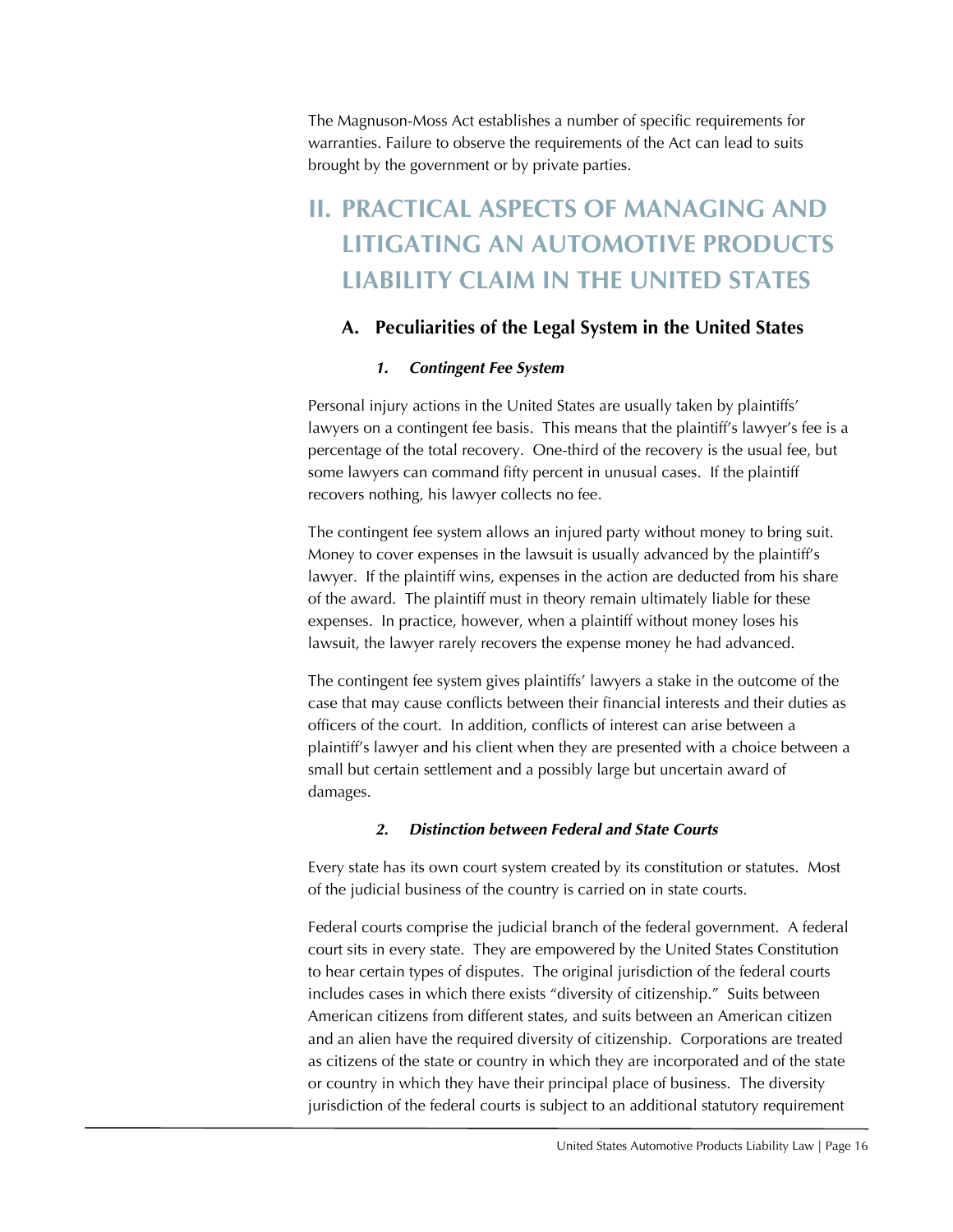that the "amount in controversy" exceeds \$75,000. This is typically not an issue in automobile products liability cases, where plaintiffs regularly demand millions of dollars in damages.

This original jurisdiction of federal courts in diversity cases is not exclusive. In most products liability actions against foreign manufacturers, the plaintiff can bring suit in either state or federal court. If the plaintiff chooses to sue in state court, the manufacturer may be entitled to demand that the action be removed to federal court.

This right of removal was initially given to out-of-state and foreign defendants to insure that they would not be subject to the possible favoritism of a state court toward citizens of its own state. However, federal judges are usually appointed from among lawyers practicing locally, and federal juries are always drawn from the state or district of the state in which the federal court sits.

The outcome of a lawsuit may nevertheless be affected by whether it is tried in state or federal court. Federal courts are often better adapted through experience and traditions of formality to the resolution of controversies involving large sums. Formality and the requirement that litigants meet the stringent deadlines imposed by federal procedures often hinders plaintiffs—who have the burden of making out their cases. However, whether removal is advantageous to a defendant in a particular products liability case depends on the nature of the case, the parties, the judge, the jury pool, and various other local circumstances.

To prevent removal, the plaintiff has only to join a citizen of his own state as an additional defendant. As previously noted, in automotive products liability cases, a plaintiff typically joins the local automobile dealer from whom he brought the allegedly defective vehicle. This joinder will destroy the complete diversity of citizenship necessary for federal jurisdiction, since the diversity requirement is satisfied only when no defendant is a citizen of the same state as any plaintiff. Even if the plaintiff fails to make out his case against the dealer, the dealer's dismissal, unless issued consent by the plaintiff, does not make the case removable. Although some cases suggest the contrary, most courts hold that a third party defendant may not remove a case to federal court.

Both state and federal courts follow the principle of "*stare decisis*." Each court is obliged to conform its own decisions to holdings on the same issue by courts of a higher level of authority. Thus, each federal trial court must conform to the decisions of the Federal Court of Appeals of its circuit, and all federal courts must conform to the decisions of the Supreme Court of the United States. State courts are bound only by the rulings of their own state's higher courts. They are not bound by the United States Supreme Court except on questions of federal law. Decisions of other courts will often be persuasive to a judge even though he is not obliged to follow them.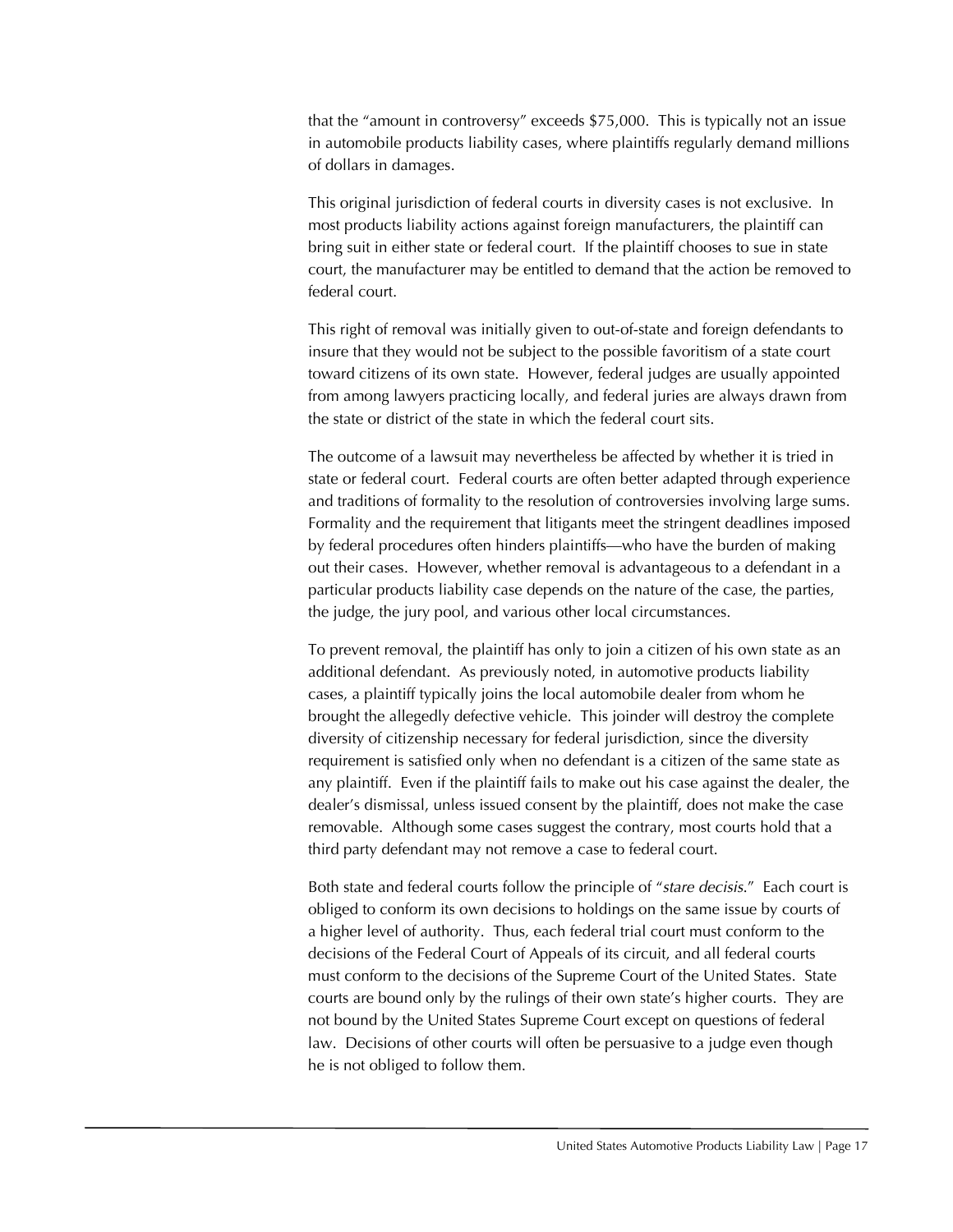Rules of procedure and of evidence are nearly uniform throughout the federal courts, although some federal courts have introduced minor modifications through local rules of court. The substantive law can vary drastically from one state to the next, however, as can rules of civil procedure and rules of evidence in state courts. Because of these differences in procedural and substantive law, an attorney will rarely try a case outside of his home state without the assistance of a lawyer from the forum state. Many states require at least one attorney for each party to be a member of the bar of that state. In a diversity case, a federal court will follow federal procedure, including federal rules of evidence, but will follow the substantive law of the state in which the court is sitting. State substantive law includes choice-of-law rules used to determine whether a case is governed by the law of the state in which the state or federal court is sitting or the law of some other jurisdiction. But choice-of-law rules vary from state to state. The choice of forum does not always determine what substantive law applies, but it can have this effect.

A recurrent problem in automotive products liability suits is the determination of the state or country whose law governs the duties and liabilities of the parties. Before about 1960, the usual rule required the court to apply the law of the "place of the wrong" in a tort action, at least to determine the duties owed by the alleged wrongdoer and the standards to be applied to his conduct. Therefore, the governing law was often the law of the place of manufacture. However, when a defective sub-assembly manufactured in one state or country was shipped into another jurisdiction for incorporation into a finished product, the law of the place of final assembly might govern because that is where the "last event necessary to make an actor liable for an alleged tort" occurred.

Even under traditional conflict-of-laws rules a manufacturer's products are not always judged by the law of its own place of business. The shift of emphasis of the substantive law of product liability away from assessing a manufacturer's conduct toward putting the product itself on trial naturally made it more likely that a court would apply the law of the place of the accident, or the law of the place the consumer purchased the product. Under the traditional approach, the law of the place of purchase usually governed actions brought on a claim of breach of warranty. If the plaintiff employed alternative theories of recovery, the court could apply the law of several different jurisdictions to different aspects of the case.

Many jurisdictions have rejected the traditional rules and have applied a "center of gravity" or "significant relationship" test. This test applies the law of the place having the most significant relationship to the lawsuit. To determine where this is, courts consider: (1) the place where the injury occurred, (2) the place where the conduct causing the injury occurred, (3) the domicile, residence, nationality, place of incorporation and place of business of the parties and (4) the place where the relationship, if any, between the parties is centered. Courts have also given weight to a jurisdiction's "interest" in the lawsuit: for instance, which state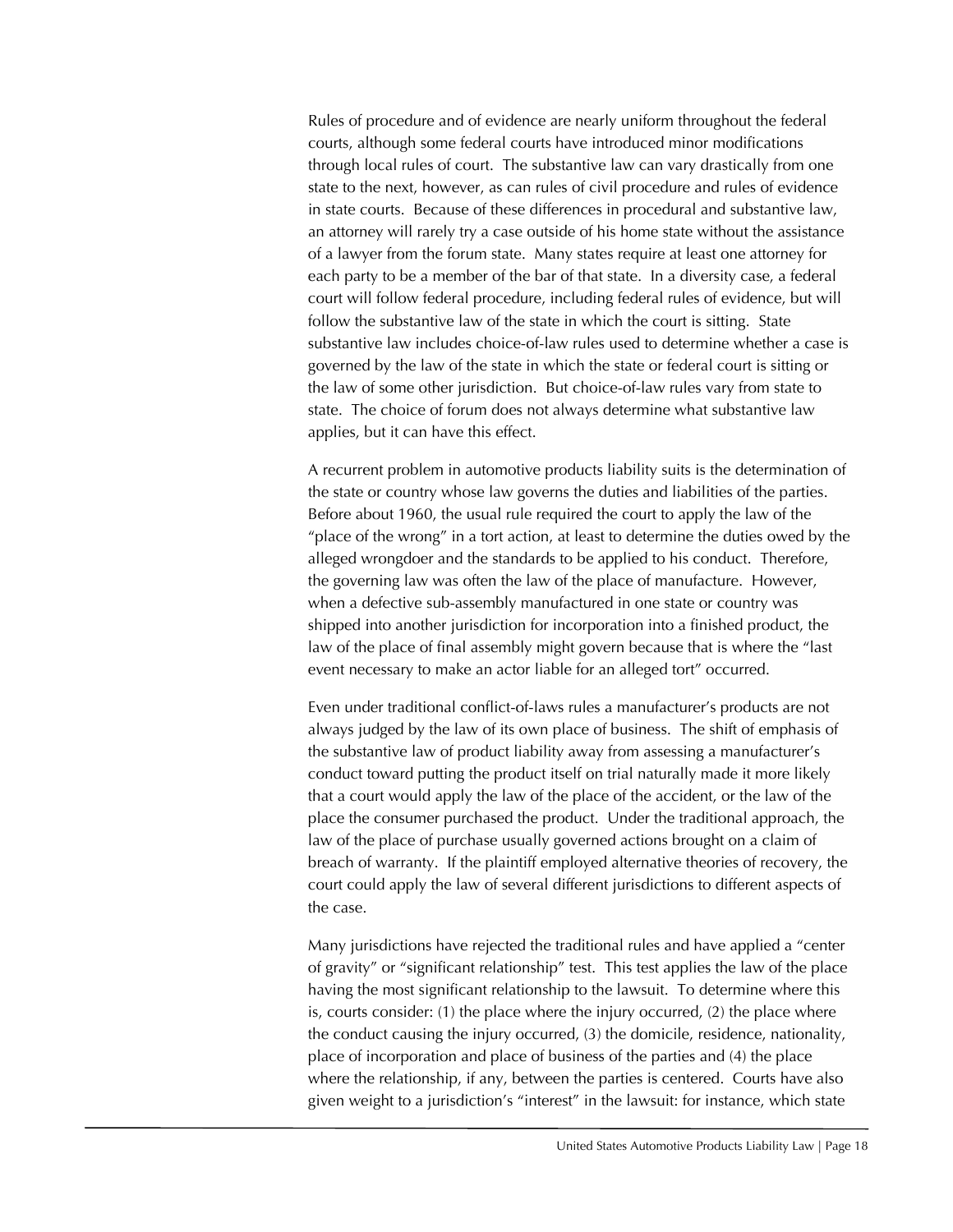will have to provide support and medical care to an injured plaintiff who fails to recover damages.

These conflicts-of-laws situations can become quite complicated. But it is fair to say that a manufacturer of products that are used in the United States cannot rely on any substantive aspect of the law of the jurisdiction in which it is located as a reliable guide to the outcome of products liability litigation.

# *3. Jury Trials in Civil Case*

The right to a jury trial in civil cases is guaranteed by the Seventh Amendment of the United States Constitution. While this amendment applies only to proceedings in federal courts, nearly every state constitution also grants the right to trial by jury in civil cases. These constitutional provisions explain the unusual American practice of using juries in civil suits.

In almost all civil actions for substantial damages in America, any party may demand trial by jury. This right may be waived, intentionally or inadvertently, and the case tried to the judge alone.

A jury generally consists of between 5 and 12 people. In many state courts, the verdict need not be unanimous.

The jury sits as the trier of fact, while the judge presides over procedure in the courtroom and makes decisions regarding the admissibility of evidence and the proper application of the law. Relying on evidence presented in court, rather than on personal knowledge of the case, the jury resolves all questions of fact; and, in most cases, after being instructed by the judge as to the applicable law, the jury applies the law to the facts and reaches a general verdict. Jury deliberations are secret, and the final judgment is reported without giving reasons for it. Moreover, decisions on individual questions of fact are usually not stated, although some jurisdictions permit the attorneys to interview the jury after the verdict is rendered. Damages are also usually assessed by the jury as a lump sum, without explanation of the method by which the jury reached that amount.

# *4. Losing Party Pays Only Limited Costs*

Certain costs of litigation are normally assessed against the losing party. The costs often include court fees, costs of transcribing depositions, and statutory witness fees. Attorney's fees are not taxable as costs, except in rare circumstances, nor are the fees of expert witnesses. A defendant must therefore bear most of the expenses of litigation even if it prevails. In a small minority of jurisdictions, there are statutes enabling defendants to recover attorneys' fees and costs in certain types of cases at the discretion of the trial court, but this is rare.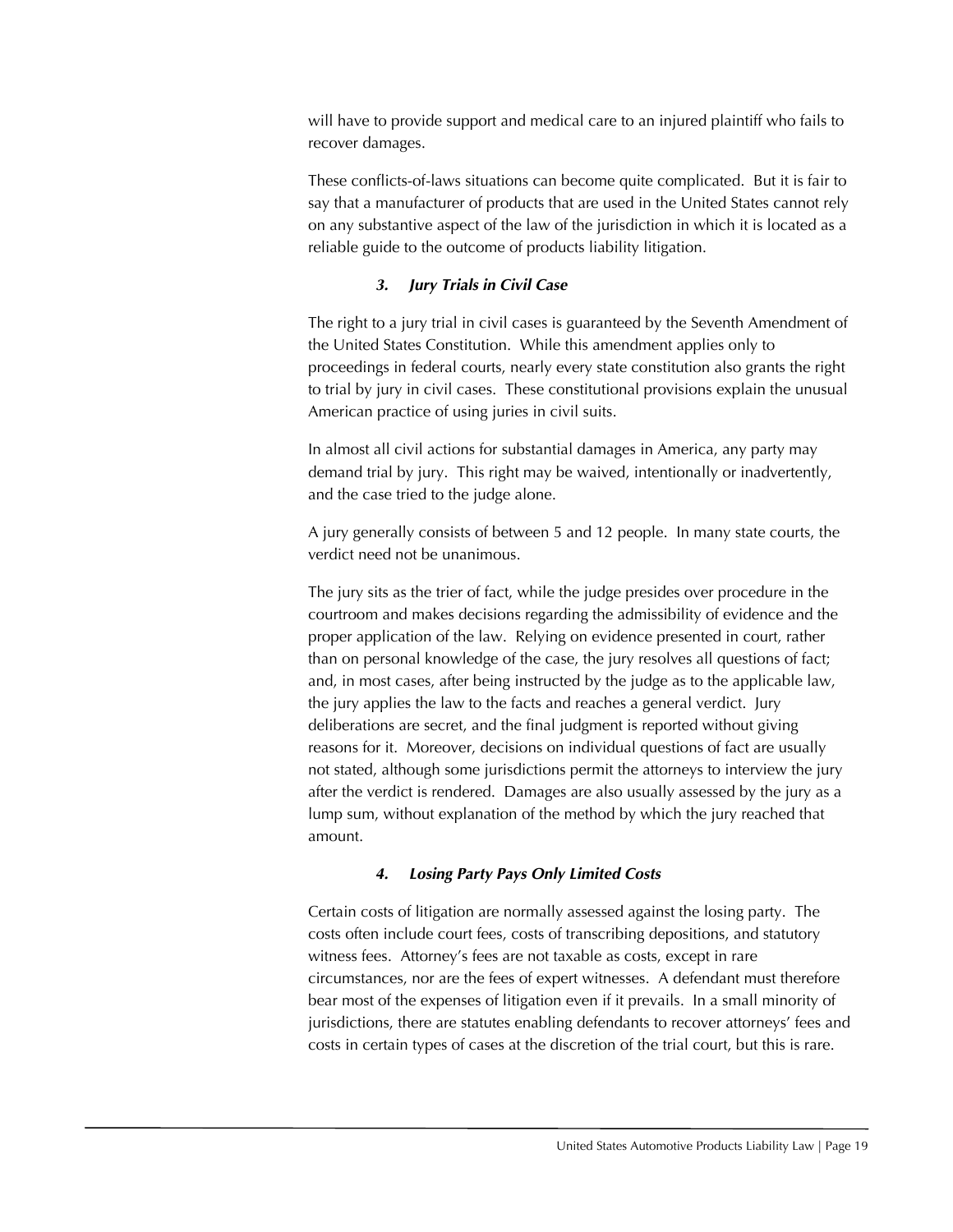# **B. Jurisdiction Over Foreign Automobile Manufacturers**

The plaintiff has the burden of establishing that the court in which the lawsuit is filed has jurisdiction over the "person" of each defendant. In determining "*in personam* jurisdiction," the court must determine: (1) whether the defendant is amenable to service of process under the state jurisdictional statute, and (2) if so, whether assertion of jurisdiction over the defendant comports with constitutional due process (procedural justice) requirements.

Courts have abandoned the requirement that a defendant be physically present in a state to be subject to jurisdiction. Constitutional due process is satisfied if the non-resident corporation has "minimum contacts" with the forum state so that bringing suit against it there will not offend "traditional notions of fair play and substantial justice."

Nearly all states have taken advantage of this expansion of permissible jurisdiction by enacting "long-arm" statutes. These statutes grant courts jurisdiction over defendants who perform a single act in that state that causes injury or who cause injury in the state by an act committed outside the state. Where the act causing the injury is committed outside the state, additional contacts with the state are required, but they need not be very extensive.

Nevertheless, there are limitations on jurisdiction over foreign corporations. If the defendant foreign manufacturer has no significant contacts with the state where its product allegedly caused an injury, and if the plaintiff cannot prove that the defendant should have expected its product to be sold or used in that state, then that state cannot assert jurisdiction. Moreover, there is no concept of "minimum contacts" with the United States as a whole. A foreign manufacturer may be subject to the jurisdiction of the state and federal courts in one state and yet not be within the jurisdiction of the court of another state.

In products liability situations, long-arm statutes are usually applicable only if the action is brought in the state where the accident occurred. If the plaintiff brings his action in another state, either for reasons of convenience or in order to try to affect the outcome, he may have to satisfy the older tests requiring that the defendant be "present" or "doing business" in that state. Many foreign manufacturers whose products reach the United States are not subject to jurisdiction on these grounds.

It should be noted that the presence of a wholly-owned subsidiary corporation in a state will not necessarily be considered a "contact" with the state by the foreign parent corporation. The acts of the subsidiary are not considered the acts of the parent unless the separate corporate identities of the two organizations are disregarded.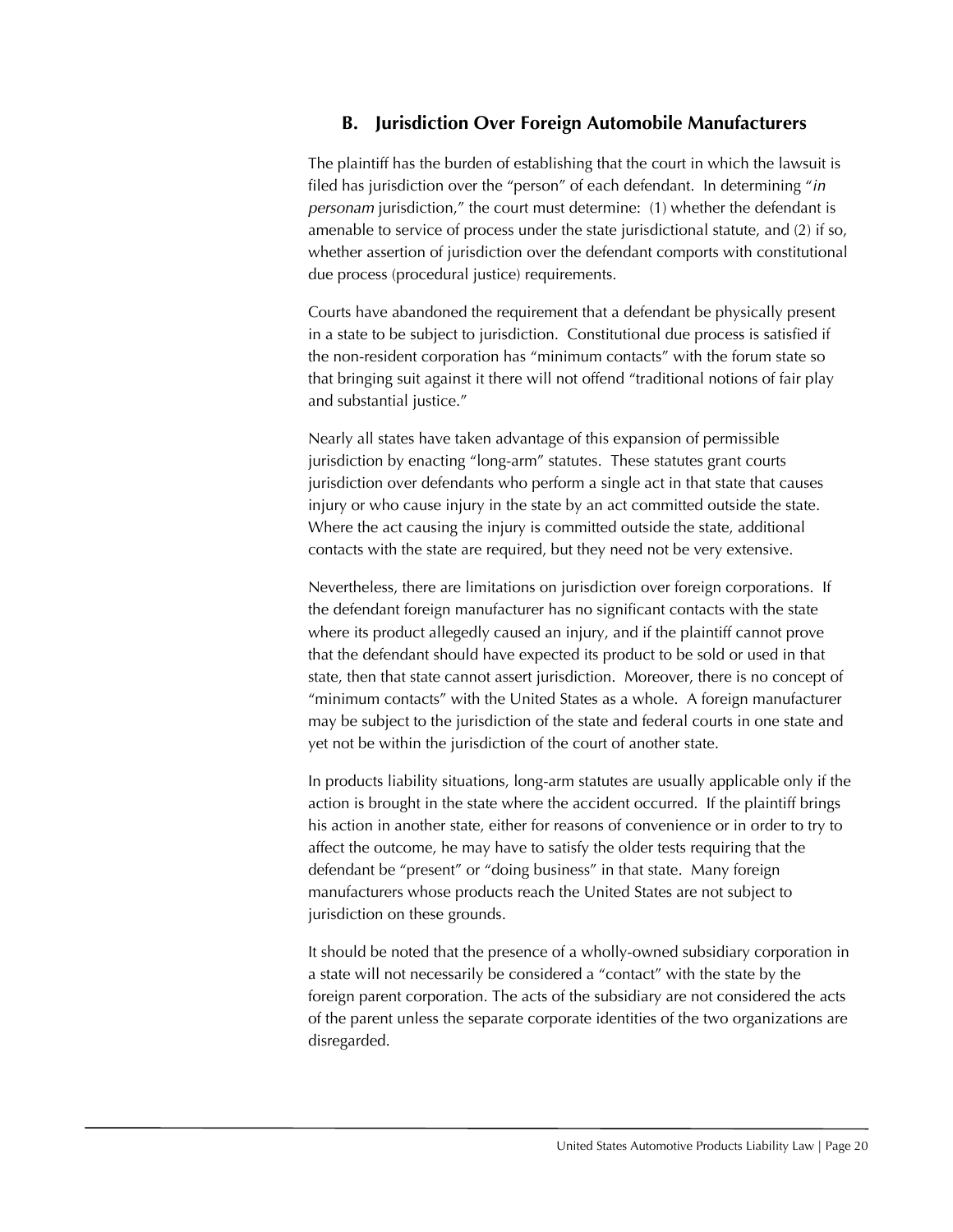Moreover, a parent corporation will not be held liable for the torts of its subsidiary unless, through abuse of the corporate relationship, the subsidiary has become a "mere instrumentality" of its parent.

To prove that a subsidiary is a "mere instrumentality," the plaintiff must show that the parent corporation exercised close control over the subsidiary. Among the factors deemed relevant in the determination of whether the requisite degree of control is maintained by the corporation are: (1) the presence in both corporations of the same officers or directors, (2) common shareholders, (3) financial support of the subsidiary's operations by the parent, (4) underwriting the incorporation and purchase of all of the capital stock of the subsidiary by the parent corporation, (5) the organization of the subsidiary with a grossly inadequate capital structure, (6) a joint accounting and payroll system, (7) in the financial statements of the parent, the identification of the subsidiary as a division of the parent corporation or the listing of subsidiary obligations as those of the parent, (8) the use of property of the subsidiary as property of the parent corporation, (9) the control of the subsidiary in the interest of the parent, and (10) the failure to observe the formal requirements attributable to the operation of a subsidiary.

In applying the instrumentality rule, courts may also consider any fraud or wrong perpetrated by the parent through its subsidiary and the threat of unjust loss or injury to the claimant because of the subsidiary's insolvency.

# **C. Service of Process**

# *1. Statutory Agents*

Due process requires that the plaintiff make reasonable efforts to notify the defendant that a lawsuit has been filed against it. Statutes often provide formal requirements affecting the method of notification.

Corporations registered to do business in a state must appoint registered agents to receive service of process for them. State "long-arm" statutes provide for "substituted service of process" in cases where the plaintiff contends that the court has jurisdiction over the defendant even though the defendant has no agent in the state to be served with process. To effect substituted service, the claimant's attorney causes the suit papers to be served on a designated state official. The official has the duty to mail the papers to the defendant's last known address. The defendant must respond by filing with the court and serving on the plaintiff's attorney appropriate papers within a specified period, ranging from 20 to 35 days. It is often not clear whether this period begins when the state official is served or when the company receives the paper. Modern statutes sometimes allow additional time for responding to pleadings served in this manner.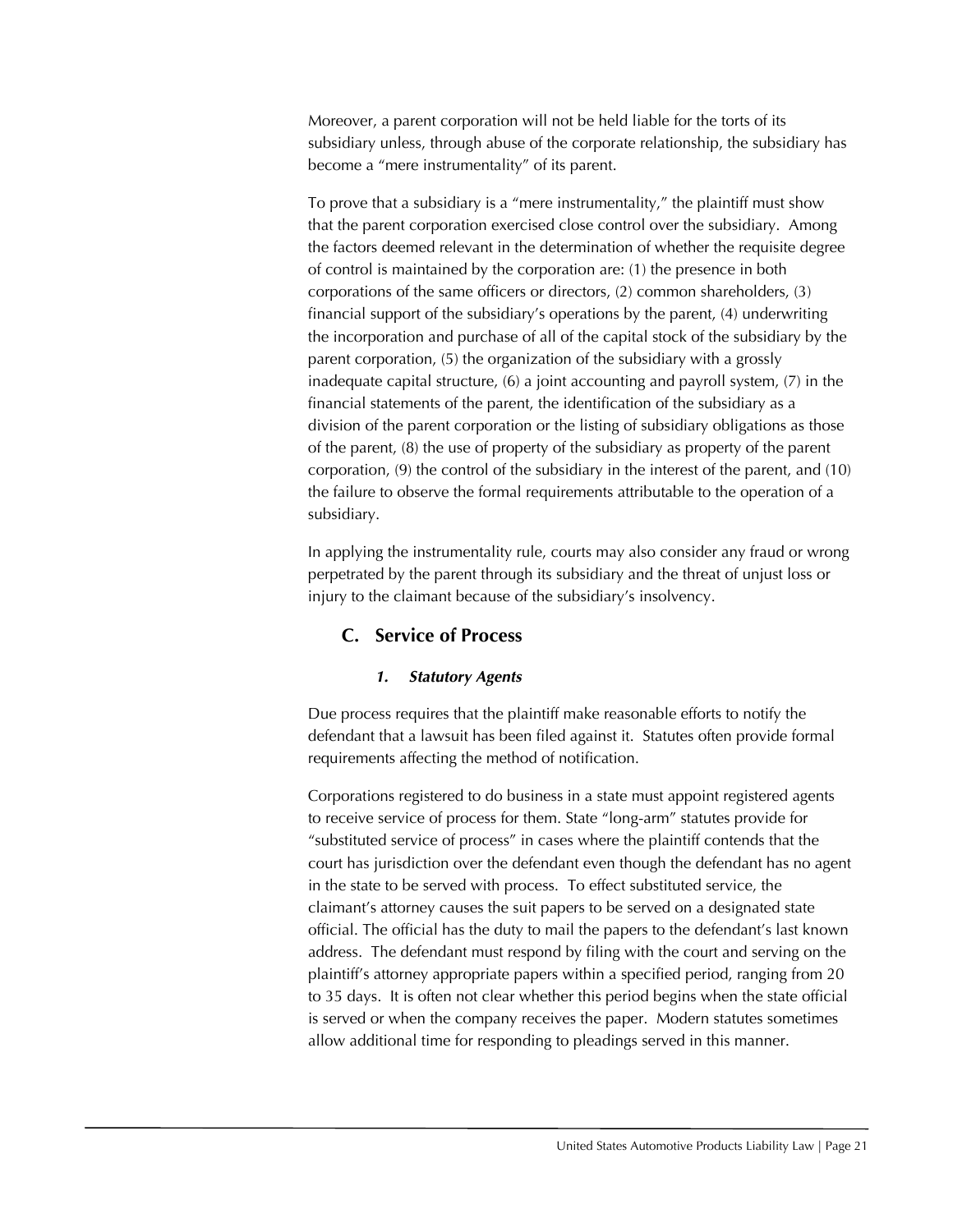#### *2. Effect of the Hague Convention*

The Hague Convention on the Service Abroad of Judicial and Extrajudicial Documents in Civil or Commercial Matters went into effect for the United States on February 10, 1969. The Convention went into force between the United States and China in 1991.

The Convention's primary mode of service entails the transmission of the documents by the appropriate authority in the requesting state to the designated "Central Authority" in the addressed state, which then uses the methods provided by internal law for service or any requested method not "incompatible" with its internal law.

The Hague Convention applies "in all cases, in civil or commercial matters," where the address of the person to be served is known. Although it has been contended that service in a federal case in the United States, whether or not permissible under the Convention, would only have to fulfill the requirements of Rule 4(i) of the Federal Rules of Civil Procedure, it seems clear that the Convention intended contracting states to follow its provisions in order to effect valid service. Of course, to be valid in the United States service would still have to conform to the relevant state or federal rules and any Constitutional prerequisites.

The Hague Convention neither limits nor extends jurisdiction. A plaintiff can comply with its terms and obtain jurisdiction provided the requirements of jurisdiction are met. However, the Convention will usually cause more time to elapse between the filing of the lawsuit and the date on which the defendant must file its response. Sometimes procedural advantages can be gained by forcing a plaintiff who has served process in a manner not allowed by the Convention's provisions to effect service again.

# **D. Default Judgment**

Failure to respond to the plaintiff's initial pleading within the allotted time may result in a judgment by default. If this occurs, the court may take the allegations relating to liability as true or allow only the plaintiff to put on evidence regarding that subject. The plaintiff still must prove his damages and the defendant is permitted to dispute them. However, once a default has been entered, many states do not require that the defendant be given notice of when the hearing on damages will be held.

If a foreign manufacturer is named as a defendant in a lawsuit in America and is not familiar with American procedure, the time for responding may expire before the manufacturer's response to the plaintiff's complaint reaches the United States. Courts, and even opposing counsel, are usually willing to extend the deadline in these situations. Similarly, in extenuating circumstances, a default judgment may be set aside even though damages have been assessed. However,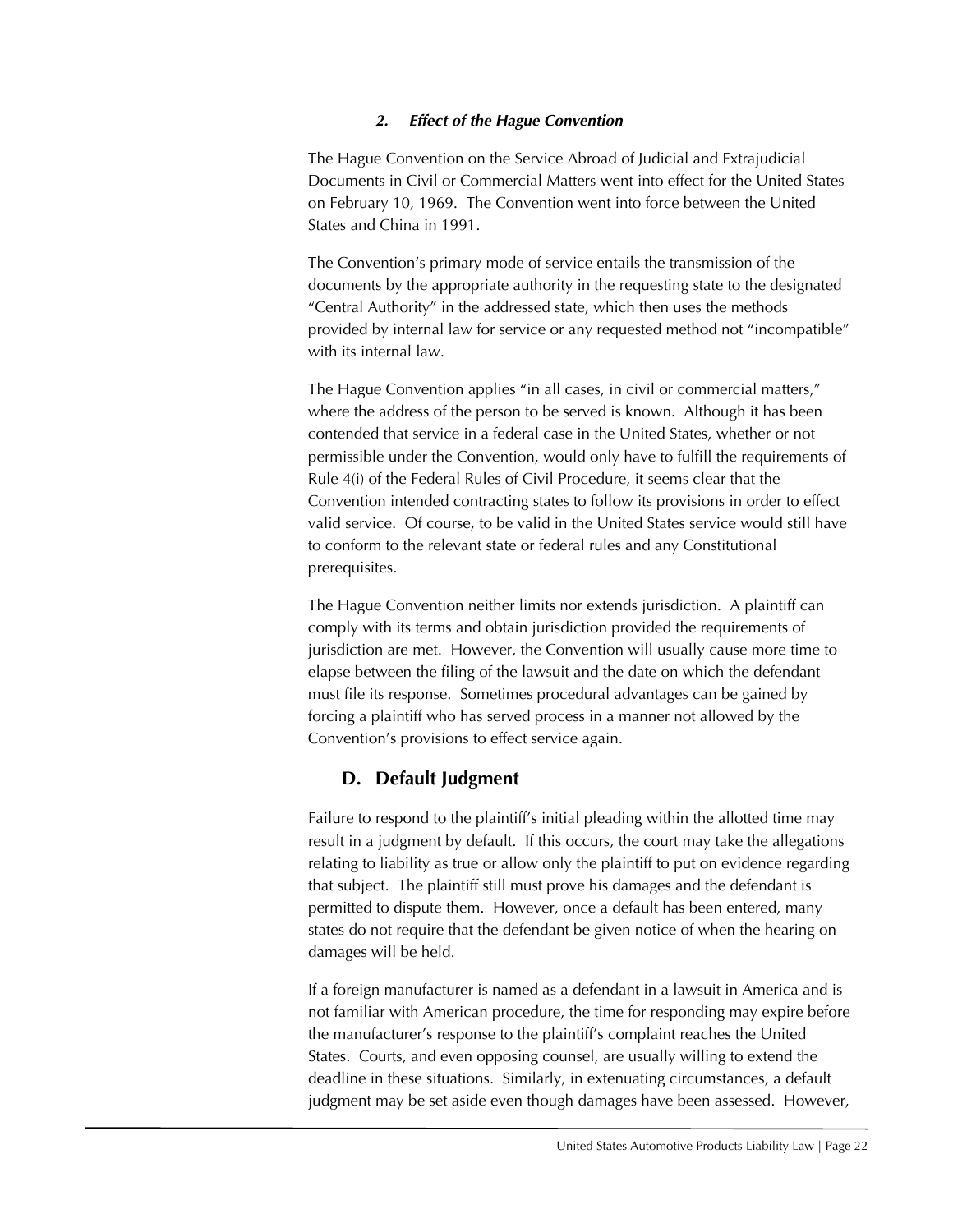any indication that the foreign manufacturer has not taken the matter seriously or has unduly delayed in referring the matter to counsel in the United States will drastically reduce the likelihood of securing an extension of time or of avoiding a judgment by default.

Theoretically, it is possible for a defendant who feels that a state or federal court lacks jurisdiction over him to ignore a lawsuit and to allow a default judgment to be entered, and later contest the judgment when the plaintiff attempts to enforce it. However, if the defendant is wrong, and the court where the enforcement action is brought decides that the original court did in fact have jurisdiction, the defendant has lost his chance to challenge either liability or damages. It is much safer to raise a jurisdictional defense in the court where the action is first brought.

# **E. Pretrial Discovery**

# *1. General*

"Discovery" is the term used to describe the pre-trial procedures that permit a party to obtain the information necessary to prepare and present his case. In the United States, extremely broad discovery is permitted in order to avoid being surprised at trial and to allow the case to be decided upon the most complete evidence available.

The current rules provide few clear limitations on the scope of discovery. Courts have the power to limit discovery by making "protective orders" to protect a party or person from annoyance, embarrassment, oppression, or undue burden or expense. A protective order may provide that the requested information not be discovered at all or that, if discovered, it be revealed to no one other than the parties, their counsel and the judge. Disputes between the parties regarding the proper scope of pre-trial discovery sometimes require months of motions practice and court hearings.

Because the burden is on the party seeking the protective order to show why it is appropriate, discovery is often conducted with virtually no limitations. The common methods of discovery from an opposing party include written interrogatories, requests for the production of documents, and requests for admissions. Oral depositions can be used to obtain information from both parties and non-parties, and the subpoena *duces tecum* provides a method for obtaining documents from a non-party.

# *2. Interrogatories*

An interrogatory is a written question directed by one party to another. Answers to interrogatories must be in writing, under oath, and served on the inquiring party or filed within a given period—typically thirty days after receipt of the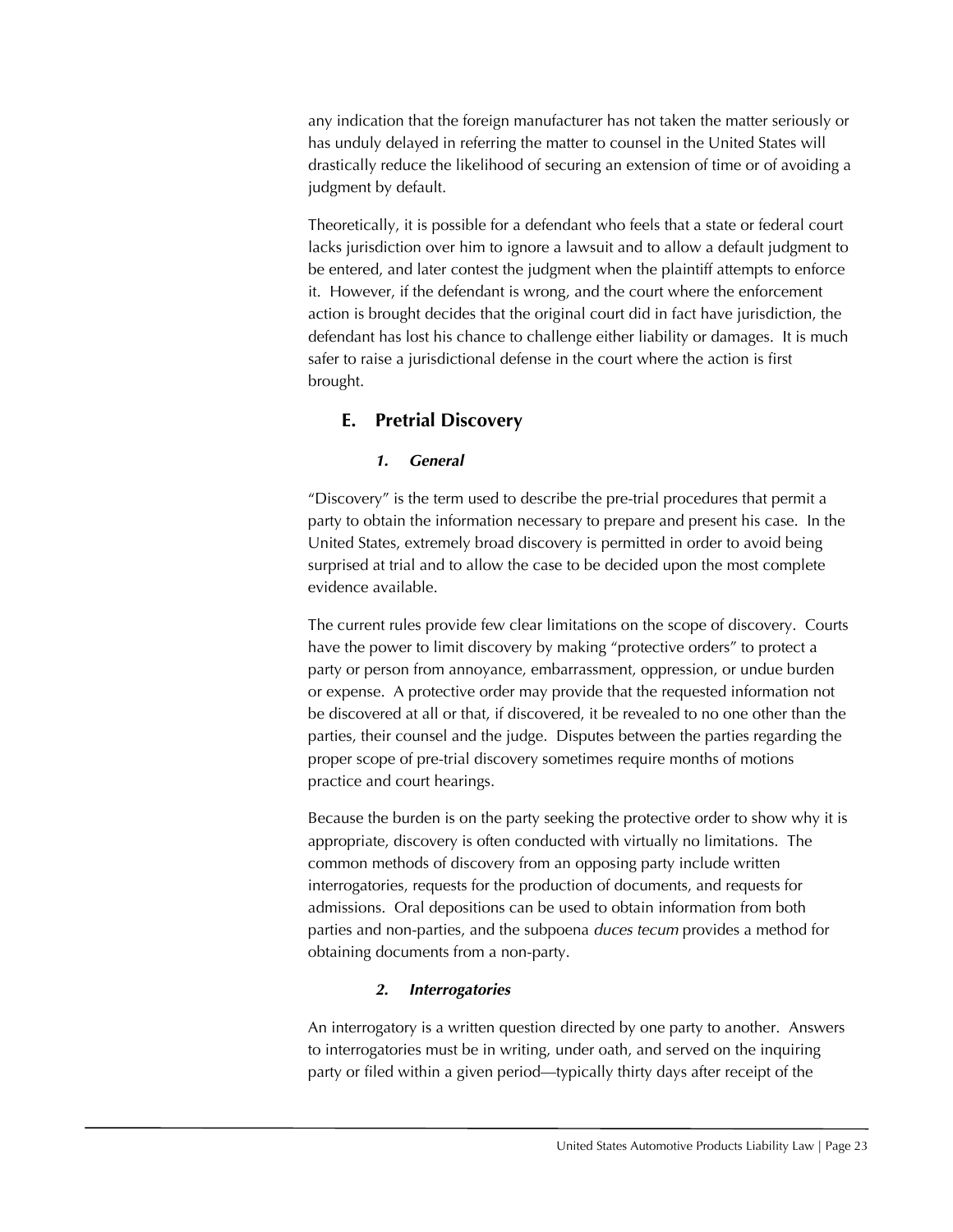interrogatories. Answering interrogatories can be tedious, time-consuming, and expensive.

Litigants sometimes abuse the right to serve interrogatories. The evolution of "form" interrogatories has exacerbated this problem. Judges are sometimes unwilling to spend the time necessary to make a detailed examination of interrogatories and their answers to determine their reasonableness and sufficiency. A few courts have responded to abuses in the use of interrogatories by decreeing an arbitrary limit on the number of interrogatories that a party may propound.

It is extremely important that answers be consistent. Proof that a manufacturer has given inconsistent answers to the same interrogatory in different lawsuits can result in loss of an otherwise defensible case and may be evidence that supports an award of punitive damages. This often requires careful discovery issues. Automobile manufacturers in the United States sometimes employ lawyers who specialize in discovery issues pertaining to different types of cases.

#### *3. Requests for Production of Documents*

Each party to a lawsuit is entitled to request that other parties produce documents described in the request that are in the possession or control of the responding party. Once a court has jurisdiction over a party, it can order production of documents in the possession or control of that party even if they are outside the jurisdiction of the court, in another state, or in a foreign country. Usually, any document arguably relevant to the case is subject to production. The request need not be specific—single requests requiring the production of hundreds of thousands of pages have been determined by courts not to be too broad.

A plaintiff's lawyer prosecuting a significant products liability claim may, as a matter of course, ask for all documents:

- (1) related to the design of the product;
- (2) related to specifications, and change in the specifications for the product;
- (3) related to quality control procedures used in the product's manufacture;
- (4) related to the source of the components of the product, or at least of those components involved in the accident;
- (5) related to marketing, promotion, and advertising of the product; and
- (6) related to the organization of the manufacturer, and detailing who was responsible for decisions about the product.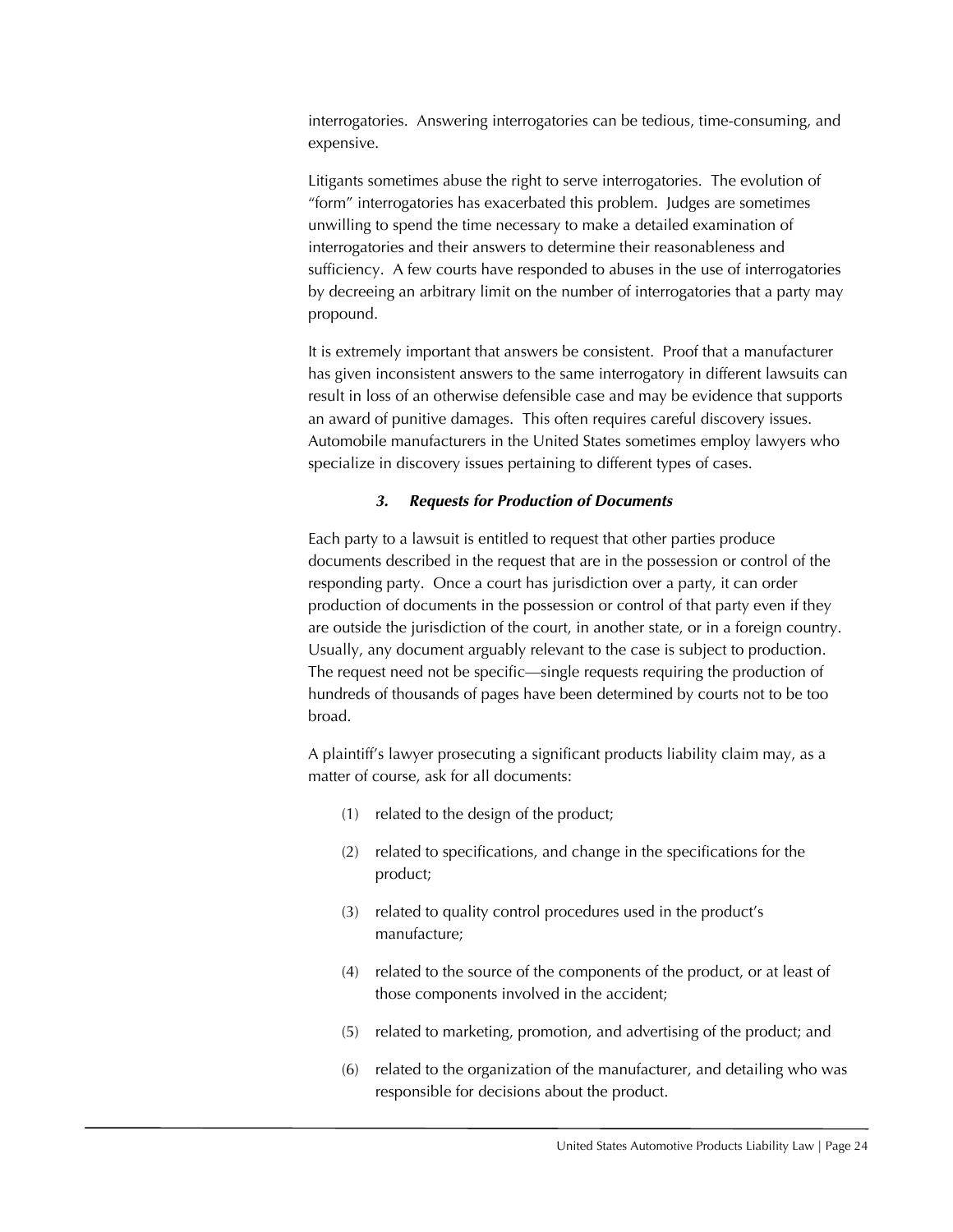A request like this will often be enforced by a court as a matter of course, with little concern for the number of documents that might have to be produced or the lack of any obvious relevance to the lawsuit of most of the documents.

If the case promises sufficient rewards, and the plaintiff's lawyers are sufficiently diligent, the only real limitation on what must be produced may be the simple fact that the defendant manufacturer never created or no longer has documents of the kind requested. As a result, the policies of a manufacturer with respect to the creation and retention of documents can be critical.

Business reasons may demand the creation of certain kinds of documents. Documents cannot legally be destroyed once they are subject to a request for production, and they cannot safely be destroyed once it is apparent that they may be relevant to some pending or likely claim or lawsuit. If the fact of such destruction is discovered, the jury may be instructed that it can presume that the destroyed documents would have been detrimental to the case of the party destroying them.

Effective December 1, 2006, the Federal Rules of Civil Procedure were significantly amended to codify a party's right to seek electronically stored information ("ESI") in discovery. Because of its intangible form, volume, transience and persistence, a plaintiff's request for ESI can create a host of discovery challenges. Furthermore, electronic information is usually accompanied by metadata, the preservation of which creates special challenges to prevent spoliation. At present, more than half of the individual state jurisdiction have also adopted—or are in the process of adopting—similar electronic discovery rules.

#### *4. Requests for Admissions*

Another pre-trial discovery device is the "request for admissions." Such a request forces a party to admit or deny a number of written factual statements relevant to the lawsuit. This device can be used to establish the genuineness of documents, to narrow the issues of the lawsuit, and to shorten the trial by eliminating uncontroverted facts that would otherwise have to be proved. Unreasonable refusal to admit a fact that the other party then proves at trial can result in the imposition of costs and attorney's fees incurred in proving it.

#### *5. Depositions*

The term "deposition," in its most common legal sense, refers to the oral testimony of a witness, called the "deponent," taken before trial and recorded stenographically. The deponent is required to answer oral questions posed by the counsel of parties to the suit.

The party requesting the deposition must give reasonable notice to all other parties of the name of the deponent and the time and place of the deposition.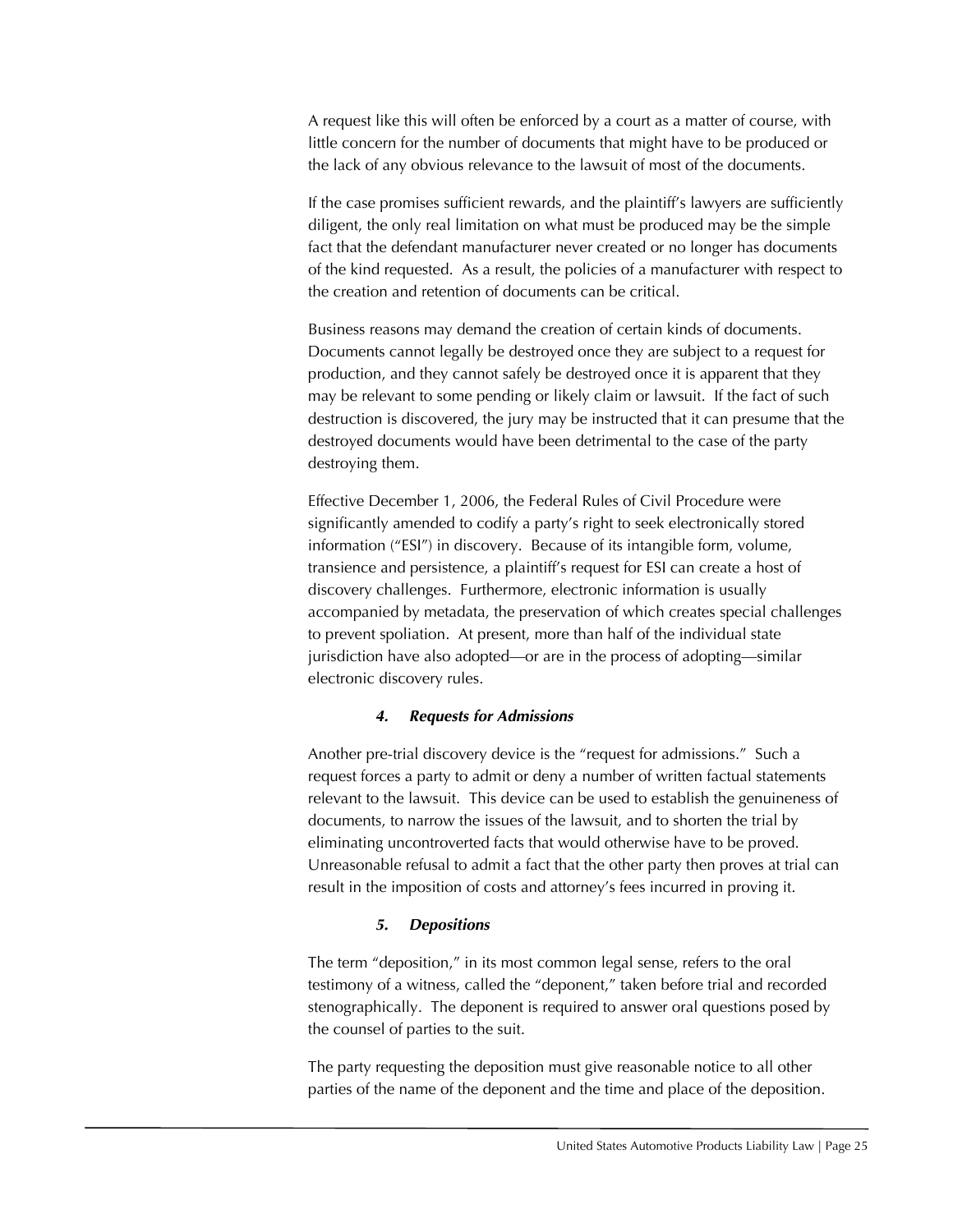All parties have the right to be represented by counsel at the deposition, and to ask questions of the deponent. The questions are answered under oath before a licensed court reporter who records the questions, the answers, and all remarks of the deponent, the parties, and their attorneys.

The deponent may be represented by counsel. Any lawyer present may make objections as he would at trial. If the objection is to the admissibility of the evidence, the deponent can answer, and the validity of the objection can be determined later, before the answer is admitted into evidence at trial. If the objection is instead that the question seeks information not discoverable, the deponent's attorney, or his employer's attorney, may also instruct the deponent not to answer the question. If the examining party deems the question sufficiently important, he will then bring the matter promptly before a judge of an appropriate court who will rule on the objection. Sometimes counsel can telephone the judge and obtain an immediate ruling during the course of the deposition.

Depositions differ from interrogatories in that the witness has little time to reflect upon the best response to the questions. He must promptly answer each question to the best of his knowledge. If he consults with his lawyer before answering, this fact can be reflected in the record.

Only parties to the lawsuit can ordinarily be made to answer written interrogatories, but anyone within the jurisdiction of the court can be required to give an oral deposition if he may have knowledge of any facts relevant to the lawsuit and if he has no compelling reason, such as ill health, to be excused.

The Rules of Federal Procedure provide a procedure for compelling the deposition of a witness in another state by referring the matter to a federal court in that state. State courts in some states will compel local deponents to give depositions for use in actions pending in other states. But the uniform ability to take depositions anywhere in the United States can be a significant factor in deciding whether a state or federal forum is preferred.

In response to a properly filed notice stating that a party desires to take the deposition of a corporation on specified matters, the corporation must designate one or more representatives to answer on its behalf oral questions relevant to such matters. A party may also depose any other agent or employee of the corporation, although that agent might lack the authority to speak for the corporation on particular matters.

Assuming that a court has jurisdiction over an alien corporate defendant, any party may take the deposition of that corporation's directors, officers or "managing agents" at their place of residence, even if they reside outside the United States. To obligate the director, officer, or managing agent to appear for the deposition, the requesting party has only to mail a copy of the deposition notice to the corporation's attorney in the case. The term managing agent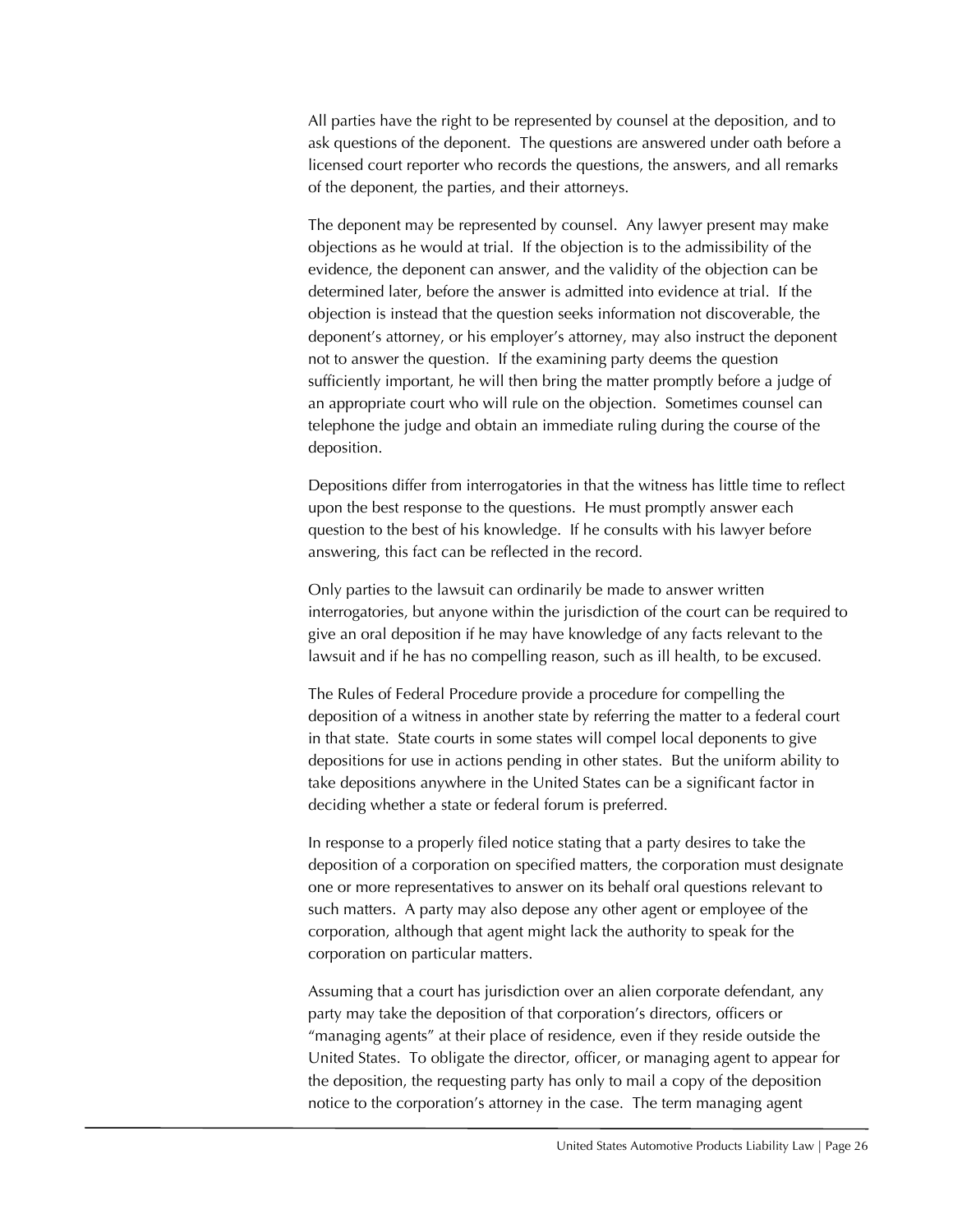generally includes those who supervise other employees and who have responsibility for making decisions of some importance within the corporation. The examining party has the burden of proving that a noticed deponent is a managing agent of the corporation, and some courts have determined that any doubts should be resolved in the corporation's favor. As discussed below, the refusal of directors, officers, or managing agents to appear for noticed depositions can result in sanctions being imposed against the corporate defendant.

The scope of depositions is as wide as the scope of any other method of discovery. Generally, a witness must answer any question which appears reasonably calculated to lead to the discovery of evidence that would be admissible at trial. Even its assets and net worth can be inquired about in a case in which punitive damages are claimed.

Depositions are useful for several reasons. A party can obtain information about his opponent's case so that its strengths and weaknesses may be assessed. He can obtain information and evidence necessary for the preparation of his own case. He can uncover clues that may lead to the discovery of other helpful evidence. Depositions are sometimes taken to preserve the testimony of a witness who will not be able to appear at trial. Depositions also fix a witness' version of the relevant facts. Any answer given in the deposition that conflicts with the witness' testimony at trial may be read to the judge and jury to impeach the witness' credibility.

Certain depositions may be used at trial not only for impeachment, but for any purposes. Under the Federal Rules of Civil Procedure and under many state rules, any portion of the deposition of a party or an officer, director, or representative designated by a corporation to give a deposition for it, may be read as evidence at trial by opposing counsel. Under certain conditions, deposition of non-party witnesses may also be used for any purpose at trial.

If a party chooses to read only portions of a deposition transcript at trial, the opposing party may read or compel the reading of other portions that may be required in fairness to complete the context of the witness' statements.

# *6. Subpoena Duces Tecum*

Documents can be obtained from non-parties by serving on the non-party a "subpoena *duces tecum*" issued by the court. Courts usually issue subpoenas as a matter of course. If the subpoena is challenged, it may be quashed or limited by the court. Nevertheless, a litigant willing to pay the costs associated with a third party's production of documents may be able to obtain substantial numbers of documents specified only by category.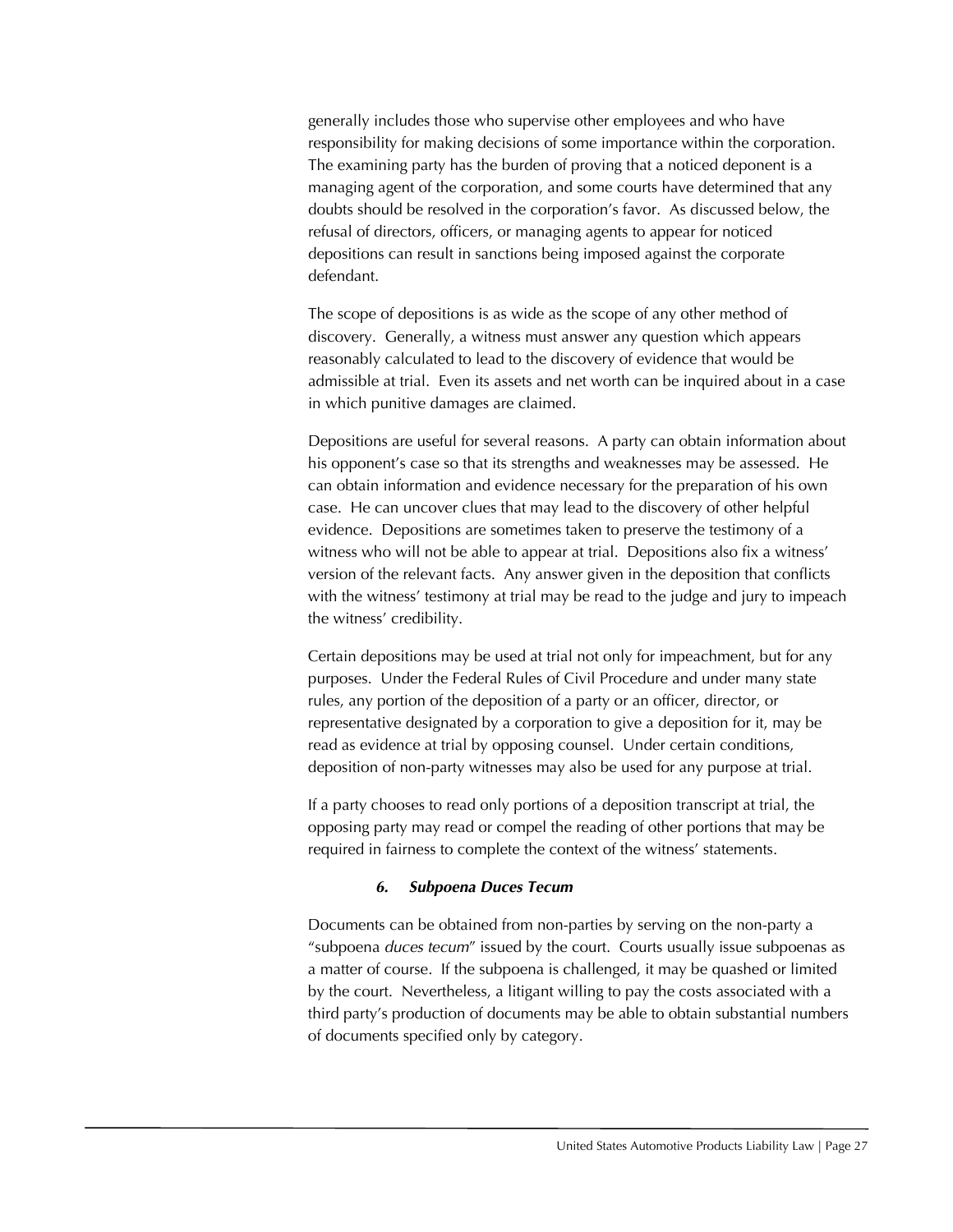#### *7. Protected Information*

Even the broadest discovery rules recognize that some information is "privileged' or protected from disclosure. Two important protections are the attorney-client privilege and the "work product" doctrine.

The attorney-client privilege protects confidential communication between an attorney and his client. This privilege encourages the full disclosure of facts necessary for effective representation of the client. A client's natural reluctance to discuss the weaknesses of his position would be greatly increased if he had to fear that what he told his lawyer could later be used against him.

Communication between a corporation's management or employees and counsel are protected by the attorney-client privilege. Courts recognize that communication between counsel and a corporation often must involve several individuals within the corporation. Communication conveying advice of counsel from one corporate officer to another are privileged. So is communication between members of a corporation's management made for the purpose of eventually obtaining advice from counsel or of setting out factual information given to counsel for his consideration. However, the attorney-client privilege is waived if information is communicated unnecessarily to others in such a way as to indicate that the client did not really intend to keep the information confidential. Information distributed to anyone other than corporate employees and counsel is not privileged. Nor is information that is disseminated within the corporation with little apparent regard for confidentiality. As such, the distribution of information that might qualify for the attorney-client privilege, ought to be restricted.

Only communication made in the course of obtaining legal advice is protected. Information otherwise discoverable cannot be protected from discovery by transmitting it to a lawyer. Communication made in the course of obtaining business advice is not privileged. Communication between a corporation and retained counsel may be presumed to be legal in nature. However, communication with counsel who are employees of the corporation is less likely to be held privileged, especially if the information is widely distributed to management.

Any waiver of the attorney-client privilege extends to all privileged interactions on the same subject matter. A party cannot produce a privileged document favorable to his position and withhold other less favorable documents on the same subject. Production in discovery of a privileged document can destroy the privilege as to the subject matter of that document.

It should be noted that the attorney-client privilege does not protect communication made in furtherance of the commission of a crime, fraud, or tort. However, it is not clear whether abrogation of the privilege depends upon the client's knowing that he was engaged in wrongful conduct.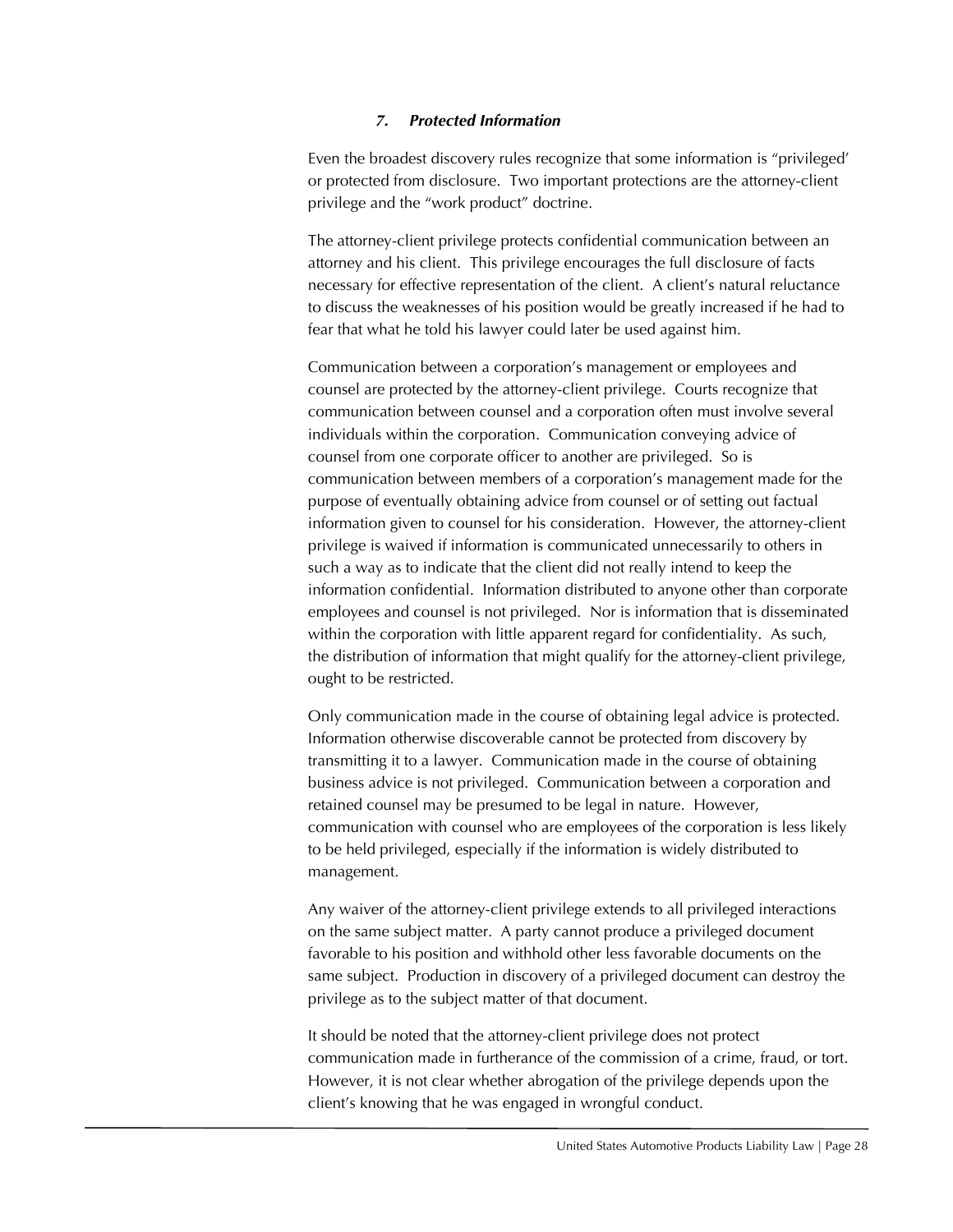A second important basis for withholding requested documents is the "work product" doctrine. Based on Federal Rule of Civil Procedure 26(b)(3) and on *Hickman v. Taylor*, 329 US. 495 (1947), this doctrine protects material prepared in anticipation of litigation or preparation for trial by or for a party or that party's representatives—including his attorney, consultant, surety, indemnitor, insurer, or agent.

Like the attorney-client privilege, the work product doctrine does not protect underlying factual information available from some source other than the privileged document. Moreover, work product may be discovered upon a showing that the party seeking discovery has substantial need of the materials for the preparation of his case, and that he is unable without undue hardship to obtain the substantial equivalent of the materials by other means. The "mental impressions, conclusions, opinions, and legal theories" of counsel (or other representatives of a party) must, however, remain protected.

While the work product privilege can protect materials prepared for a party by non-lawyers, the rule is usually perceived as primarily protecting lawyers' work product. Material prepared by non-lawyers is much easier to protect if it is requested by a lawyer or prepared according to a lawyer's instructions. Assigning an employee to counsel as a legal assistant or investigator and having him report to the lawyer instead of to his own management can help protect material prepared by that non-lawyer employee. A document prepared at the request of a lawyer and according to his instructions ought to show these grounds for protection on its face.

The work product privilege can be waived by using or distributing the material in a manner inconsistent with confidentiality. However, waiver of the work product privilege with respect to one document does not affect a waiver of the privilege for all documents on the same subject, as happens with the attorneyclient privilege.

There is no absolute privilege prohibiting discovery of trade secrets, financial data, and similar confidential information. But, Rule 26(c) of the Federal Rules of Civil Procedure specifically allows the court to order that a trade secret or other confidential research, development, or commercial information not be disclosed or be disclosed only in a designated way. A court may order disclosure but impose safeguards against the information becoming public or being used except in connection with the litigation.

# *8. Sanctions for Failure to Make Discovery*

When a party objects to a request for discovery, the party seeking discovery may ask the court to order compliance with the request. The parties present their arguments to the judge, who has broad discretion in deciding whether or not to sustain the objection.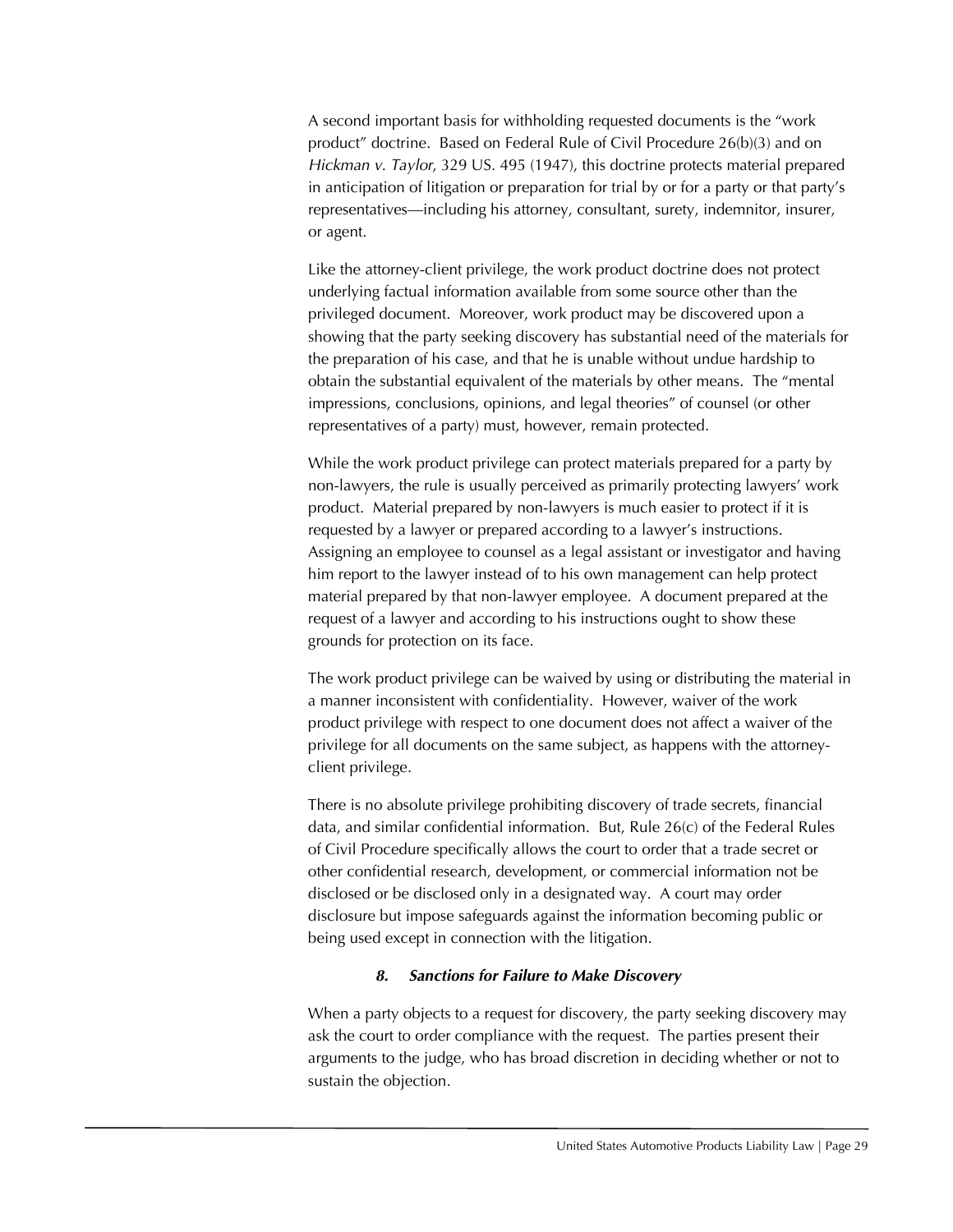Failure to respond to a request for discovery within the period prescribed by law (usually twenty to thirty days), or failure to obey a court order overruling an objection to a discovery request and allowing discovery, can result in the imposition of sanctions. The court can order that the offending party pay the attorney fees and other expenses incurred by the requesting party in obtaining compliance with its request. It can also order that the requesting party's contentions to which the request was relevant be deemed proved for purposes of the trial. It addition, the court can refuse to allow the offending party to offer certain proof, to raise certain defenses or to present certain claims at trial. Finally, in extreme cases, the court can dismiss the suit or render judgment by default against the offending party. Parties and attorneys engaging in false, incomplete, or deliberately misleading answers to requests for discovery also risk severe sanctions, including criminal penalties.

Non-parties are also subject to sanctions by the court. A witness who lies at his deposition commits perjury, and an individual who ignores or refuses to comply with a subpoena *duces tecum* may be fined or imprisoned for contempt of court.

#### *9. Effect of the Hague Evidence Convention*

The Hague Convention on the Taking of Evidence Abroad in Civil or Commercial Matters has been in force in the United States since October 7, 1972. Under the convention, three procedures are now generally available to American litigators to obtain evidence abroad: (1) letters of request (international "letters rogatory"), (2) taking of evidence by diplomatic or consular official, and (3) taking of evidence by official commissioners.

In China, a request to take voluntary depositions must be modeled on the Hague Model Letter of Request and submitted to the Central Authority. Depositions may also be taken of willing witnesses before U.S. Consular Officers only with the prior permission of the Central Authority, provided no compulsion is used.

#### *10. Expert Witnesses*

As a general rule, lay witnesses may not testify about opinions or conclusions, but must confine their testimony to concrete facts within their own observation or knowledge. To the extent that a matter is not within the ordinary training or experience of laymen, however, a witness may be qualified as an expert who may testify about his opinions and conclusions based on his own professional or scientific knowledge. In products liability cases, the question of whether the product was defective is often quite technical. The ability to give opinions in court can make experts the most important witnesses. An expert may be called to testify to technical facts, and only an expert can state an opinion that, based on those facts, the product in question was or was not defective.

In many cases, the plaintiff cannot prove that a product was defective without expert testimony. However, as discussed above, the unexplained failure of a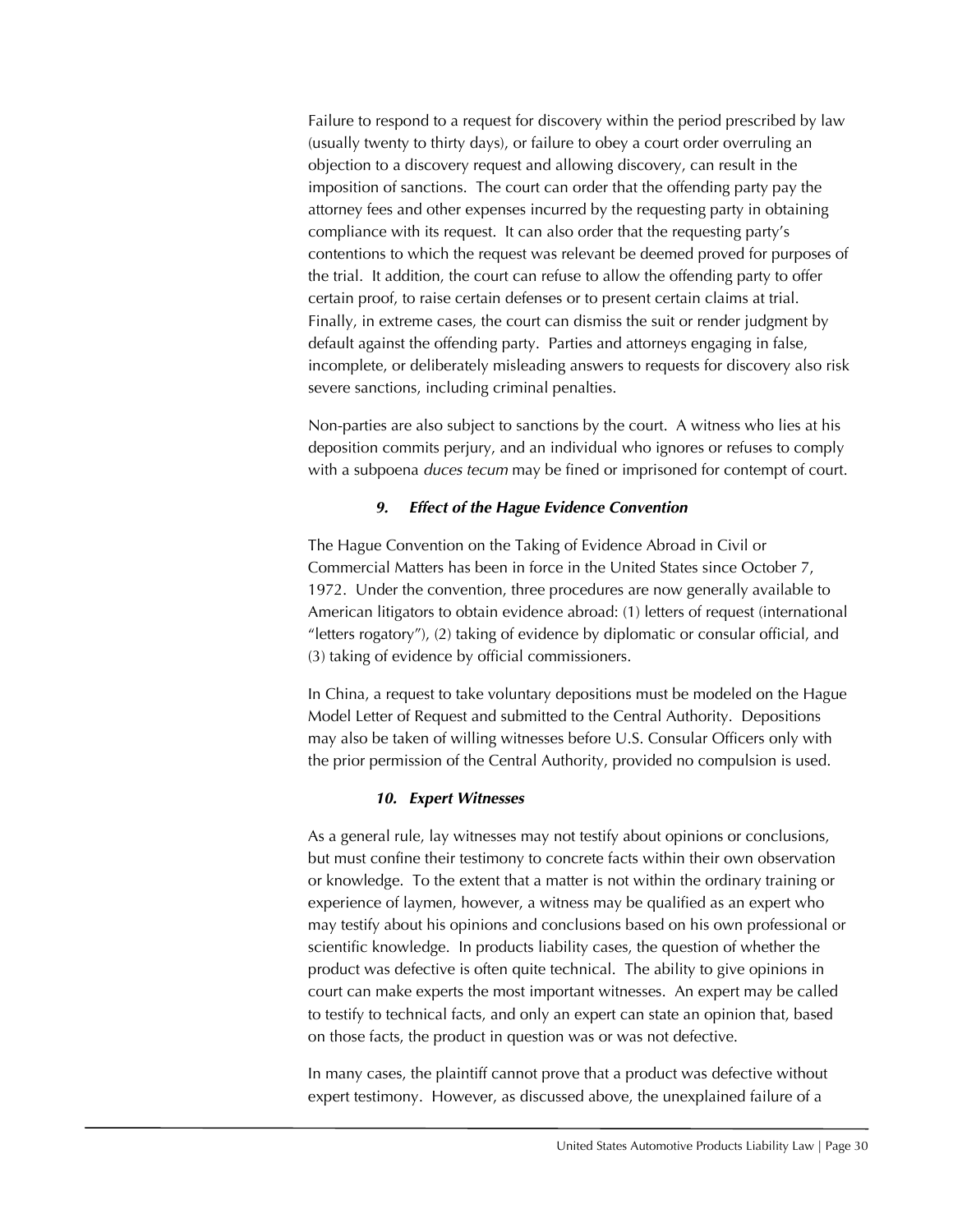relatively new product may result in a presumption that a defect existed. Such a presumption may make it unnecessary for the plaintiff to present expert testimony. Plaintiffs complaining of failure to warn may also be able to proceed without expert testimony. In many of these cases, however, the defendant may find expert testimony helpful.

Theoretically, the sole function of an expert witness is to educate the finder of fact about pertinent matters beyond the competence of laymen. The trial judge determines whether a matter is suitable for expert testimony and whether a witness qualifies as an expert on that matter. In recent years, reliance upon expert testimony at trial has increased in American practice. Fewer credentials are required of an expert than was previously the case, and experts are allowed to go further toward giving an opinion on the ultimate issues of the case than once was allowed. Expert witnesses are selected and paid by the party who offers their testimony. If an expert is retained by a claimant's lawyer to examine a product and finds nothing wrong with the product, the lawyer may dismiss that expert and seek another. The existence of the unfavorable opinion of the first expert is protected by the work product doctrine.

Because neither party is under any compulsion to use an expert not entirely favorable to his case, experts often act as advocates. A number of professional expert witnesses make a business out of testifying in particular kinds of cases. Some of these witnesses testify exclusively or almost exclusively for plaintiffs or for defendants. There are even experts who testify only for plaintiffs against a particular product. Through contacts among the plaintiffs' bar, and through advertising in bar publications, these experts make themselves available, often nationally, to any plaintiff with a claim involving a particular product or kind of product.

# **F. Jury and Non-Jury Trials**

Either party may insist on a jury in a products liability action. A trial proceeds more slowly before a jury than before a judge alone. Jury trials are therefore more expensive. Some products liability trials have taken months. Cases involving punitive damages can be especially protracted, since evidence may be admitted that is not relevant to the particular accident in issue but that may tend to show that the defendant acted recklessly or disregarded the safety of consumers.

Jurors are selected at random from the community. Most have no college degree and very few are professionals. Lawyers and medical doctors are usually exempt from jury duty. Other potential jurors can be excused from service if they are urgently needed in their jobs. Anyone qualifies for jury duty so long as he is mentally competent and has not been convicted of a serious crime. As a result of these factors, juries tend to consist of housewives, retired people, laborers, and the unemployed. The longer the trial is expected to last, the smaller the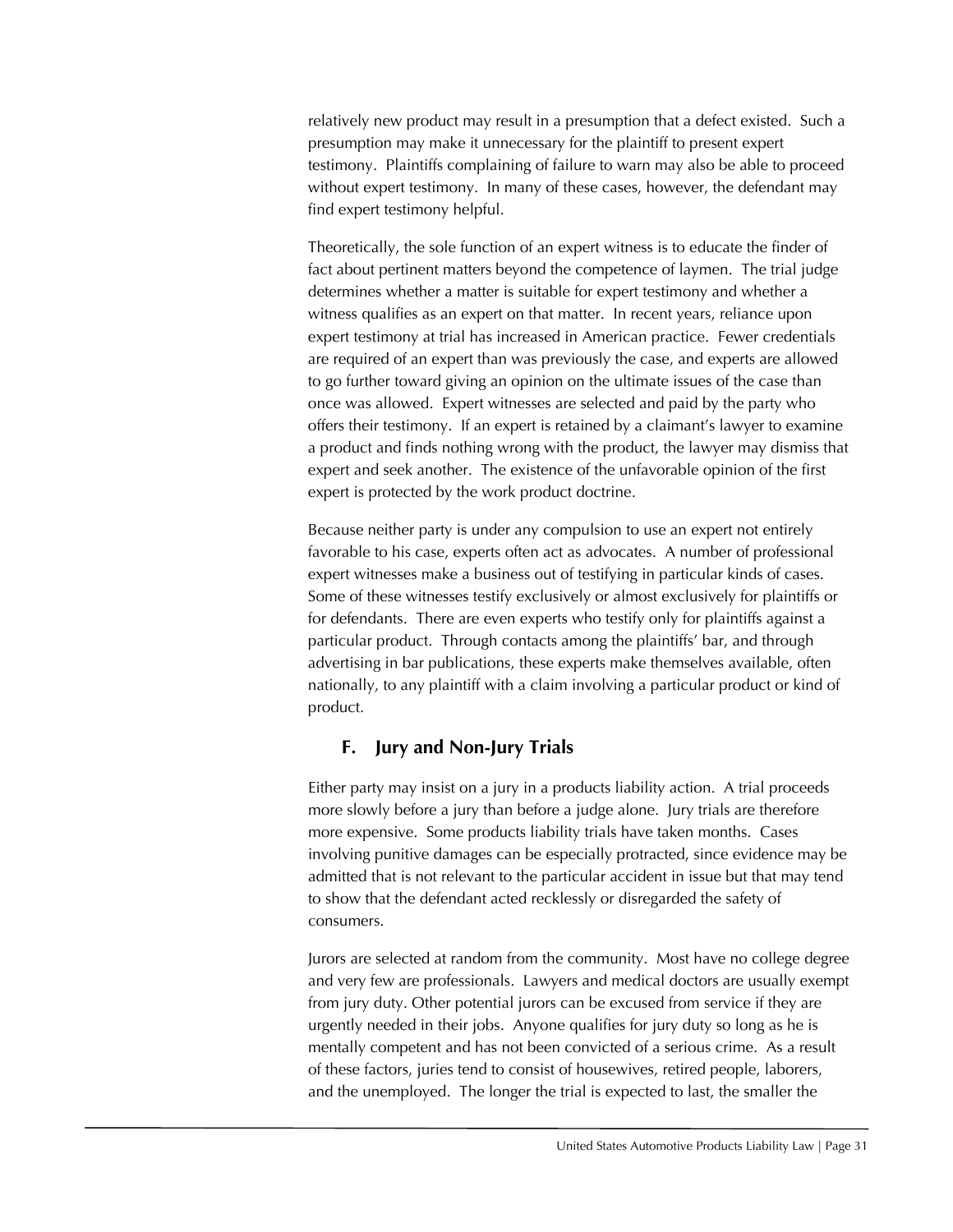chances of finding well educated people who have the time to serve on the jury. Jurors for a particular case are chosen from a panel of potential jurors who have been requested to attend court.

Lawyers for the parties have an opportunity to conduct a "voir dire" of the potential jurors to discover any biases they may have. Some states allow extensive "voir dire," permitting the lawyers to discuss almost any subject. In these states, voir dire in a major case can take many days. The lawyers attempt to become sufficiently familiar with the jurors' backgrounds and ways of thinking to decide which ones would be most favorable to their case. They try to give the jurors a favorable impression of them and their clients, and by asking the jurors about hypothetical situations similar to the situation that will later be shown by the evidence, attempt to give the jurors a preconception of what the case is about. In other states, voir dire is conducted almost entirely by the judge, who simply asks the jurors if they have any interest in the ease, if they are related to any of the parties or their lawyers, and if they will be able to consider the evidence impartially.

Potential jurors who reveal themselves to be incompetent or biased maybe challenged for cause. The court rules on whether a challenged juror will be allowed to sit. Each party's lawyer may also peremptorily strike from the jury box a set number of potential jurors to reduce the final jury to the required number. Lawyers use the information obtained in voir dire and their general knowledge of the community from which the jurors are drawn in deciding which jurors to strike. Parties sometimes hire psychologists to help them pick the jurors most favorable to them. Some psychologists have become jury experts, making a profession of assisting litigants in jury selection.

The severity of plaintiff's injuries is not the only factor affecting the damages awarded. The amount of jury verdicts varies tremendously depending on the plaintiff, the location of the lawsuit, the court, and the attorneys involved. Cases involving the same or very similar products and injuries have resulted in verdicts ranging from zero to several million dollars.

Verdicts tend to be higher in some areas of the country than in others. California, New York, Florida, and Texas are states in which high verdicts may be expected. Generally, verdicts are higher in urban industrial areas than elsewhere. Bench awards are not necessarily lower than jury verdicts.

# **G. Damages**

Damages are of two types, compensatory and punitive. Compensatory damages are awarded both for pecuniary losses and for non-pecuniary injuries suffered by the plaintiff. The plaintiff has the burden of proving each item and element of damage claimed. However, where damages are claimed for non-pecuniary injuries, it is sufficient for the plaintiff to prove the injury. The jury is asked to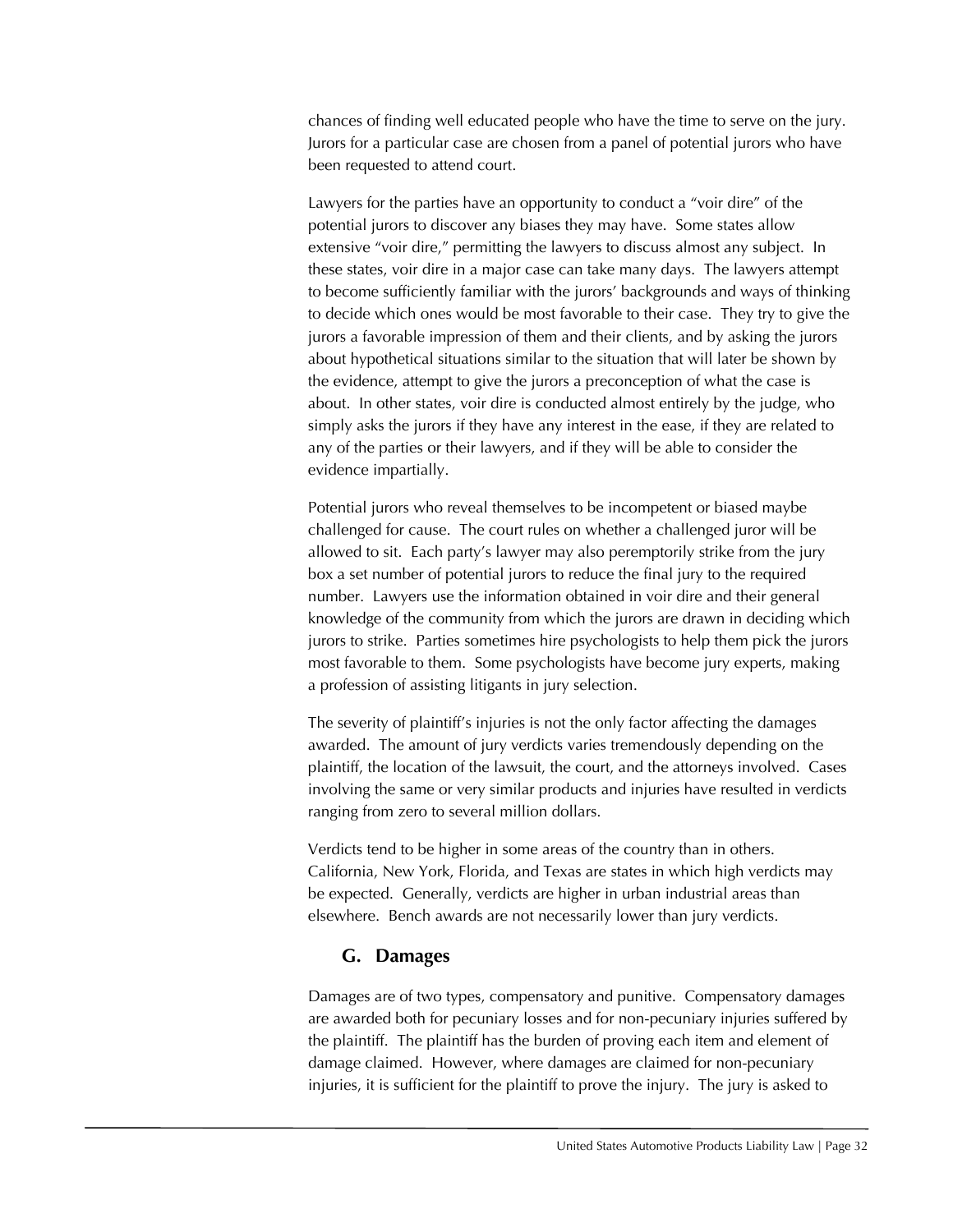determine the amount of money that compensates for that injury. It has wide discretion in setting the amount, and it is rarely given any guidance on this subject by the court. Only if the amount is grossly disproportionate to the amounts given in the past for similar injuries in that jurisdiction is there any chance that the verdict will be set aside because the amount awarded was wrong. In awarding such damages, the jury may consider:

- (1) the injuries themselves, whether permanent or not;
- (2) the effect of the injuries on the plaintiff's health;
- (3) any inconvenience or discomfort caused by the injuries;
- (4) any disfigurement or deformity caused by the injuries and any associated humiliation or embarrassment;
- (5) the physical pain and mental anguish suffered by the plaintiff; and
- (6) any monetary losses suffered by the plaintiff, including:
	- (a) the cost of medical care and the expenses associated with hospitalization;
	- (b) loss of wages or income; and
	- (c) loss of earning capacity.

In almost all instances these amounts can be recovered even though they have been paid or otherwise covered by the plaintiff's employer or his insurer. The amount of pecuniary losses proved often appears to have an effect on the jury's decision with respect to non-pecuniary injuries, but it is certainly not the only factor affecting that decision.

Damages are awarded both for the past effects of an injury and for any effects that may reasonably be expected in the future. Once a judgment is paid or a case settled, the plaintiff is regarded as completely compensated, and he may not bring another action if the injuries prove to have more severe effects than were expected.

In wrongful death actions, the elements of damages are set by statute. Therefore, they vary from state to state.

Punitive damages are intended to punish the defendant and to deter him from engaging in similar conduct in the future. They are awarded because of the defendant's reprehensible conduct. While the criteria for awarding punitive damages vary front state to state, the plaintiff must prove more than simple negligence. Conduct that is malicious, willful, wanton, reckless or outrageous, or shows a conscious disregard for the rights of others may result in the imposition of punitive damages.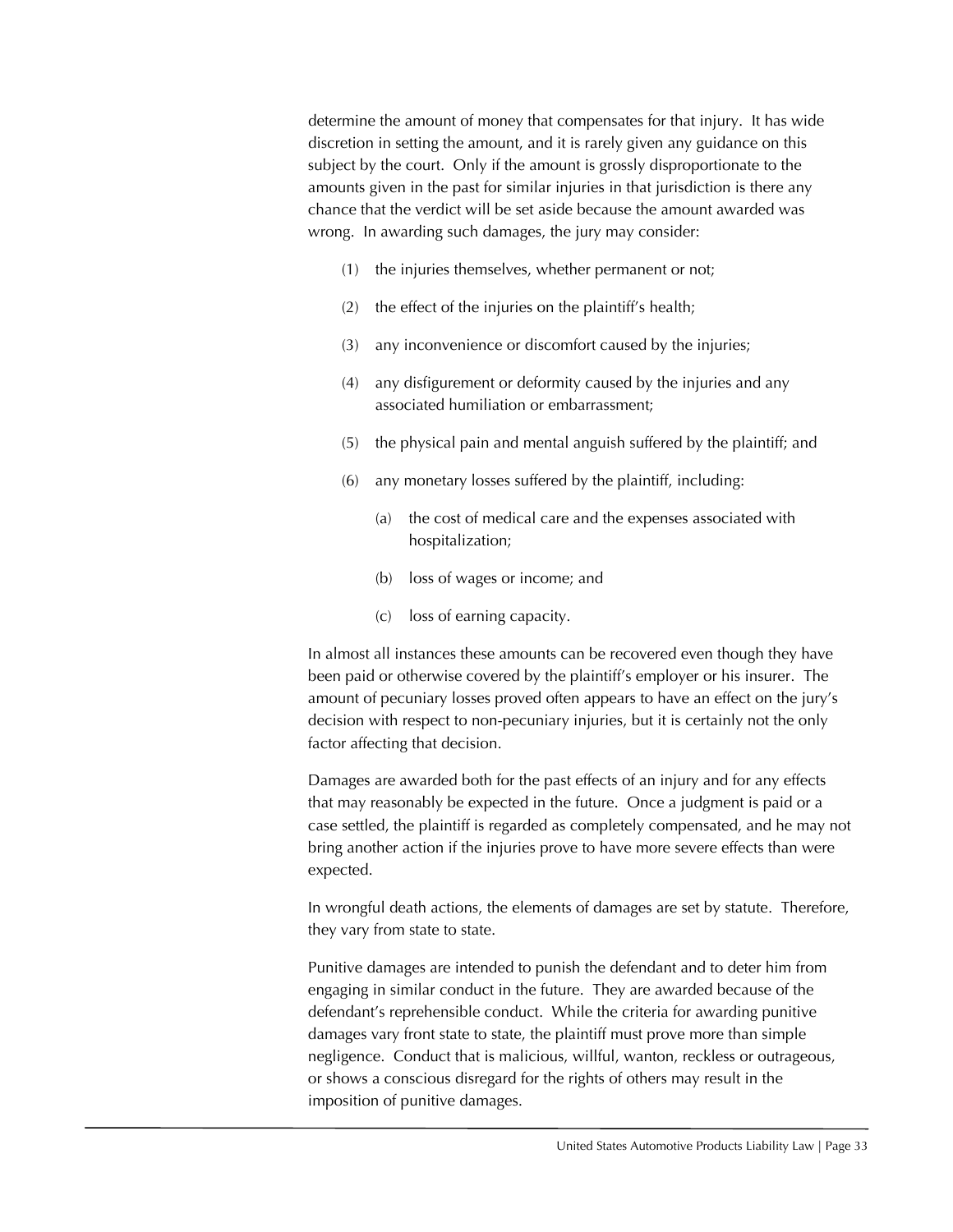In products liability cases, plaintiffs seeking punitive damages often attempt to prove a reckless disregard for consumer safety. Knowing violations of safety standards, inadequate testing and manufacturing procedures, failure to warn of known dangers, fraudulent advertising, and failure to take actions to correct or warn consumers of a danger discovered after the product has been marketed, may be evidence of such a disregard for safety.

The number of claims for punitive damages has grown substantially since the 1960's and the award of punitive damages has also become more common. The mere assertion of a claim for punitive damages can result in a relaxation of the rules of relevancy. The admission of otherwise irrelevant documents can make the defense more difficult by obscuring the basic question of whether a defect existed in the particular product involved. The value of coordination in dealing with multiple claims for punitive damages is apparent, for such risks often involve attempts to prove the same misconduct, and present the same issues involving admissibility of documents.

In some jurisdictions, the defendant's misconduct in discovery is admissible to prove the defendant's state of mind. A claim that a defendant sought to conceal evidence can be offered to prove that the defendant continues to attempt to mislead the public about a dangerous product. Hence, discovery responses in punitive damages cases must be prepared with particular care.

In response to increases in the frequency and size of punitive damages verdicts, the Supreme Court of the United States has made several decisions which limit awards of punitive damages through the United States Constitution. One limitation is one the permissible ration between punitive damages and compensatory damages. Although the Court has not clearly defined a ratio that will be unconstitutional per se, the Court has indicated that a 4:1 ratio between punitive and compensatory damages is broad enough to lead to a finding of constitutional impropriety, and that any ratio of 10:1 or higher is almost certainly unconstitutional.

In addition, in *BMW of North America, Inc. v. Gore* (1996), the Court ruled that punitive damages must be reasonable, as determined based on the degree of reprehensibility of the conduct, the ratio of punitive damages to compensatory damages, and any criminal or civil penalties applicable to the conduct. In *State Farm Auto. Ins. v. Campbell* (2003), the Court held that punitive damages may only be based on the acts of the defendants which harmed the plaintiffs. Most recently, in *Philip Morris USA v. Williams* (2007), the Court ruled that punitive damage awards cannot be imposed for the direct harm that the misconduct caused others, but may consider harm to others as a function of determining how reprehensible it was.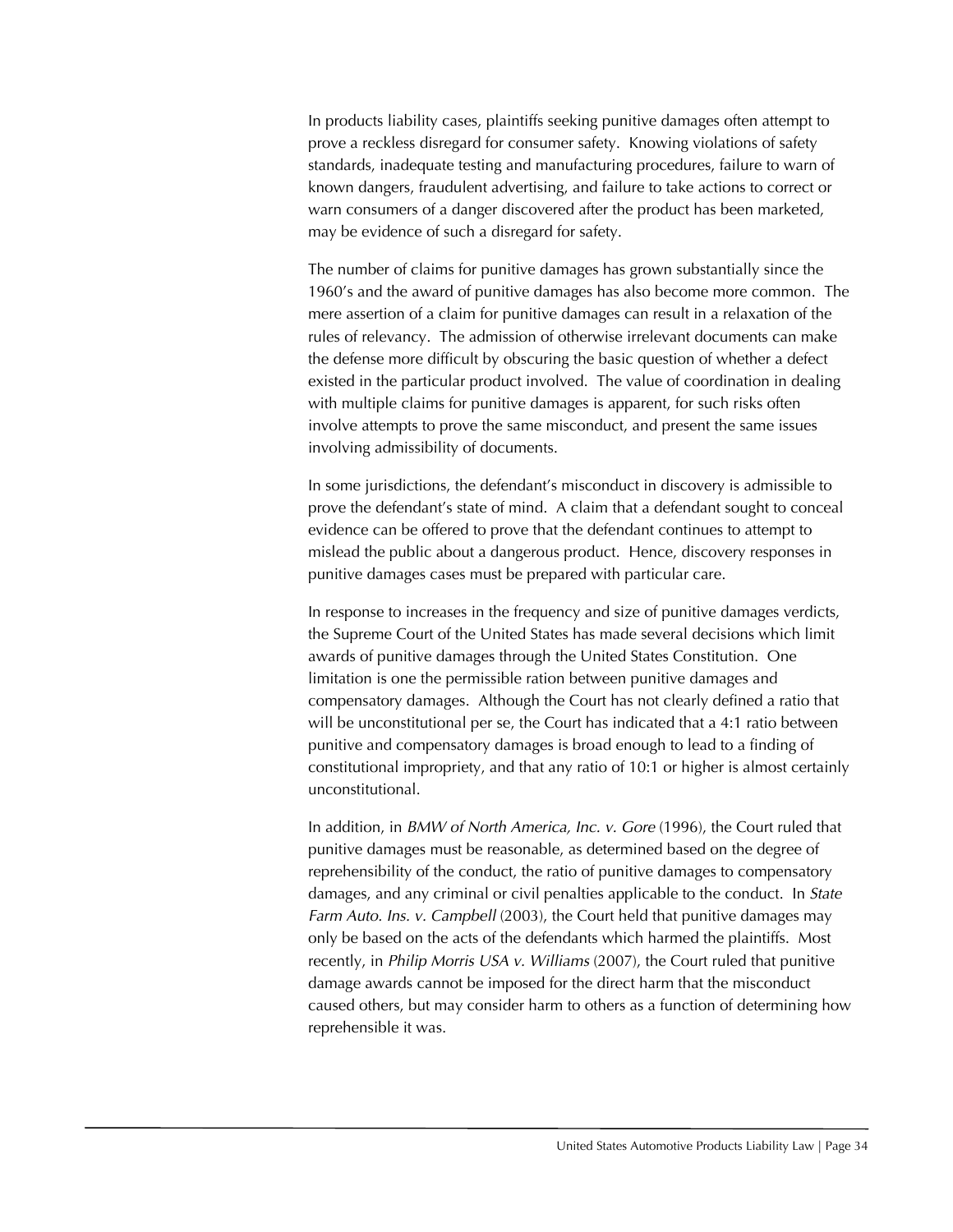# **H. Settlement**

Very few of the thousands of civil cases filed every year in the United States result in the entry of a final judgment in favor of either side. The vast majority, probably 90%-95%, are settled before trial. In products liability cases, as in other civil suits, the defendant frequently finds it advisable to pay some amount in settlement in order to avoid legal fees, expenses incurred in litigating, and the risk of an adverse judgment larger than the proposed settlement. The defendant may also want to avoid the prolonged disruption of normal business activities which a large suit may cause, the bad publicity resulting from a products liability suit, and the legal precedent the result in one case could establish.

Plaintiffs must also consider the uncertainties of litigation. Although their expenses are lower because of the contingent fee system, the plaintiff may not be capable of financing a lengthy trial. Another factor encouraging out-of-court settlement may be the court itself. Because court dockets are usually overcrowded, judges will frequently urge the parties to reach a settlement. Settlement negotiations may begin before a lawsuit is filed. It is advisable to assess the value of a case for settlement as early as possible to save in preparation costs. Often, however, informed assessment and settlement of a case is only possible after extensive discovery and technical investigations have been conducted.

The fact of a settlement offer or settlement negotiations is not admissible into evidence at trial to prove liability. However, settlement negotiations must be conducted carefully because admissions may be made that the opposing party may be able to put into evidence for some other purpose.

In cases involving large settlement awards, benefits to both parties can often accrue from settling on a basis other than a one-time payment. The plaintiff might not need a large sum of money immediately, or might not be sufficiently sophisticated to invest it. A plaintiff with an uncertain life expectancy may want the assurance that he will have a regular flow of income for life. By taking the risks of investment or the risk that the plaintiff may live longer than expected, the defendant may be able to save considerable sums. Because payments received in compensation for personal injuries are tax-free no matter when paid, there may be tax advantages to the plaintiff. Some states have adopted statutes permitting a court to order judgments to be paid through periodic payments.

# **I. Judgments and Their Enforcement**

The judge may order a new trial if he believes the trial and its result to have been unfair to any party because of judicial error, misconduct by counsel or jurors, excessiveness of the verdict, or other reasons.

Since the ruling on a motion for a new trial is within the discretion of the trial court, that ruling is not usually subject to reversal in an appellate court.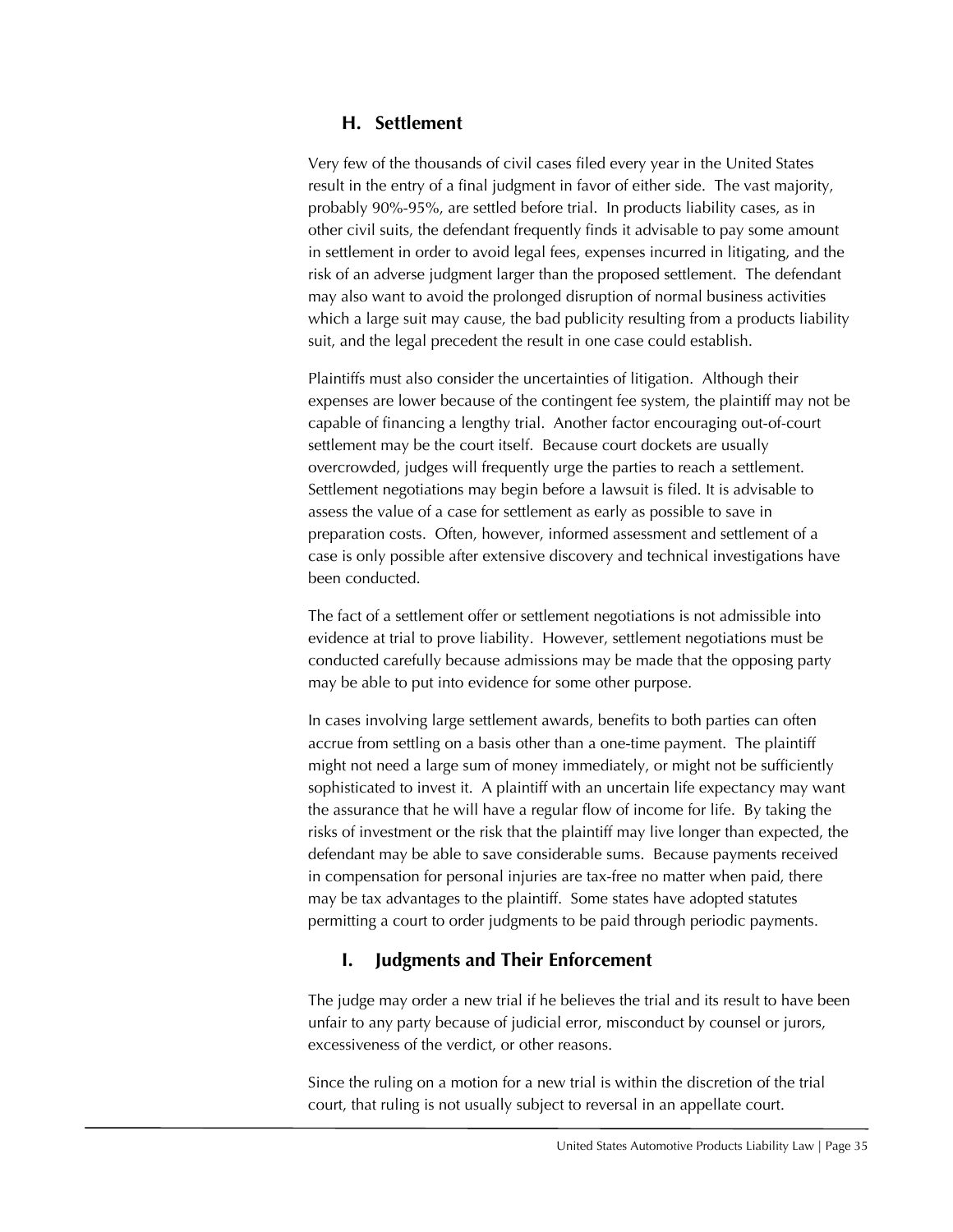The enforcement of judgments in the United States depends on the power of the sheriffs or marshals to execute the judgment, pursuant to a writ issued by the clerk of court, by selling the goods of the debtor at auction to obtain money to pay the judgment. Obligations owed to the judgment debtor by a third party are subject to garnishment to satisfy the judgment. Judgments are most easily enforced in the state in which they were obtained. But every state is required by the United States Constitution to give full faith and credit to the judgments of other state and federal courts. In practice, a judgment debtor with assets anywhere in the United States is unlikely to be able to avoid the enforcement of a judgment if the amount involved is large enough to make the effort to collect it worthwhile.

# **J. The Appellate Process**

In almost all American jurisdictions, appellate courts may not review findings of fact. The function of the appellate court is to consider asserted errors of law.

Grounds for appeal include claims that the court improperly admitted evidence or improperly withheld admissible evidence from the jury, improperly allowed the jury to decide a case in which the facts were so clear that the judge ought to have decided the case as a matter of law, or improperly instructed the jury about the law applicable to the facts of the case.

State judicial systems provide for the appeal of legal issues from the trial court to an intermediate court appeals and then to the state supreme court. In some states, however, the state supreme court is the only court of appeals. Some state appellate courts are required by law to hear all appeals, while others take only those appeals that appear on petition to be meritorious or to involve points of law that need to be clarified by an appellate court. Generally, there is no practical avenue of appeal from a state supreme court in a products liability action. While any party aggrieved by a final judgment of a state supreme court can take an appeal to the United States Supreme Court, the chances of having the appeal accepted and given a hearing are very small.

Appeals from United States District Courts are taken to the United States Court of Appeals for the circuit that includes the state in which the District Court sits. Appeals from the Courts of Appeals can be taken to the United States Supreme Court. However, as a practical matter, appeals on questions of substantive law from Courts of Appeals are no more likely to be heard by the United States Supreme Court than are appeals from state supreme courts. Products liability is largely a creature of state law, and the United States Supreme Court, like the federal Courts of Appeal, can only attempt to ascertain what that law is, not make or change it. If the question is one of federal procedure, the situation is somewhat different, but the likelihood of the United States Supreme Court's hearing the appeal is still small. Far more appeals are taken to the United States Supreme Court than it can possibly hear, and on procedural matters it usually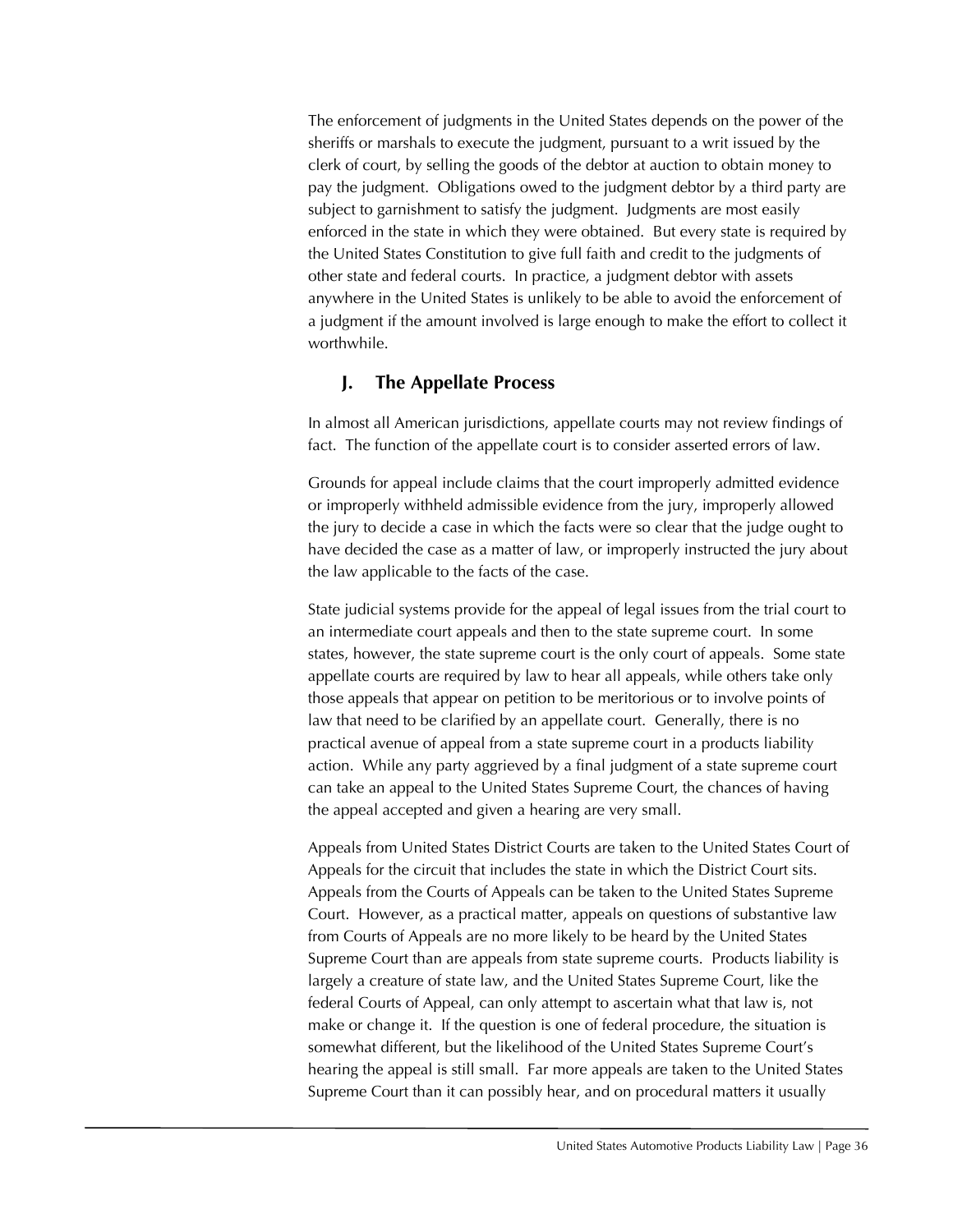hears only very important questions, or questions on which the Courts of Appeals of the several circuits have reached different answers.

In order to take an appeal, the appellant in both state and federal courts ordinarily must file a notice of appeal. To obtain a stay of the execution of the judgment, a losing defendant is often required to post a bond to guarantee the payment of the judgment if the appeal is not successful. If the judgment is large, the cost of posting such a bond may be a significant barrier to taking an appeal or a significant factor in deciding to attempt to settle the case for less than the judgment in consideration of abandoning the appeal.

The appellate court receives the record of the trial and other proceedings from the court below, and considers briefs filed by all parties. Because the appeal concerns questions of law, no new evidence can be introduced. The process of assembling the record, writing briefs, writing replies to the opposing party's briefs, waiting for oral argument of the case to be scheduled, and waiting for the court to prepare and render its opinion may easily take more than a year. If a second appeal to a higher court is possible, the process must be repeated.

The appellate court can affirm the judgment below or reverse it. In some cases, it may reverse the trial court's decision and render final judgment for the appellant. More often, however, it will point out the legal errors and order a new trial in the original trial court. At the new trial, a new jury will be empanelled—the former jury is not recalled. The second trial can also result in an appeal, so the whole process may be repeated.

The delays, uncertainties, and expense of appeals act as a strong inducement to each side to settle the case. These factors may also deter the party losing at trial from pursuing an appeal even if he feels certain that the trial court committed reversible error.

Among other factors discouraging defendants from appealing adverse judgments is the possibility of generating additional publicity concerning an allegedly defective automobile. However, the increasing use of collateral estoppel may make it necessary for losing defendants to seek appellate review more often.

# **K. Lawyers in the United States**

In the United States, there is no formal division of lawyers into solicitors and barristers, but lawyers tend either to specialize in litigation or to avoid it. Lawyers who litigate personal injury actions, including products liability cases, tend primarily to represent either plaintiffs or defendants.

# *1. Plaintiffs' Bar*

Attorneys who frequently represent plaintiffs in personal injury cases often belong to the American Association for Justice ("AAJ"). The group informs its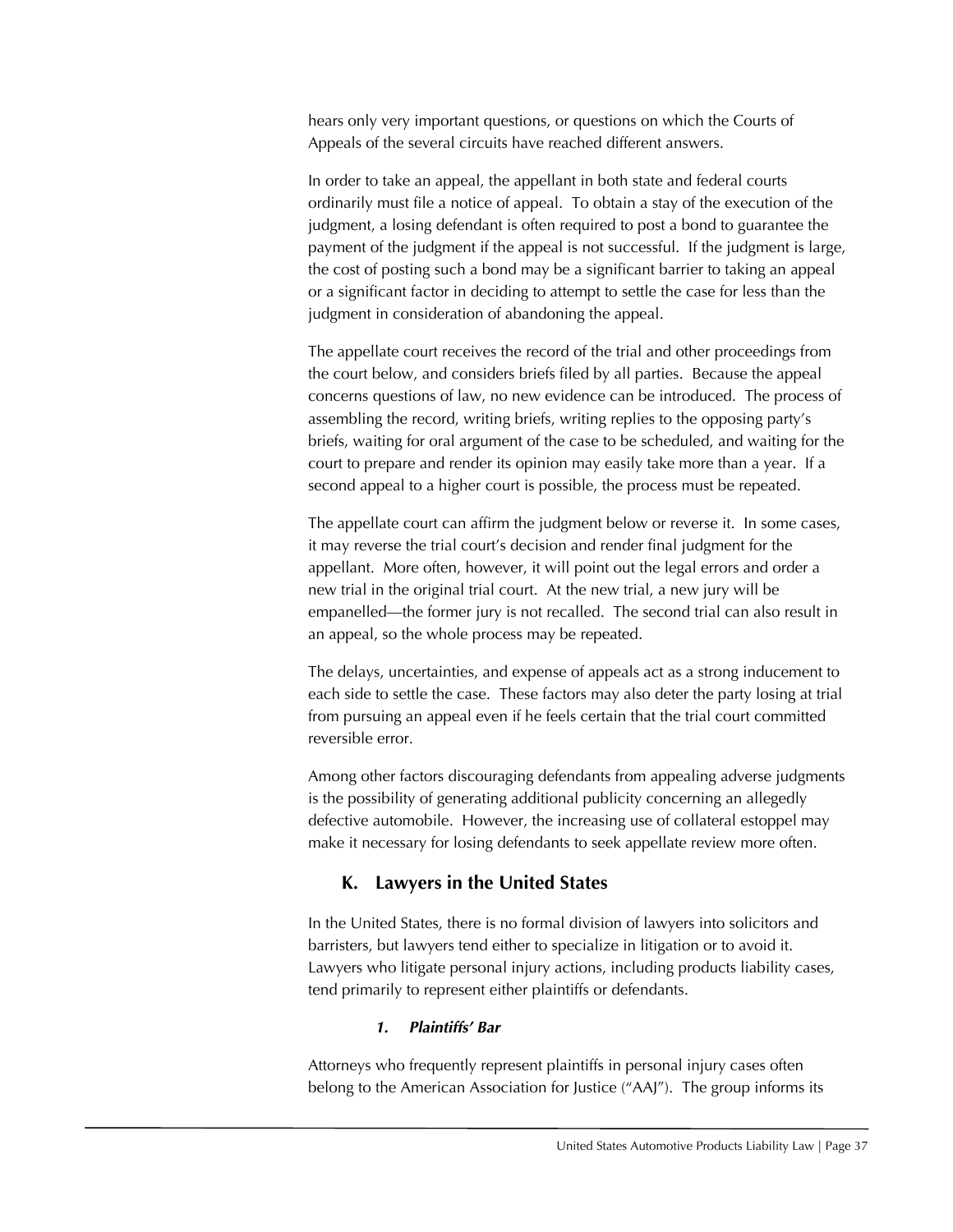members of the latest developments in the law, as well as of successful strategies and trial techniques. Its publications are a principal means of communication among plaintiffs' lawyers about products liability cases.

It is almost impossible for a manufacturer to keep information about suits involving its product from being disseminated. Judgments are always public information, and while agreements to keep settlements secret can be entered into, they are difficult to enforce. The AAJ and other organizations also educate their members, conducting seminars whose subjects include the substantive law of products liability and trial tactics in products liability cases.

Groups of plaintiffs' lawyers specialize in personal injury suits involving a particular product. Members of the group share their pleadings, discovery documents, discovery depositions, experts, and information about their strategies. Some of these groups of lawyers develop packages of pleadings, documents, and depositions concerning a particular product which they sell to other lawyers.

#### *2. Defense Bar*

The defendants' bar in the United States consists mostly of those lawyers whose principal area of practice is the representation of defendants. Litigation involving automobile accidents has always provided a significant portion of this business, but other kinds of litigation, including products liability, have become more important. The result has been some specialization among defendants' lawyers.

However, the organization necessary to offset the advantages gained by plaintiffs' lawyers through organization and communication must be implemented through the risk reduction and litigation management programs of the manufacturer and its coordinating counsel. Public methods of communication, for instance, through the Defense Research Institute ("DRI"), the defense bar's equivalent of the AAJ, cannot be used for information important for the defense of particular products.

Defendants' lawyers ordinarily charge fees based on hourly rates. Throughout the United States there are defense lawyers familiar with the techniques of using expert witnesses and who are able to learn adequately the technical aspects of the arguments that must be made in defense of a product. These attorneys help select and manage local attorneys, educating them about the product, conducting expert discovery, monitoring the progress of the defense, making sure that the defense strategy in each case is consistent with the manufacturer's overall strategy, and, depending on the importance of the case, they also monitor, assist, or supervise at trial.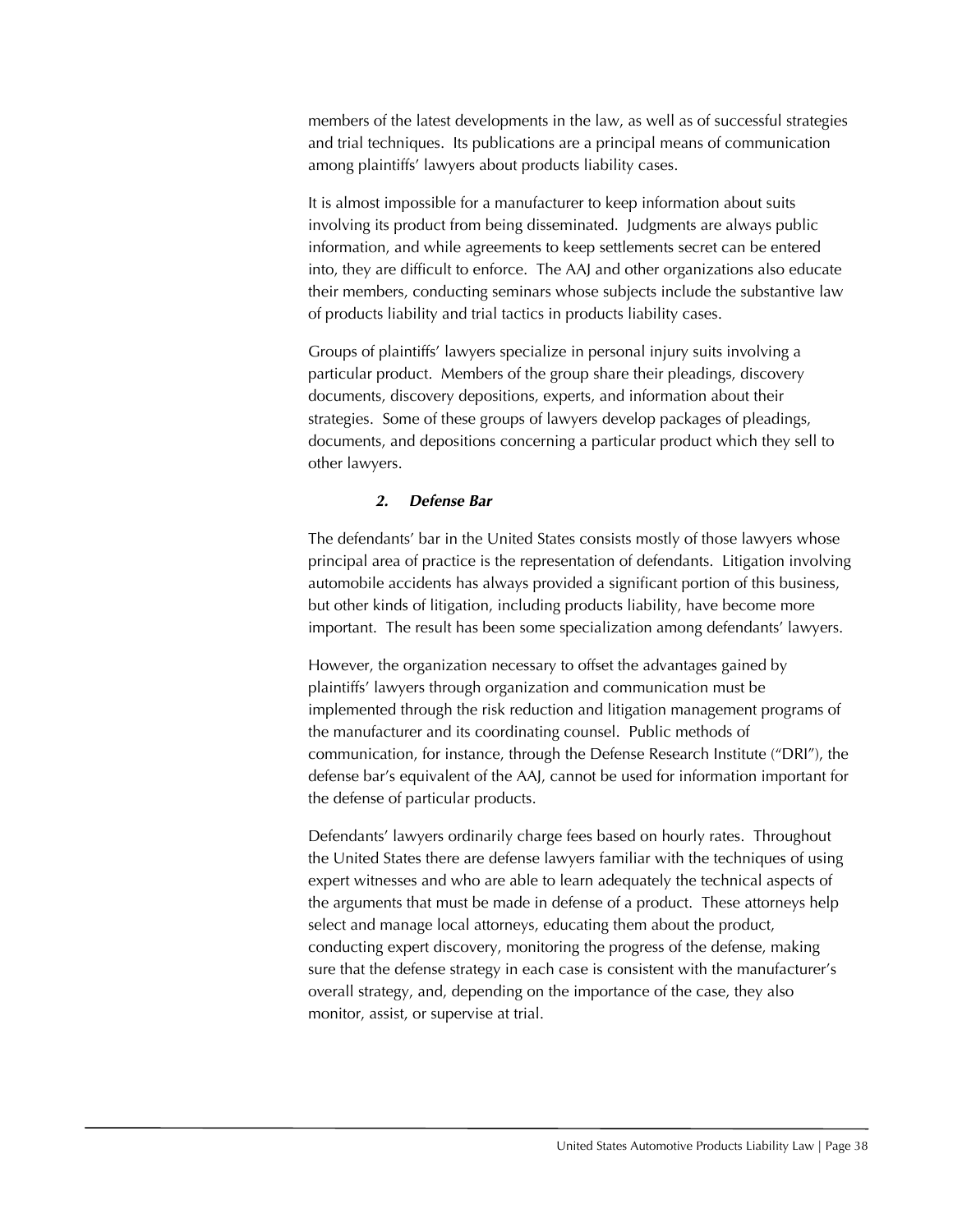# **L. Federal Motor Vehicle Safety Standards/NHTSA Regulation**

The National Highway Traffic Safety Administration ("NHTSA") has a legislative mandate under Title 49 of the United States Code, Chapter 301, Motor Vehicle Safety, to issue Federal Motor Vehicle Safety Standards ("FMVSS") and regulations to which manufacturers of motor vehicle and equipment items must conform and certify compliance. These Federal safety standards are regulations written in terms of minimum safety performance requirements for motor vehicles or items of motor vehicle equipment. These requirements are specified in such a manner "that the public is protected against unreasonable risk of crashes occurring as a result of the design, construction, or performance of motor vehicles and is also protected against unreasonable risk of death or injury in the event crashes do occur." *See* 49 CFR 571. Manufactures are required to selfcertify that their vehicles comply with all applicable safety regulations.

NHTSA frequently requires automobile manufacturers to recall vehicles through its Office of Defect Investigation ("ODI"). NHTSA is authorized to order manufacturers to recall and repair vehicles or items of motor vehicle equipment when ODI investigations indicate that they contain serious safety defects in their design, construction, or performance. ODI also monitors the adequacy of manufacturers' recall campaigns. Before initiating an investigation, ODI carefully reviews the body of consumer complaints and other available data to determine whether a defect trend may exist.

# **M. Lemon Laws**

"Lemon laws" are state laws that provide a remedy for purchasers of cars that repeatedly fail to meet standards of quality and performance. These cars are called "lemons." The federal lemon law (the Magnuson-Moss Warranty Act) protects citizens of all states. Different states' lemon laws vary and may not necessarily cover used or leased cars. The rights afforded to consumers by lemon laws may exceed the warranties expressed in purchase contracts.

In addition to injury related products liability lawsuits, automobile manufactures must also contend with hundres of lemon law claims in each of the states in which they sell automobiles. Significantly, the lemon laws of several states require the automobile manufacturer to pay prevailing plaintiffs' attorneys fees, providing an incentive for the plaintiffs' bar to take on large numbers of these cases, even where the potential recovery in each case would be small.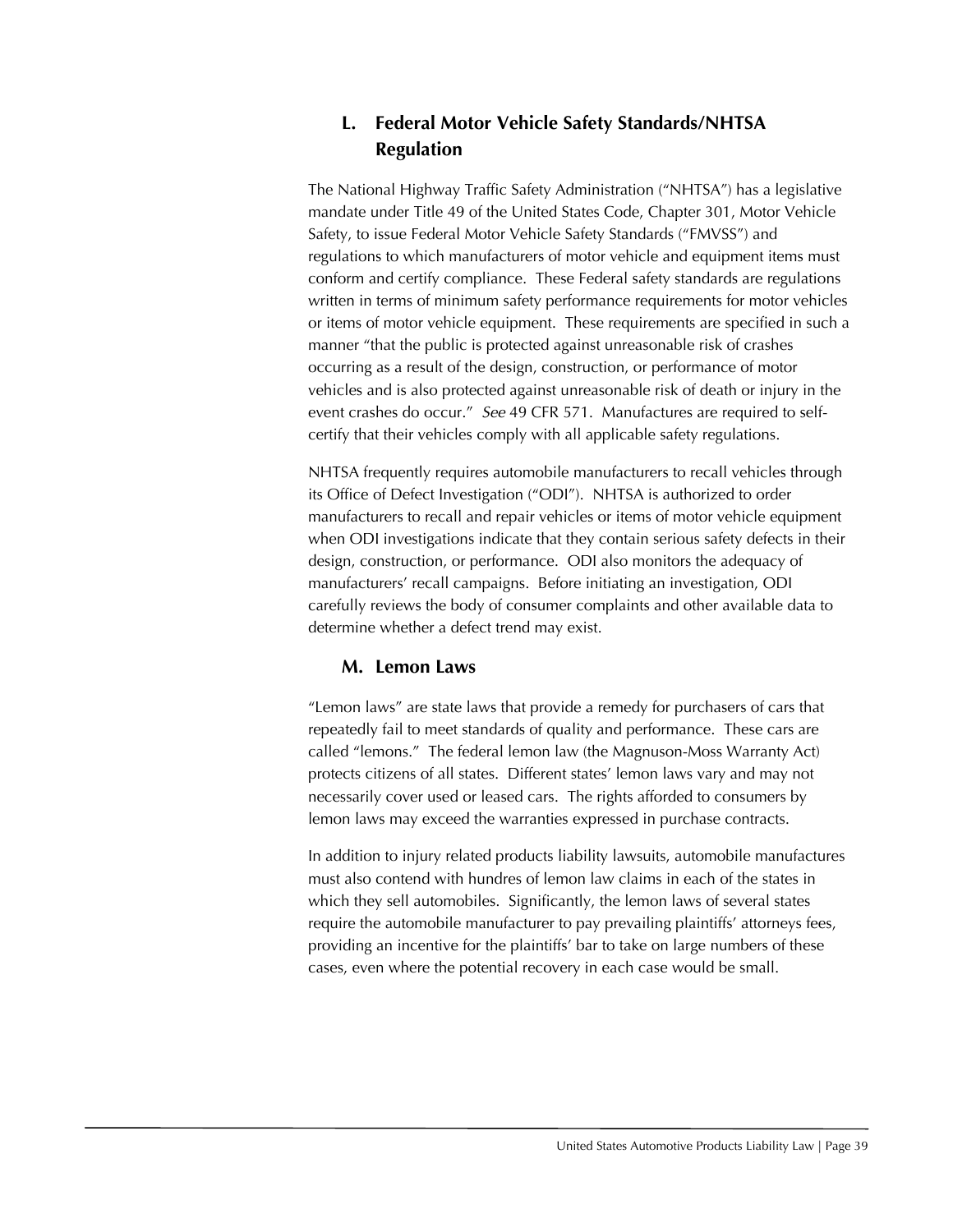# **III.MINIMIZING RISK OF LIABILITY**

# **A. Jurisdiction over Foreign Corporations**

Foreign manufacturers should always consider contesting jurisdiction when sued in American courts. The available jurisdictional defenses, however, cannot be relied upon to shield such manufacturers from the risks arising from American products liability law once the American market has been entered in a systematic fashion.

Foreign corporations involved in products liability suits in the United States may be able to avoid the jurisdiction of American courts on any of several grounds. As mentioned above, American procedure requires trial courts to have jurisdiction over the "person" of each defendant. This jurisdiction, called "*in personam*" jurisdiction, can be challenged on the basis of (1) noncompliance with a jurisdictional statute or (2) nonconformity with constitutional due process standards.

Most state long-arm statutes allow the assertion of jurisdiction by the courts of the state in which the injury occurred, even if the injury was caused by a tortious act elsewhere. The United States Supreme Court has held that "due process" demands more than an isolated occurrence in the forum state or the mere foreseeability of an accident there. By the standard established by the Supreme Court, a defendant's conduct and connection with the forum state be such that he should "reasonably anticipate being hauled into court there." The Due Process Clause gives a degree of predictability to the legal system that allows potential defendants to structure their primary conduct with some minimum assurance as to where that conduct will and will not render them liable to suit.

Thus, manufacturers and distributors sometimes may be able to conduct their activities such as solicitation of business and advertising in a way that will prevent the assertion of *in personam* jurisdiction by courts in a remote state.

When a suit is brought in a state other than the one in which the injury occurred, the state and constitutional standards are somewhat stricter, and the propriety of asserting jurisdiction depends on whether the corporation has carried on continuous and systematic, although unrelated, activities in the state.

An alien corporation may face greater difficulty than an American business in opposing *in personam* jurisdiction. If courts outside the United States would normally be the only ones with jurisdiction, and if the plaintiff for some reason would have difficulty gaining access to those courts, the plaintiff could argue that a United States court sitting where the injury took place or where he is domiciled should grant jurisdiction "by necessity." "[W]hen [the plaintiff's] right is totally foreclosed by the 'minimum contacts' test, and by conditions existing in the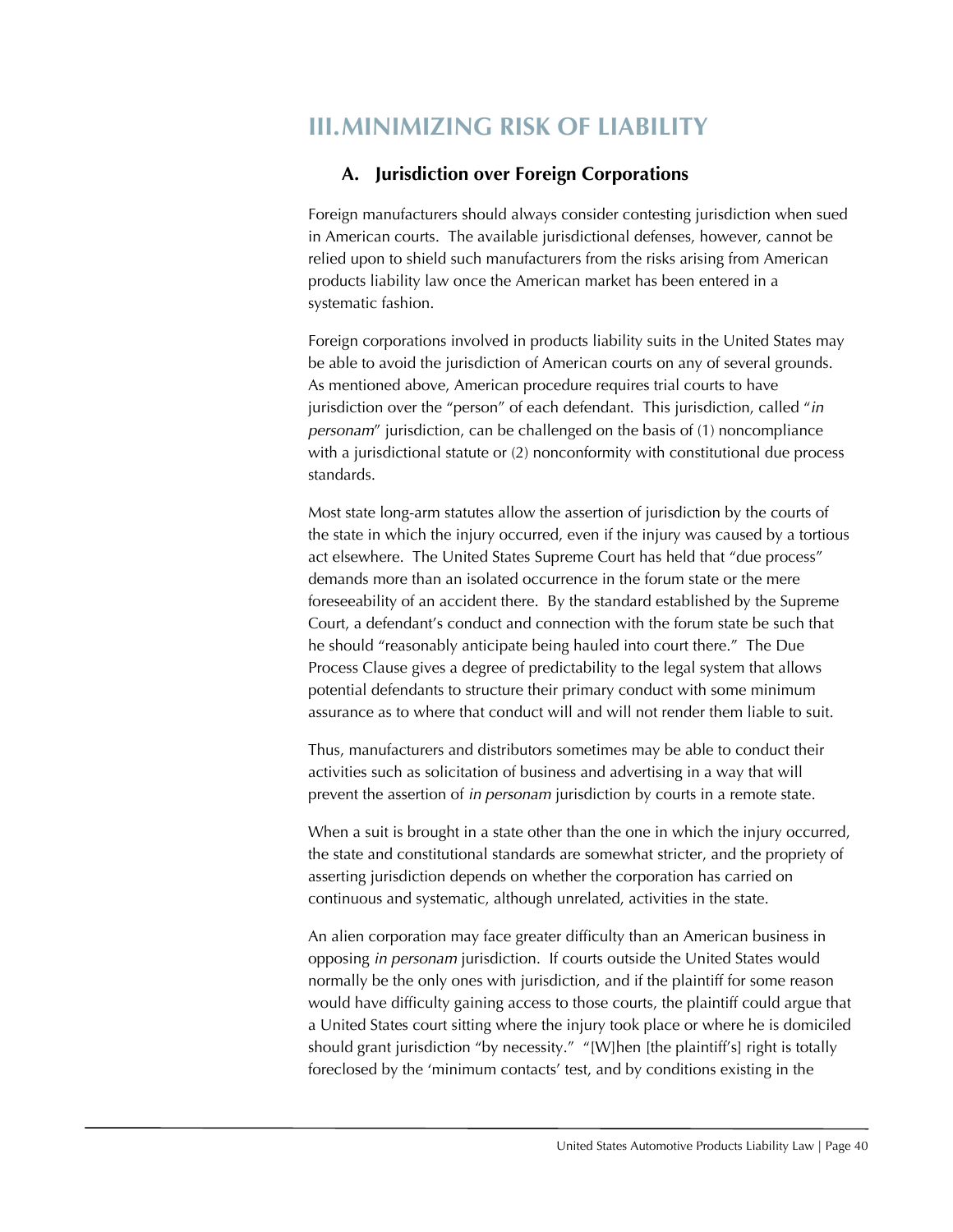alien's domicile, the plaintiff should be permitted a forum 'by necessity' in the state of his residence."

The defendant may have to prove that a foreign court is open to the plaintiff's claim. In addition, even if a foreign court is available, the plaintiff may argue that it would be grossly unfair or inconvenient for him to be forced to pursue his claim abroad. Although the United States Supreme Court has recently stressed necessary contact between the forum and the defendant, it also said that "the burden of the defendant . . . will . . . be considered in light of . . . the plaintiff's interest in obtaining convenient and effective relief." Such considerations put a greater burden on the foreign defendant.

Another way that the jurisdiction of American courts can be avoided is by contesting the validity of service of process. A defendant can contend that there was a failure to comply with a relevant statute or with the Federal Rules of Civil Procedure. Rule 4(i) of the Federal Rules, however, is very permissive with respect to the service of process abroad, and violations of foreign laws governing service may be a significant factor only if enforcement is later sought in the courts of the foreign country concerned.

In addition to the federal or state regulations, the due process clause of the Federal Constitution requires that the defendant be given notice "reasonably calculated to impart knowledge of an action." This requirement can be interpreted to mean that the documents must be translated into the language of the defendant. However, a foreign manufacturer accustomed to receiving communication in English may find it difficult to contend that it is unfair to be served in signatory countries of the Hague Convention on Service of Documents can object that the exclusive procedures of that Convention were not followed, especially if any objection to certain methods of transmission such as to service by mail directly on the defendant has been made by the government of the foreign manufacturer.

These jurisdictional defenses may be successfully asserted on a case-by-case basis. Nevertheless, once a foreign manufacturer begins to operate systematically in the American market, it must expect to subject itself to American jurisdiction. The attendant risks must then be recognized and minimized through a well-planned risk reduction program. That program should include efforts to reduce exposure to liability and to prepare for litigation which would otherwise threaten the profitability of American sales and operations.

# **B. Reducing Exposure to Liability**

# *1. Reviewing Product Literature, Warnings, Instructions, and Advertising before Publication*

Under American products liability law, legal liability to a plaintiff may be predicated upon what is or is not said about a product by its manufacturer. All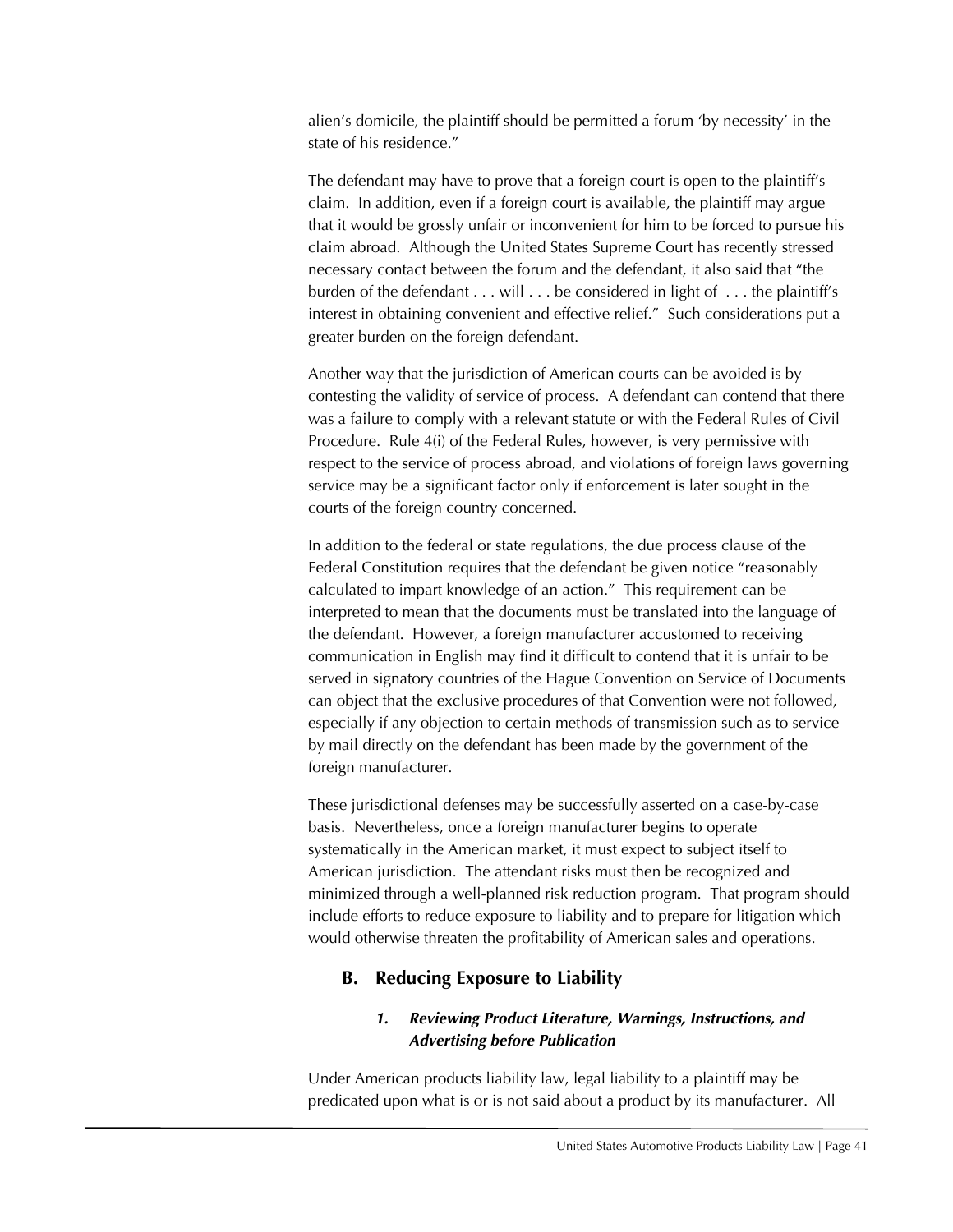advertising materials have the potential for creating unintended warranties. Advertising that a product is the safest on the market is an express warranty, which a jury may find it to be breached if a competing product has a safety device or features not found on the advertised product. Warnings and instructions—although seemingly clear to the manufacturer's engineering or sales department—may be legally insufficient. There are numerous cases which hold that a warning that a product is "dangerous" if misused is insufficient without an explanation of the cause and degree of danger.

To be legally adequate in all states, a warning must identify the danger, describe the degree of danger, and explain the likely result of a consumer's failure to heed the warning or instruction. Knowledge of dangers unknown at the time of manufacture requires that all product literature be brought up to date. Such knowledge may come from the manufacturer's experience or research or the experience and/or research of others.

To minimize product liability exposure, manufacturers must review all of their literature on a periodic basis making changes where necessary. The help of counsel who are familiar with the product, the dangers associated with the product, and products liability law in the United States is essential if such a review is to be successful and cost effective.

# *2. Document Retention Policies*

The potentially large judgments that can be rendered against manufacturers warrant a considerable outlay of time and expense in discovery efforts by plaintiffs' counsel. Since major products liability actions first appeared in the 1960's, American lawyers have become increasingly adept in finding proof of product defects in manufacturers' files.

A manufacturer cannot alter his document retention program simply to avoid discovery in threatened or pending litigation. Retention of certain records is required by various regulatory and taxing authorities at home and abroad. Yet, anyone who sells in the American market should consider the nature of the records that are kept on a product. He should know what records are maintained, why they are maintained, and the information they reflect. Product records should be kept in accordance with a document retention system that ensures that necessary records are retained and unnecessary ones are discarded after a reasonable period of time.

Frequently, the failure to maintain documents normally kept by others in the industry is seen by U.S. courts and juries as evidence of willful destruction of documents in an attempt to avoid liability. A company-wide document retention program, properly administered, can often be used to explain why a manufacturer has certain documents in its files and why certain others have been destroyed.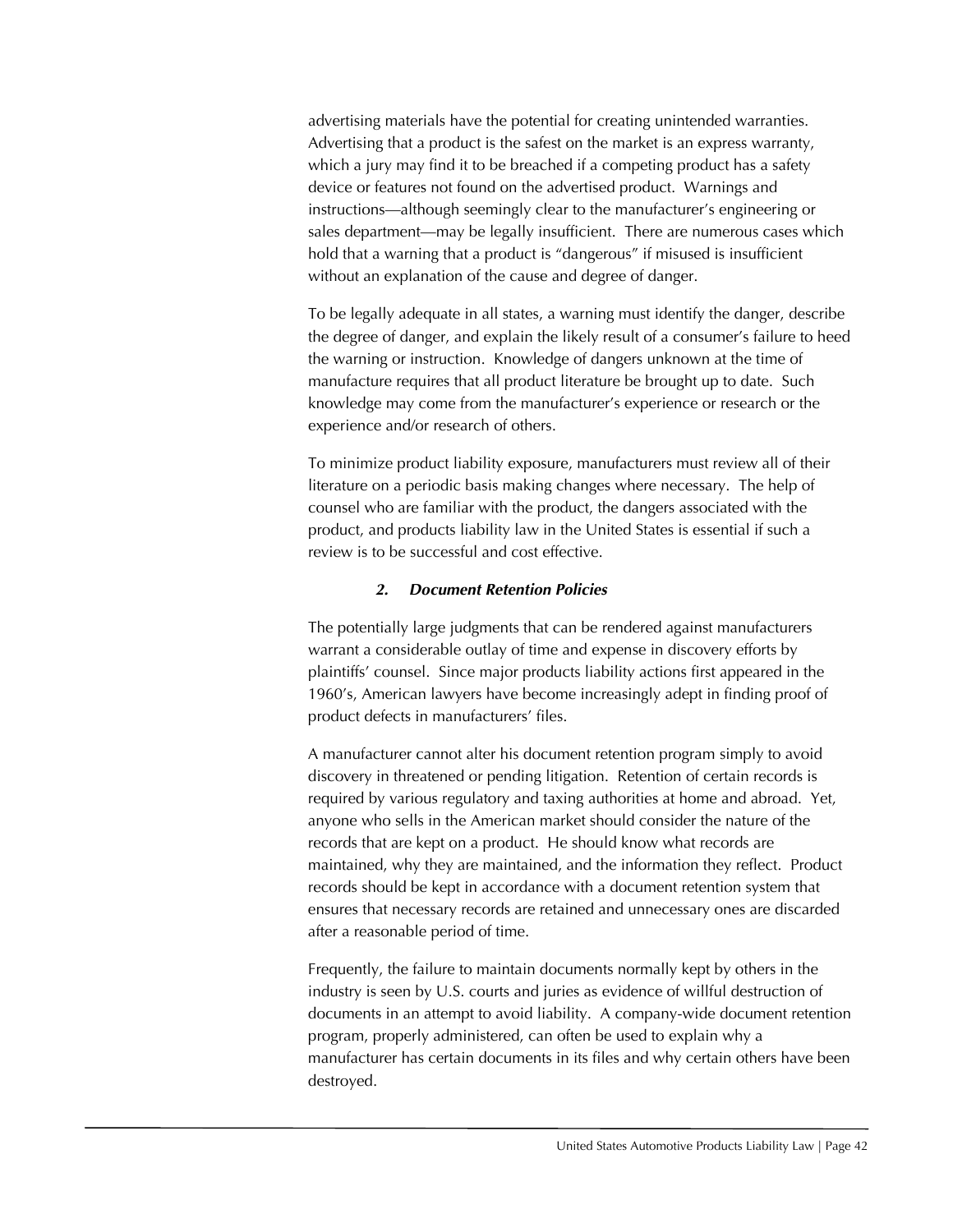# **C. Responding to Litigation**

The proper management of lawsuits alleging personal injury or significant property damage caused by a manufacturer's products requires special coordination. The results of one suit may affect other actions involving the same product. For example, the factual positions taken by a manufacturer in the defense of one suit may provide the basis for allegations in another action that the product is defectively manufactured or designed.

The necessity for special coordination is most apparent when a single manufacturer is required simultaneously to defend a large number of products liability actions involving one product. Coordination of pleadings, discovery, and document production by lawyers who understand the company, the product and products liability law is a crucial factor in the resolution of products liability problems that can financially cripple even large manufacturers. Similar coordination is necessary in the defense of smaller numbers of products actions because of several developments in American law.

The liberalization of tort law in the favor of plaintiffs has made the defense of all products liability cases more difficult. Increasingly large damage awards and the growing technical sophistication of plaintiffs' counsel have rendered the defense of products cases more complex and more expensive. Manufacturers are now often called upon to justify design criteria, manufacturing procedures, quality control systems, and other aspects of production. If a manufacturer or his insurer is required to expend large sums to develop the defenses, the resulting evidence should be designed for use in more than one lawsuit.

An additional consideration is the rising cost of adequate insurance coverage for products liability. High premiums have forced many manufacturers to become self-insured or to purchase policies with primary defense effort from the insurance carrier to the manufacturer. Without the benefit of the insurance carrier's network of the claims adjusters, the average manufacturer is unable to investigate and evaluate claims alleging injuries from its products. Even where insurance coverage is available, the adjusting network frequently lacks the technical expertise to conduct a sufficiently thorough investigation to allow proper evaluation and settlement of defenses.

Another important factor is the growing willingness of lawyers to exchange information about a particular product. Documents or testimony produced by a manufacturer in one action may be readily obtained by other lawyers and used in other actions against the manufacturer in different parts of the country. Plaintiffs' groups, such as the Association of Trial Lawyers of America, provide an information exchange service on products. If there are enough cases, plaintiffs' attorneys hold seminars on specific product defects. Often expert witnesses who are successful in testifying against a particular product attain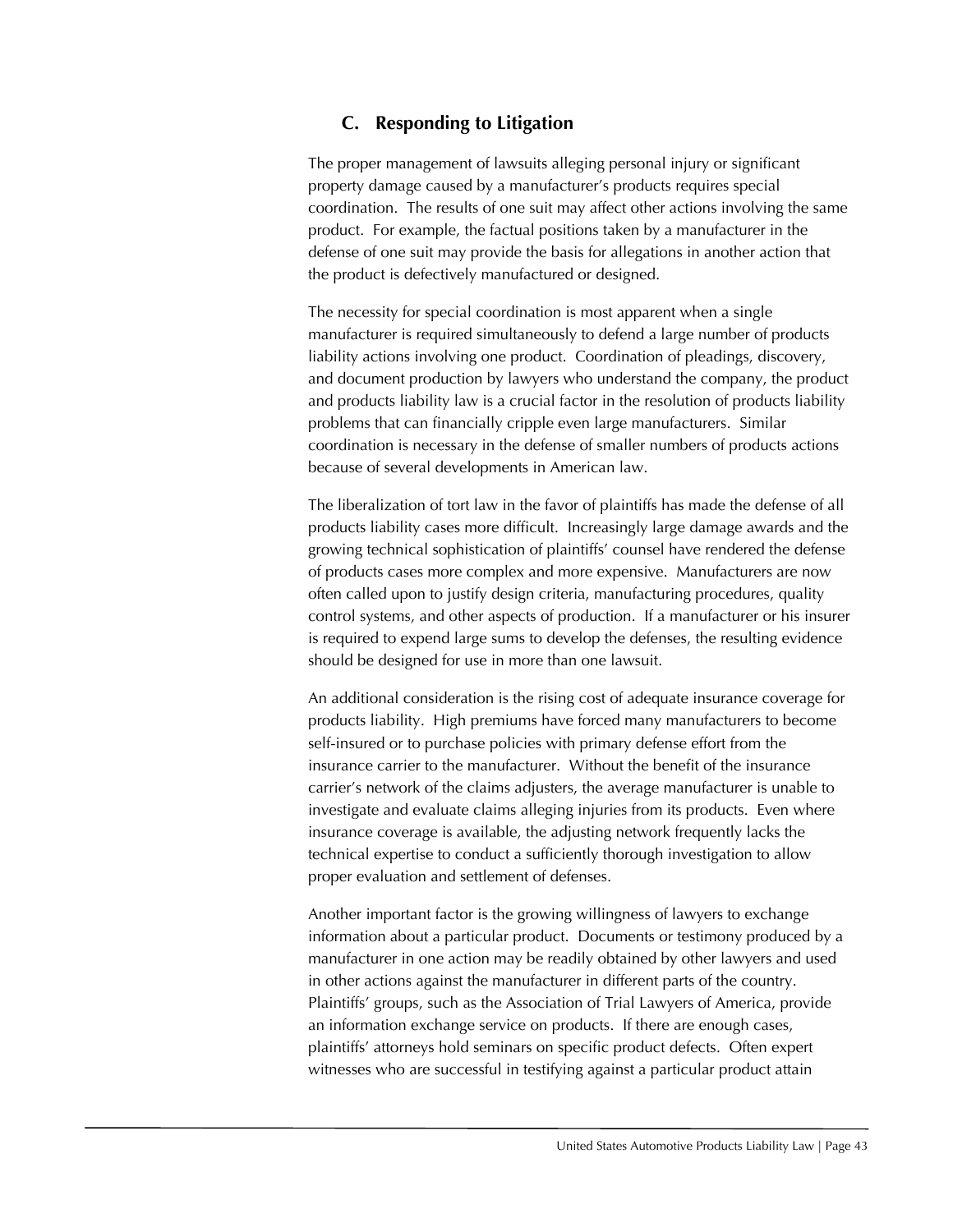national recognition and must be dealt with repeatedly in cases involving the product.

The final factor that demands a coordinated approach to products liability litigation is the power of state and federal courts to impose significant sanctions against a party who deliberately or inadvertently withholds documents during discovery proceedings. The possibility of judicially imposed sanctions makes coordinated discovery a necessity for the manufacturer defending more than one products liability claim. Coordination of discovery activities can help avoid an embarrassing situation in which trial counsel for a manufacturer in one state produces a document which trial counsel for the manufacturer in another state has denied existed. In more than one such situation, default has been entered against the offending manufacturer, even where the case was otherwise defensible.

A systematic approach to products liability defense is a modern necessity. The effort must include the participation of the manufacturer, its insurer, and its coordinating counsel. Coordinating counsel, with the advice and assistance of the other parties, must ensure that the following functions are performed.

#### *1. Investigation of Claims*

Prompt and thorough investigation of claims alleging injury or substantial property damage from a product is essential. Early processing of claims can often result in a settlement which is advantageous to the manufacturer. If settlement is impossible, an early investigation will uncover facts that will facilitate the defense of a resulting lawsuit.

# *2. Retention and Education of Trial Counsel*

If a claim cannot be settled, the claimant usually files suit against the manufacturer. After a suit is filed the manufacturer must act quickly. Responsive pleadings ordinarily must be filed within thirty days or less from the date plaintiff serves the complaint. It is most important to begin preparing the defense as early as possible.

To be most effective, coordinating counsel must have an understanding of the following matters:

- (1) the history of the product and its use;
- (2) all literature about the product;
- (3) an understanding of the design and construction of the product with respect to those areas at issue in the litigation;
- (4) information with respect to available defenses, defense witnesses, and independent expert witnesses;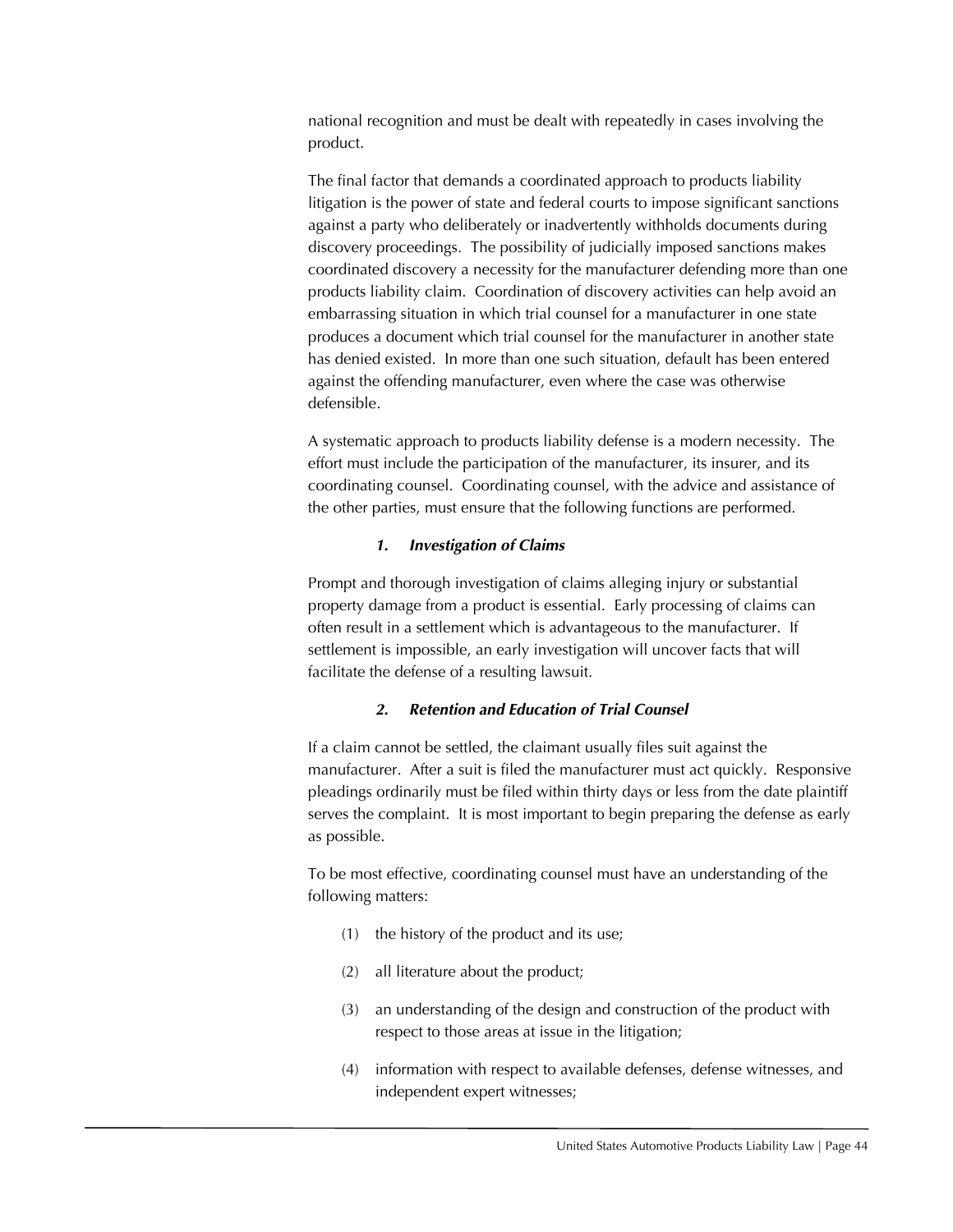- (5) information with respect to insurance coverage;
- (6) discovery previously directed to the manufacturer and the responses given by the manufacturer;
- (7) the information needed from the plaintiff about how the accident occurred;
- (8) the corporate structure of the manufacturer and its position in the industry; and
- (9) the litigation and settlement policy of the manufacturer.

With the assistance of the client, coordinating counsel must obtain local counsel and see that a proper theory of defense is adopted.

# *3. Supervision of Trial Counsel*

By law and judicial rule in most jurisdictions, a local trial lawyer must appear in every case. Because of local variations in practice and procedure, it is usually necessary for a local counsel to participate in the trial of a case to a significant degree. This is also desirable because of the possibility of local prejudice against outside counsel. Competent products liability trial lawyers are usually very busy. Their workloads are unpredictable because of the uncertainties of trial schedules. Accordingly, it is necessary to supervise the activities of trial counsel to ensure that all everything necessary has been done prior to trial.

# *4. Case Control*

It is important for the manufacturer to maintain accurate statistical information about pending and settled products litigation.

Discovery directed to the manufacturer often inquires about the details of prior cases. In addition to asking about the factual situations involved, a plaintiff may request that the defendant set out for each case the court and docket number, the names of counsel, and the identity of expert witnesses who testified or gave depositions. Also, insurance carriers and governmental agencies often require information about the number of cases, settlement amounts, etc. Case control systems can provide this information quickly, without repetitive file searches. Case control systems also permit orderly scheduling of depositions and trials, so as to avoid conflicts in the schedules of counsel and expert witnesses.

# *5. Interrogatories*

Without a coordinated effort, any manufacturer runs the risk of providing interrogatory answers in one action that may be incomplete or inconsistent with answers filed in another action. To avoid such problems and to assure that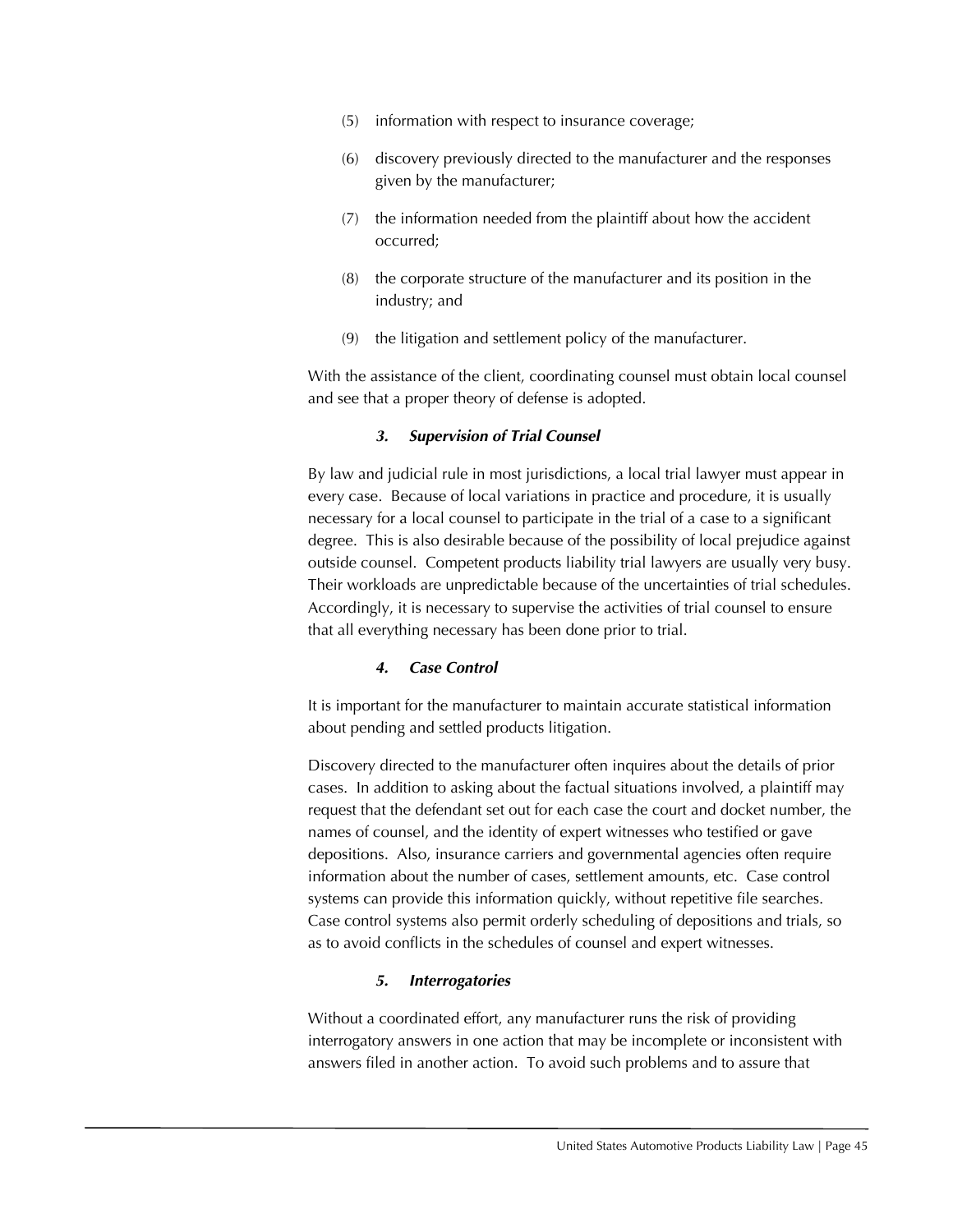complete and timely answers are given in each action, a systematic approach to answering interrogatories is mandatory.

#### *6. Document Production*

Plaintiffs are relying with increasing frequency on requests for production of documents to obtain evidence to support theories of liability. They can require a manufacturer to produce design specifications, test results, inter-office memoranda, and other documents relating to the manufacturer's operations and its products.

Consistent responses to requests for production of documents are essential. Serious discovery problems are often associated with failures to produce documents and inconsistent document productions.

# *7. Depositions*

The depositions of any employee or expert witness retained by the manufacturer frequently can be used as substantive evidence (and certainly as material with which to impeach the witness) by any party whether or not that party took the deposition or even was involved in the action in which it was taken. When there are multiple actions involving the same product, the depositions of certain employees and expert witnesses will be taken repeatedly. For this reason, the proper preparation of witness for the first and each subsequent deposition is essential. Witnesses who have not been thoroughly prepared for a deposition often give answers which are seemingly inconsistent with documents or with answers given in prior depositions. Such inconsistencies can destroy the witness' credibility.

# *8. Defense Expert Witnesses*

The relative safety of a product or the absence of a defect is most often established by the manufacturer through the testimony of his expert witnesses. In each action, it must be determined whether an employee of the defendant, an outside expert, or both will be used.

The work done by expert witnesses coordinated by trial counsel is often the critical factor in the success or failure of a manufacturer's defense in a given trial. Plaintiffs' attorneys collect information on defendants' experts and this information is exchanged. For this reason, proper preparation of defense expert witnesses is therefore critical.

# *9. Adverse Expert Witnesses*

Experts who are not employed in the industry frequently work primarily or exclusively for plaintiffs. Such experts often appear repeatedly in actions involving certain products. Files must be maintained on the testimony of these